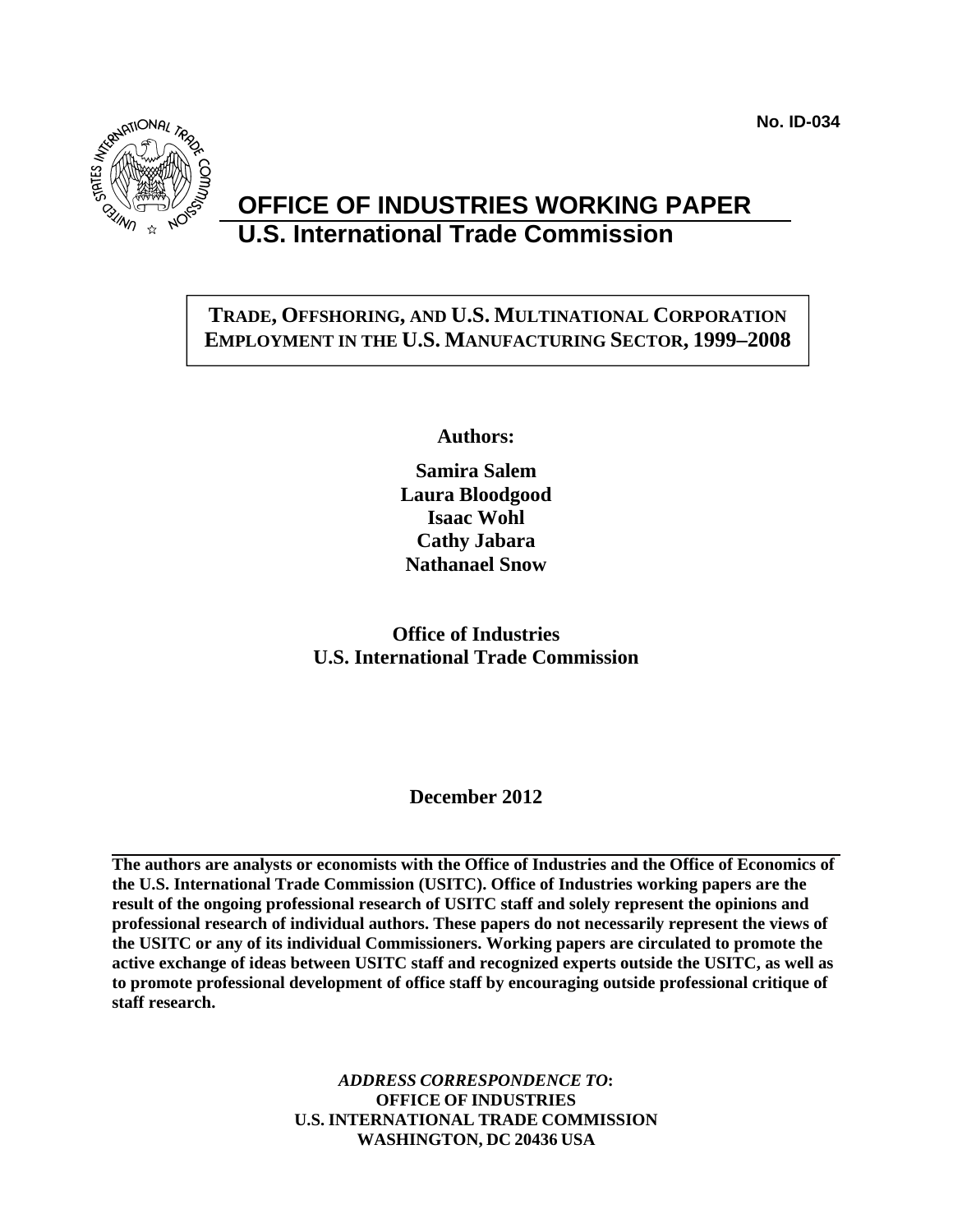#### **Trade, Offshoring, and U.S. Multinational Corporation Employment in the U.S. Manufacturing Sector, 1999–20081**

Samira Salem, Laura Bloodgood, Isaac Wohl, Cathy Jabara, and Nathanael Snow2

#### **U.S. International Trade Commission**

#### **ABSTRACT**

A decline in U.S. manufacturing jobs over the last several decades has intensified the spotlight on the role that international trade and offshoring play in determining employment. Despite a growing literature on the subject, the impact of trade and offshoring on manufacturing sector employment is not clear. This study uses qualitative and quantitative analysis to investigate the relationship between trade, offshoring, and U.S. manufacturing employment between 1999 and 2008. As part of the investigation, we examine whether employment is affected by the level of income in countries that originate imports into the United States and/or that benefit from offshoring by U.S. companies. Using a dynamic econometric model and industry-level data, we obtained results that partially support findings in the literature suggesting that location matters when it comes to offshoring. In our preferred specification, we find that offshoring to high-income countries is complementary with U.S. employment (U.S. employment in manufacturing is higher when affiliate employment in high-income countries is higher), while offshoring to low-income countries has little effect on U.S. employment in the manufacturing sector. With regard to trade, higher import penetration is associated with lower U.S. manufacturing employment. However, the data do not permit us to distinguish meaningfully between imports from high-income and low-income countries.

 $<sup>1</sup>$  This paper represents solely the views of the authors and is not meant to represent the views of the U.S. International Trade</sup> Commission or any of its commissioners. Please direct all correspondence to Samira Salem, Office of Industries, U.S. International Trade Commission, 500 E Street, SW, Washington, DC 20436, telephone 202-205-2202; fax 202.205.3161, email samira.salem@usitc.gov.<br><sup>2</sup> For invaluable guidance and support throughout, we would like to thank Michael Ferrantino. We are grateful to William

Powers, José Signoret, Robert Koopman, and Cosimo Beverelli for insightful comments on an earlier version of this paper. We would like to thank participants at the Global Conference on Trade held by the Organisation for Economic Co-operation and Development's International Collaborative Initiative on Trade and Employment (ICITE) as well as Linda Linkins, and Mark Paulson for their helpful comments. Special thanks to Aaron Honsowetz for indispensable assistance in gathering and assembling our dataset. The excellent research assistance provided by Sharon Greenfield and Faina Rozental and special assistance provided by Phyllis Boone and Lynette Gabourel is gratefully acknowledged. Finally, we would like to thank Wayne Gray and Randy Becker for providing us with recent National Bureau of Economic Research (NBER) data.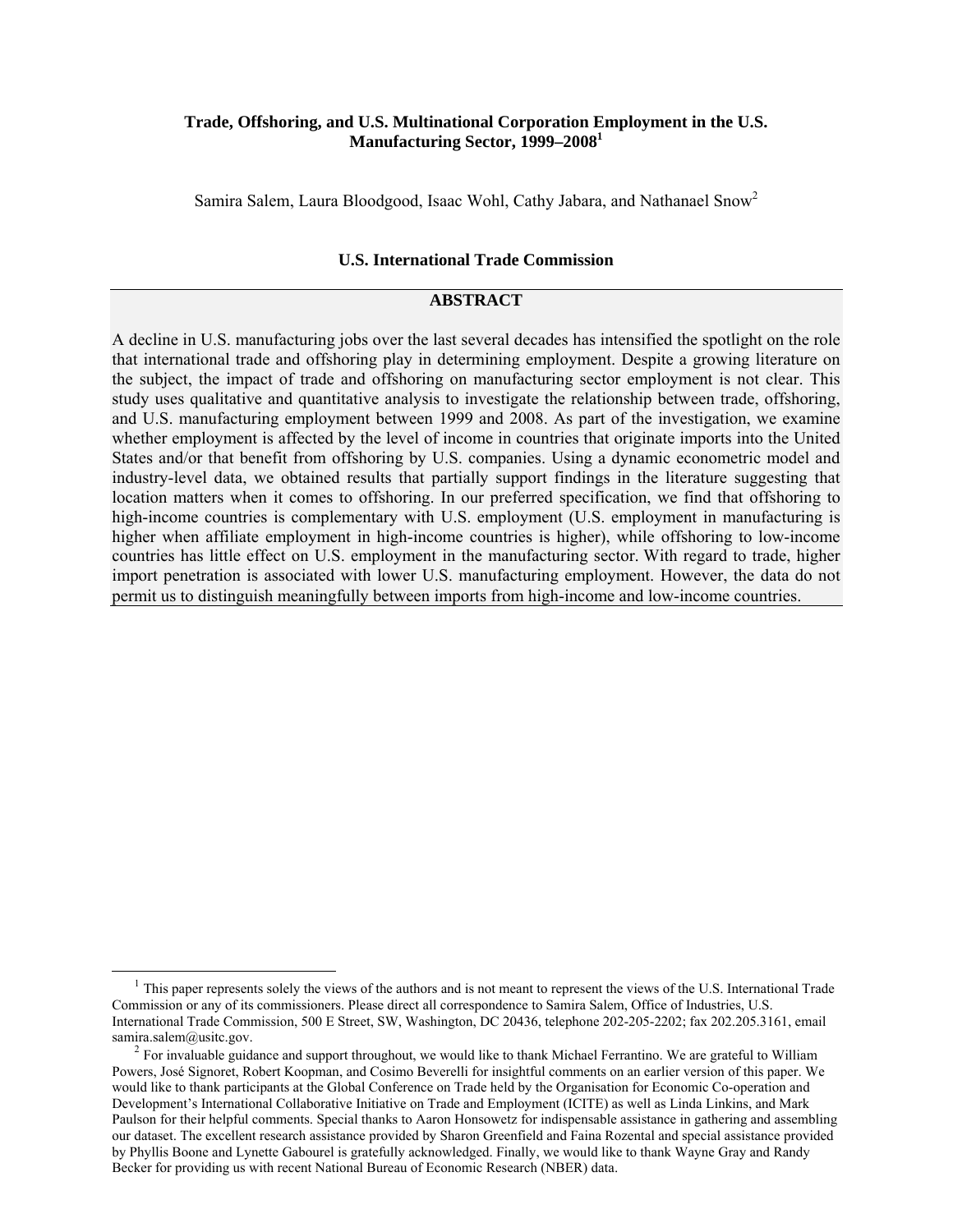# **Introduction**

The United States lost 3.9 million manufacturing jobs between 1999 and 2008, significantly accelerating job loss in the sector as compared to the two previous decades (figure 1). Meanwhile, total nonfarm employment expanded by 6 percent, imports of manufactured goods increased substantially, and the foreign activities of U.S. multinational corporations  $(MNCs)^3$  continued to expand. Declining manufacturing employment and intensified globalization<sup>4</sup> are not unique to the United States; this phenomenon is common across industrialized countries.<sup>5</sup> Nonetheless, these trends have aroused U.S. public concern<sup>6</sup> as well as fueled the ongoing academic and policy debates over the effects of globalization on manufacturing and labor markets. 7



**FIGURE 1** Manufacturing employment, 1979–2008

*Source:* Bureau of Labor Statistics (BLS), Current Employment Statistics.

 Concerns over globalization and its effect on employment and the capacity of the U.S. manufacturing sector have led to a series of government and private sector proposals to revitalize manufacturing and bring jobs back to the sector. Efforts focused on manufacturing and jobs include the National Export Initiative (http://export.gov/nei/index.asp); Select USA (http://selectusa.commerce.gov/); the MIT Commission on Production in the Innovation Economy (PIE)

(http://web.mit.edu/ipc/research/production/pie.html); and the Reshoring Initiative (http://www.reshoringmfg.com/).

 $\frac{1}{3}$  $3$  By the term "U.S. MNCs", we refer to U.S. parent firms and their foreign affiliates.

 $<sup>4</sup>$  Throughout this paper we use a narrow definition of globalization that considers only trade and offshoring activities.</sup> <sup>5</sup> Pilat et al., "The Changing Nature of Manufacturing in OECD Economies," 2006.

<sup>&</sup>lt;sup>6</sup> A 2009 Gallup opinion poll reports that slightly more Americans (47 percent) perceive foreign trade as a threat to the economy than as an opportunity (44 percent). Similarly, a January 2008 poll by Fortune/Abt SRBI finds that 78 percent of respondents agreed that increased trade has made things worse for American workers (Brohinsky and Schulman, "Abt SRBI Survey Finds Americans Cutting Spending," 2008).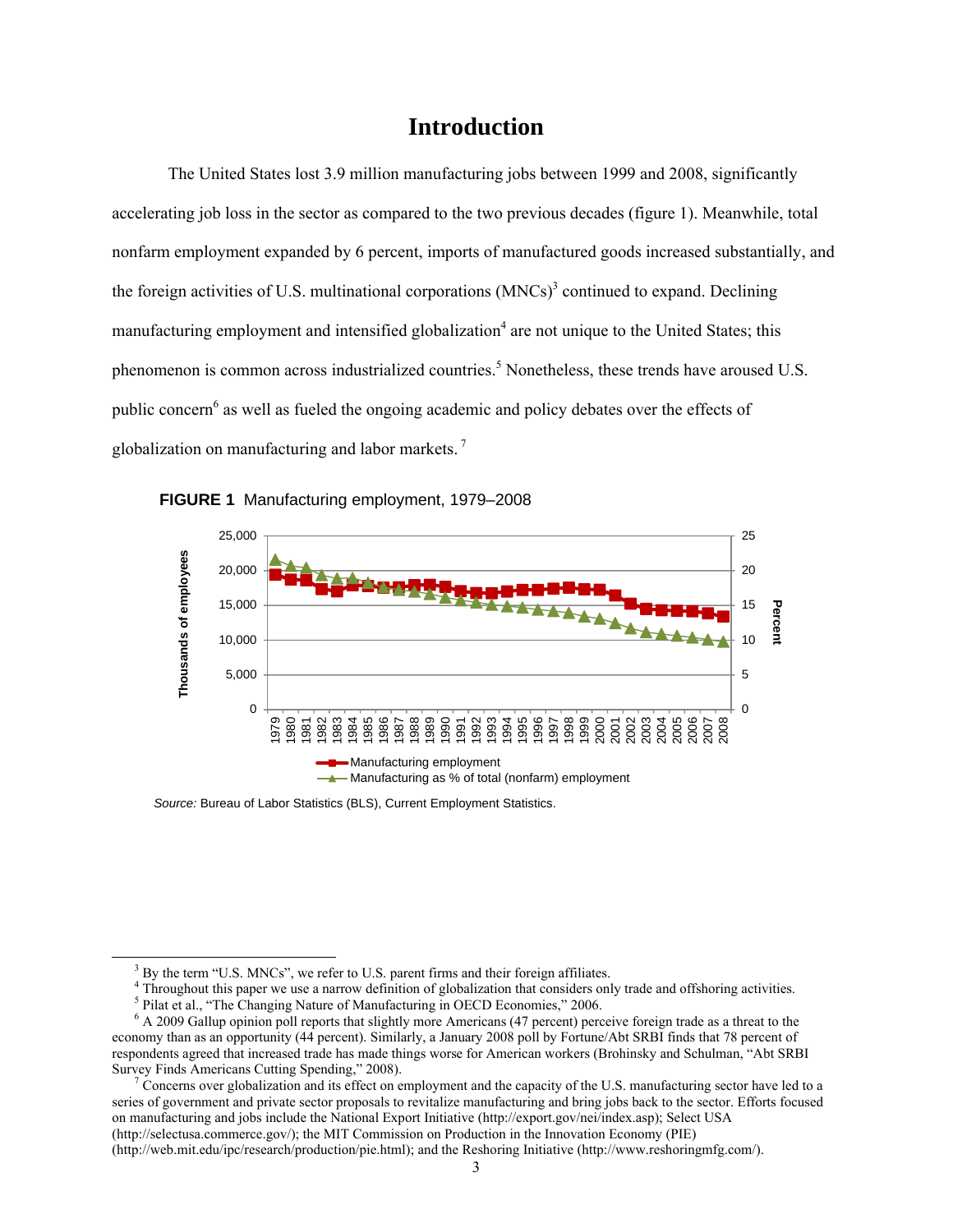Critics of globalization argue that unfettered exposure of the U.S. economy to global markets leads to deindustrialization—a loss of U.S. manufacturing capacity<sup>8</sup> and a transfer of manufacturing jobs abroad. Yet other views point to productivity growth as the main culprit in the secular decline in manufacturing employment. However, proponents of globalization argue that integration into the global marketplace offers net benefits. While generally acknowledging that there are some losers, globalization proponents claim that, on balance, trade enhances welfare, and increases economic efficiency. At the same time, they suggest that offshoring activities can improve the profitability, productivity, and thus the competitiveness of domestic firms. Further, they posit that in some cases foreign and domestic employment can be complementary.

Despite a growing literature addressing the subject, the impact of trade and offshoring on manufacturing sector employment is not clear. Studies examining the influence of trade on manufacturing employment outcomes suggest that increasing trade depresses employment in the short run, but the magnitude of its effect and the channels through which it operates remain unsettled. In contrast, the literature examining the links between offshoring and manufacturing employment has found evidence of both a "substitution effect" whereby job creation at foreign affiliates is associated with domestic job losses and a "complementarity effect" in which hiring abroad is associated with more jobs at home.

Research on both sets of elements—trade and employment and offshoring and employment—has found that the location of foreign engagement (i.e., low- versus high-income countries) matters when it comes to employment outcomes. The research points to trade with low-income countries being negatively associated with employment. However, the picture is more mixed as regards offshoring: studies have found that affiliate employment in low-income countries substitutes for domestic employment, whereas affiliate employment in high-income countries complements domestic employment.

The evidence on the relationship between globalization and employment, while not conclusive, has generated some useful insights upon which to build. This study aims to do just that, as well as

 <sup>8</sup> Some, like Pisano and Shih (2009), argue that as a result of decades of offshoring manufacturing production, the U.S. capacity to innovate and create high-tech products is declining. Pisano and Shih, "Restoring American Competitiveness," 2009. Others, such as Yudkin (2011), suggest that globalization has compromised national security because it has diminished U.S. manufacturing capacity. Yudkin, "Manufacturing Insecurity," 2011.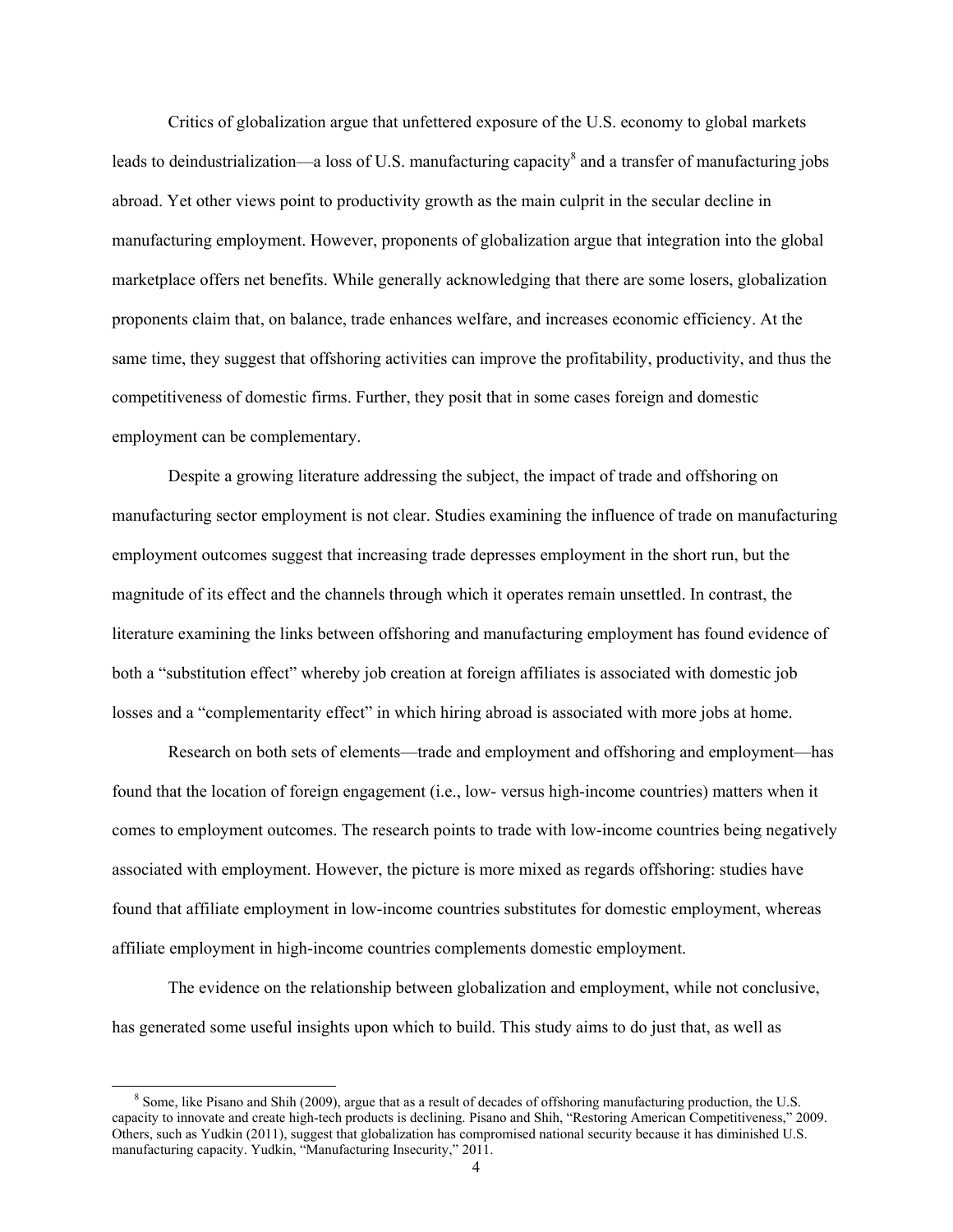contribute to the literature, by updating published results with more recent data.<sup>9</sup> In particular, we examine the relationship between trade, offshoring, and manufacturing employment between 1999 and 2008. This study seeks to address the following set of questions:

- How are increased trade flows and/or offshoring associated with declining manufacturing employment?
- Alternatively, does globalization help create jobs at home, offsetting job losses due to other factors?
- Does the origin of imports and the location of offshoring activities (i.e., low-income versus high-income countries) matter to employment outcomes in the manufacturing sector?

In exploring these questions, we consider the role that trade and offshoring<sup>10</sup> play in manufacturing employment outcomes of U.S. MNC parents (as opposed to employment in the entirety of the manufacturing sector). U.S. MNC parents tend to be the most trade-exposed and to constitute a significant employer in the manufacturing sector, employing 52–53 percent of the manufacturing workforce over the period under examination.

This analysis uses both qualitative and quantitative methods to examine the relationship between trade, offshoring, and manufacturing employment trends. Using industry-level data publicly available from the U.S. Department of Commerce (USDOC), the USDOC's Bureau of Economic Analysis (BEA), the U.S. Census Bureau, the National Bureau of Economic Research (NBER)–U.S. Census Bureau Center for Economic Studies (CES), and the U.S. Bureau of Labor Statistics (BLS), we examine sectoral and industry-level employment trends in U.S. manufacturing, alone and in relation to two other factors: trade flows, and trends in employment among U.S.-owned foreign affiliates. We use a dynamic model and

 $\frac{1}{\sqrt{9}}$ <sup>9</sup> As explained later in this paper, most studies rely on firm-level data from benchmark U.S. Direct Investment Abroad surveys (taken every five years by the Bureau of Economic Analysis, which is part of the U.S. Department of Commerce). This study, on the other hand, uses industry-level data from both benchmark and nonbenchmark years.

The literature on offshoring uses various definitions of this term and various measures. For a discussion, see OECD, *Employment Outlook*, 2007 and Crinò, "Offshoring, Multinational, and Labour Market," 2009. We define offshoring as the decision by a U.S.-based company to establish a manufacturing affiliate outside of the United States. This study does not consider arms'-length contracting or "outsourcing," whereby a U.S. company contracts manufacturing activities to a separate, foreign firm.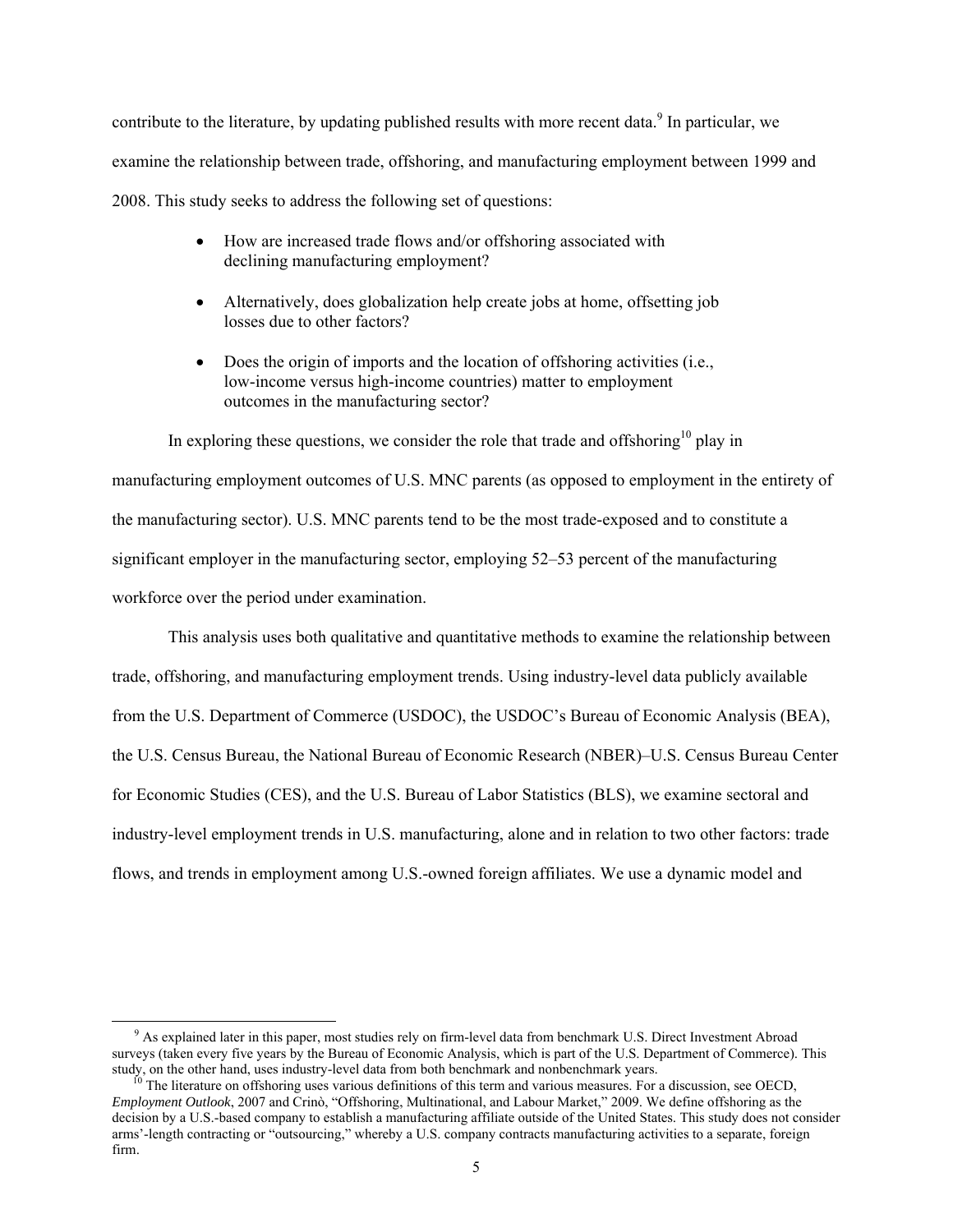industry level panel data to estimate the effects of trade and offshoring on U.S. manufacturing employment.<sup>11</sup> We employ instrumental variables (IVs) to control for simultaneity bias.

 Our findings partially support those in the literature that suggest that the destination of offshoring activities matters when it comes to U.S. parent employment outcomes. In our preferred specification we find that offshoring to high-income countries has a complementary effect (i.e., U.S. employment in manufacturing rises when affiliate employment in high-income countries rises) on U.S. parent employment in the manufacturing sector. Unlike previous researchers, however, we find that offshoring to low-income countries has little effect on U.S. parent employment in the manufacturing sector. We also find that increased imports are associated with lower U.S. manufacturing employment; however, the data do not permit us to make a meaningful distinction between imports from high-income and low-income countries.

The first section of this paper examines trends in employment, trade, and offshoring from 1999 to 2008 in the overall U.S. manufacturing sector and in the U.S. MNC segment of the sector. The second section presents the conceptual framework. It is divided into two parts: the first half is a focused review of the empirical literature on the relationship between trade, offshoring, and manufacturing. The second half describes our empirical framework and our data. In the third section, we present the results of our main empirical findings on the relationship between trade, offshoring, and manufacturing employment. The conclusion summarizes our results.

## **U.S. Manufacturing: Trends in Employment, Trade, and Offshoring**

This section surveys recent trends in the manufacturing sector. It presents descriptive evidence on changes in the manufacturing sector related to employment, trade, and offshoring and highlights basic trends at the sectoral and industry levels with special attention to trends that may have contributed to job losses in the sector. Data on MNCs' activities are relatively limited and do not allow a full analysis of

 $11$  It is important to note that we use a partial equilibrium approach. It efficiently captures employment changes in relation to changes in trade flows, productivity, etc., but does not capture the employment effects that result from sectors outside of the model. Also, as discussed later, following a number of studies in the literature, we use a dynamic model because it allows us to consistently estimate the parameters of interest. See table A5 in the Data Appendix for a list of countries included in the highand low-income categories.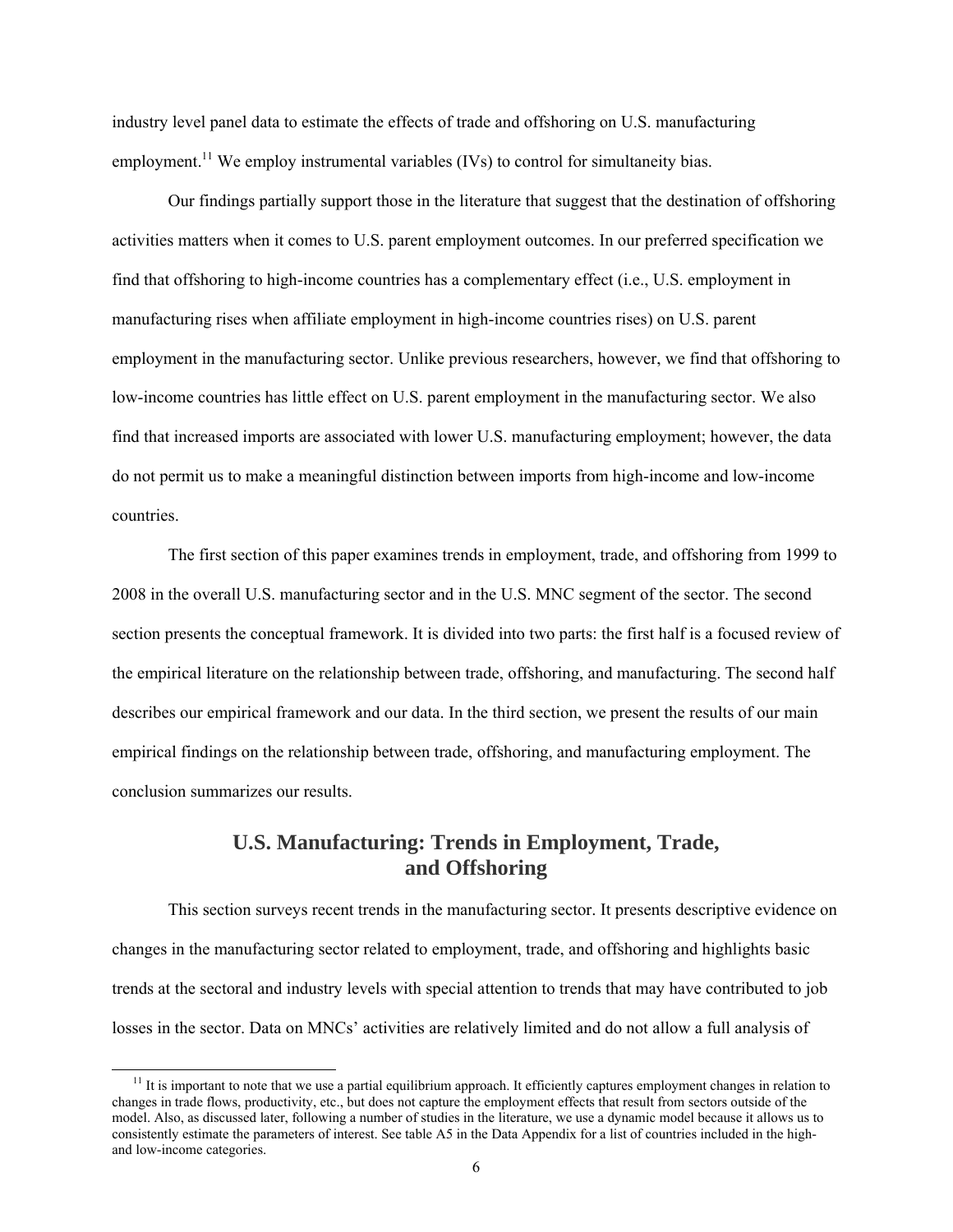important trends that may be influencing employment outcomes in the manufacturing sector. In order to discuss these developments, the initial part of the trend analysis examines the entirety of the manufacturing sector. Given the large size of the MNC presence in the sector, it is not unreasonable to assume that the overall sectoral trends approximate trends affecting MNC parent employment. The second part of this section complements the first by examining trends in data on MNCs' activities, including offshoring.

#### *The State of U.S. Manufacturing*

The U.S. share of global manufacturing value added remained stable (around 20 percent) over the 1990–2008 period, making it the global leader in manufacturing, even as China's share rapidly increased (figure 2). However, the United States' position as an exporter of finished manufactured goods eroded. In 1999, the United States was the world's leading exporter of manufactured goods. By 2008, the value of U.S. exports of manufactured goods trailed behind that of goods from China and Germany, both of whose exports increased dramatically between 1999 and 2008 (figure 3).<sup>12</sup>





*Source:* UN Statistics National Account Main Aggregate Database.

*Note:* Value added data are in constant (2005) U.S. dollars.

 $12$  Remarkably, German exports of manufactured goods grew sharply—and its manufacturing value added increased—despite a decline in its share of global manufacturing value added over the period.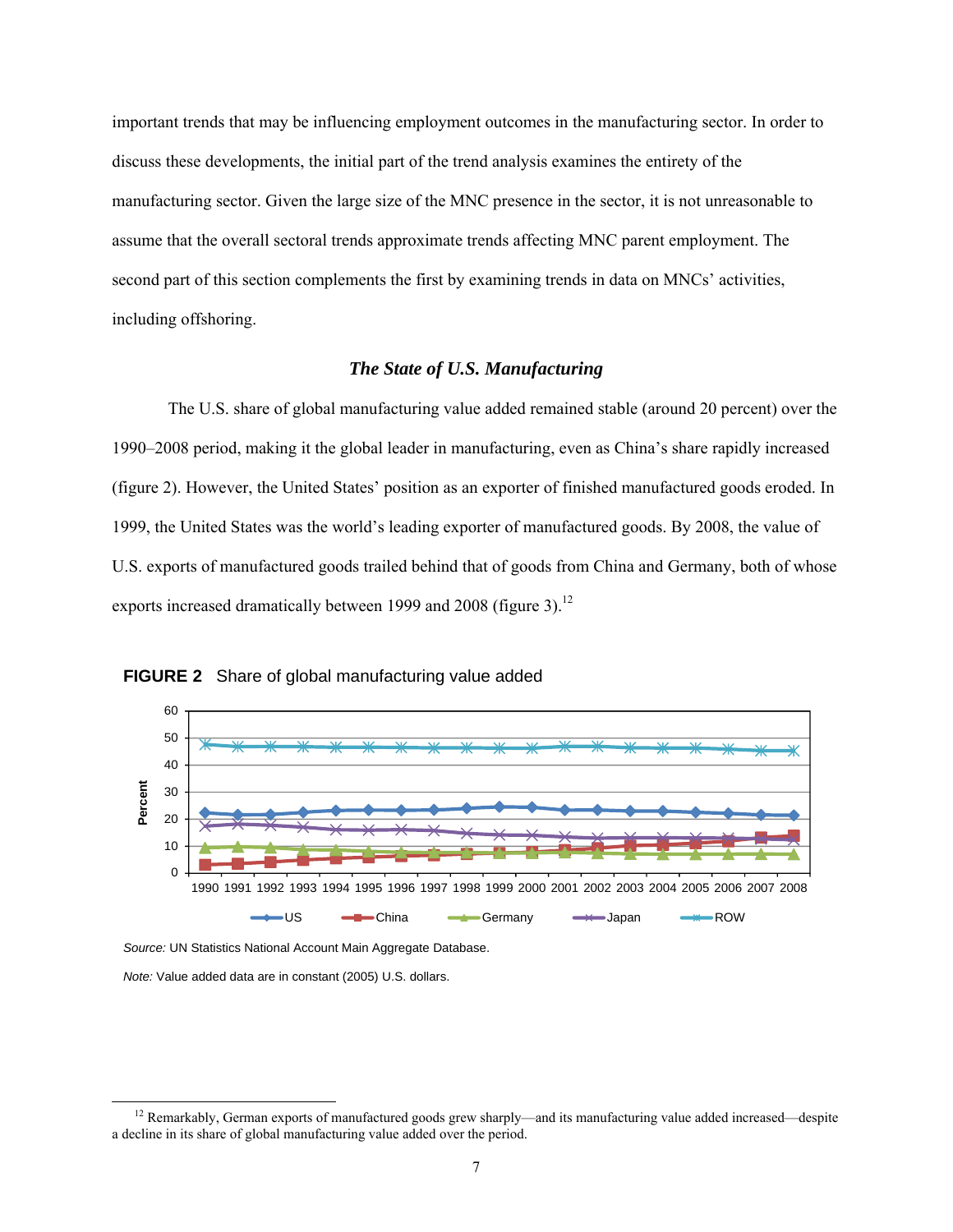

**FIGURE 3** Manufacturing exports, 1999 and 2008

*Source:* Authors' calculations. WTO, Merchandise Trade by Commodity, Time Series; BLS, Export Price Index.

*Note:* Export data are in constant (1999) U.S. dollars.

On the domestic front, value added by both U.S. manufacturing and U.S. services grew steadily between 1999 and 2008 (table 1). However, when compared to gross domestic product (GDP), the contribution of the manufacturing sector remained fairly flat over this period, while the share of services GDP to total GDP increased.

|      |                    |               |           | Manufacturing    | Services value |
|------|--------------------|---------------|-----------|------------------|----------------|
|      | Manufacturing real | Services real |           | value added as a | added as a     |
| Year | value added        | value added   | Real GDP  | share of GDP     | share of GDP   |
|      |                    | Billion \$    |           |                  |                |
| 1999 | 1,312.70           | 7,103.20      | 1,0779.90 | 12.18            | 65.89          |
| 2000 | 1,396.50           | 7.421.50      | 1,1226.00 | 12.44            | 66.11          |
| 2001 | 1,332.10           | 7,618.90      | 1,1347.10 | 11.74            | 67.14          |
| 2002 | 1,365.30           | 7,762.60      | 1,1553.00 | 11.82            | 67.19          |
| 2003 | 1,404.80           | 7,960.80      | 1,1840.60 | 11.86            | 67.23          |
| 2004 | 1,517.90           | 8,233.20      | 1,2263.80 | 12.38            | 67.13          |
| 2005 | 1,568.00           | 8,553.70      | 1,2638.40 | 12.41            | 67.68          |
| 2006 | 1,636.60           | 8,820.10      | 1,2976.20 | 12.61            | 67.97          |
| 2007 | 1,709.80           | 9,040.30      | 1,3254.10 | 12.90            | 68.21          |
| 2008 | 1,647.40           | 9,092.00      | 1,3312.10 | 12.38            | 68.30          |

**TABLE 1** Manufacturing and services sector value added and GDP

*Source:* BEA, Industry Economic Accounts.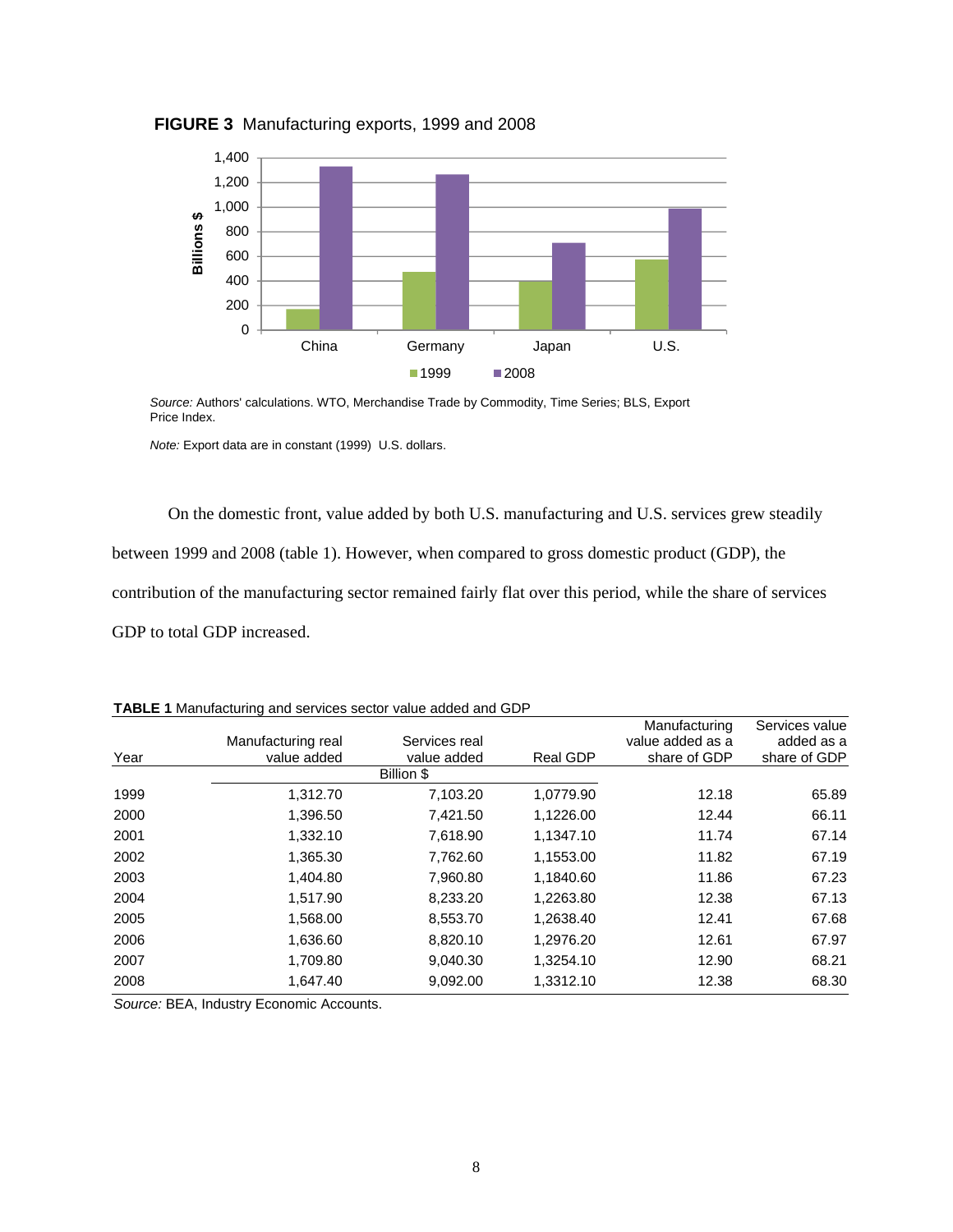## *Manufacturing Employment, the Business Cycle, Structural Change, Productivity, and Trade*

 While U.S. manufacturing value added and exports have grown, manufacturing employment has contracted. U.S. manufacturing employment reached a peak of 19.4 million workers in 1979. By 1999, U.S. manufacturing employment had fallen to 17.3 million workers, representing a loss of 2.1 million workers over the 20-year period (figure 4). Between 1999 and 2008, U.S. manufacturing employment fell further to 13.4 million workers. What is significant about this is that the reduction in manufacturing employment occurred in the context of increasing total (nonfarm) employment and that manufacturing employment fell much faster in this period than in the previous two decades. Indeed, in just under a decade, the manufacturing sector shed 4 million jobs, twice the number of jobs lost in the 20 years between 1979 and 1999.<sup>13</sup> The following discussion considers factors that may have contributed to this trend.





#### *Business Cycle*

The rate of manufacturing sector job loss accelerated during recessions, while recovery periods have shown jobless growth or weak employment growth (figure 5).By contrast, services sector employment quickly recovered following recessions and consistently grew during these recovery periods.

*Source:* BLS, Current Employment Statistics.

 $13$  As will be discussed in the next subsection, domestic employment in U.S. manufacturing multinational corporations (which represent a significant group of manufacturing firms) followed a similar path.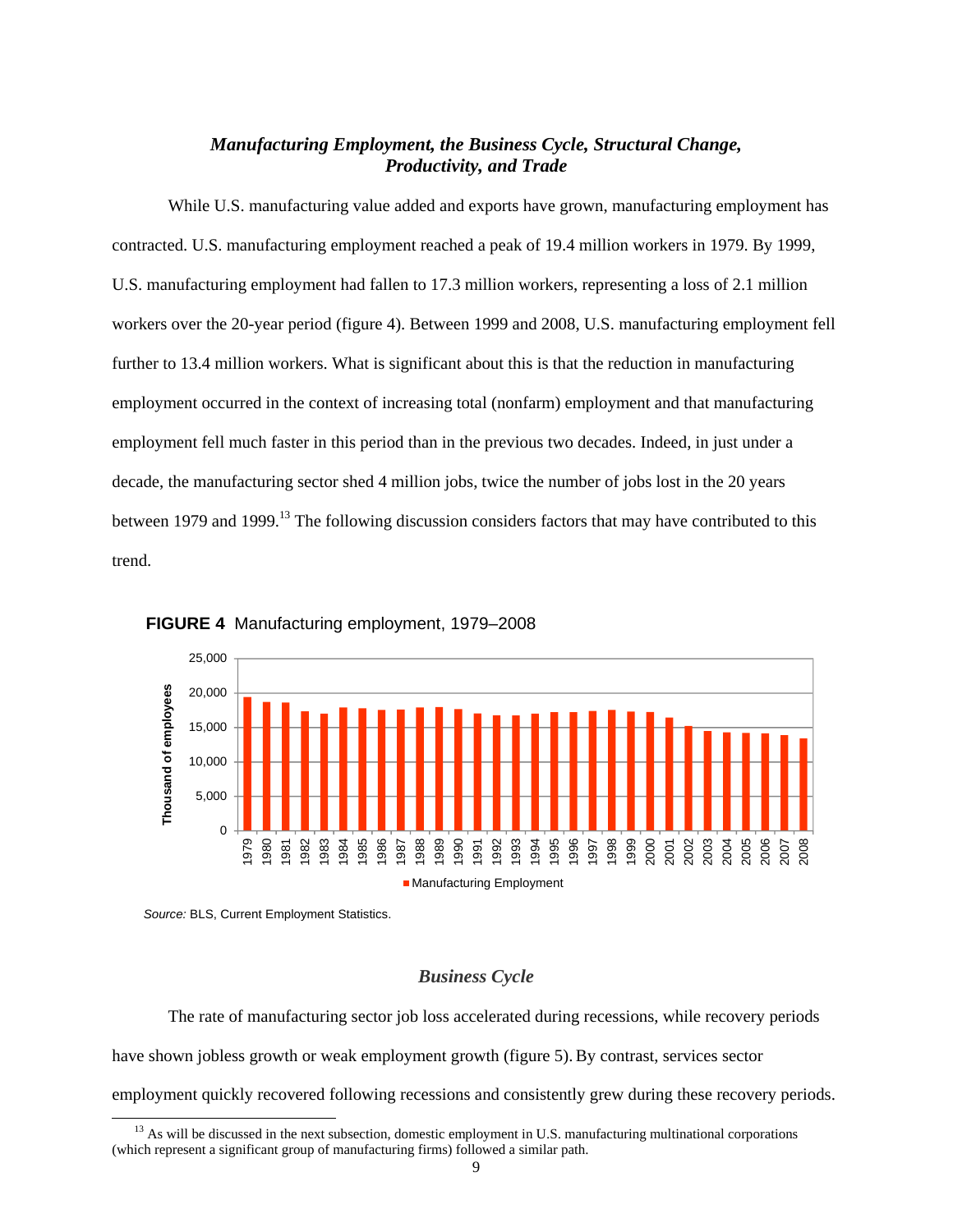



*Source:* BLS, Current Employment Statistics and National Bureau of Economic Research (NBER).

It is important to point out that the manufacturing sector lost jobs in both good times and bad, suggesting that factors outside of the business cycle are also influencing employment outcomes.

As will be discussed in the section on industry-level trends, the declining manufacturing employment trend between 1999 and 2008 was not the result of a couple of large industries shedding jobs. Rather, employment fell in all manufacturing industries. By contrast, high employment growth in a handful of services industries, including health services (31 percent), education services (27 percent), leisure and hospitality (16 percent) and professional and business services (11 percent), drove the services

*Note:* The shaded areas represent periods of recession as defined by the NBER.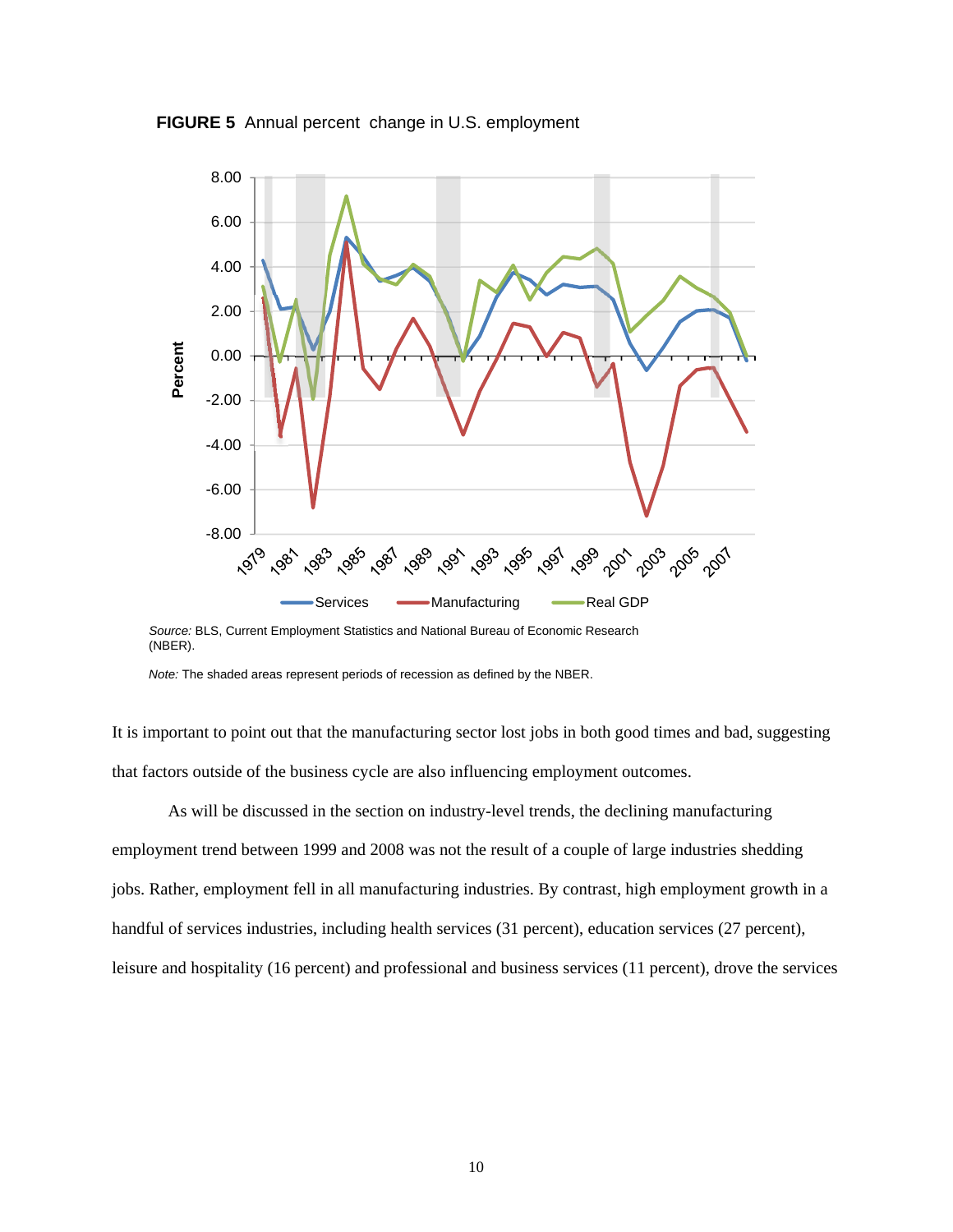sector employment growth.<sup>14</sup> Employment in the rest of the services industries did not perform as well over the period.<sup>15</sup>

#### *Structural Shifts in the Manufacturing Sector*

A number of analysts have pointed to a structural shift in the nature of manufacturing employment as a source of declining employment levels. Specifically, employers in the sector have increasingly outsourced nonproduction support functions (e.g., payroll processing, maintenance, food services) to service providers.<sup>16</sup> Significantly, these workers are not counted as part of the manufacturing sector workforce; rather, they are part of the services sector workforce.<sup>17</sup> Between 2003 and 2008, the ratio of nonproduction workers to production workers declined from .421 to .385, accounting for a small part (approximately 500,000 workers) of the decline in manufacturing employment (table 2).

|      | Manufacturing<br>employment | Ratio of<br>non- |                          |                               |                                      |               |               |               |
|------|-----------------------------|------------------|--------------------------|-------------------------------|--------------------------------------|---------------|---------------|---------------|
|      | as a<br>percentage of       | production<br>to | Ratio of<br>unskilled to | Manufacturing<br>productivity | Nonfarm <sup>a</sup><br>productivity |               |               |               |
|      | total                       | production       | skilled                  | (output per                   | (output per                          | Manufacturing | Manufacturing | Manufacturing |
| Year | employment                  | workers          | workers                  | hour)                         | hour)                                | imports       | exports       | trade balance |
|      |                             |                  |                          | % change                      |                                      |               | Billion \$    |               |
| 1999 | 13.4                        | .373             | $^{\circ}$               | 4.9                           | 3.7                                  | 894.6         | 580.6         | $-314,018$    |
| 2000 | 13.1                        | .377             | 1.11                     | 4.4                           | 2.6                                  | 1,040.3       | 644.4         | $-395,887$    |
| 2001 | 12.5                        | .395             | 1.09                     | 1.9                           | 1.5                                  | 972.7         | 597.1         | $-375,568$    |
| 2002 | 11.7                        | .404             | 1.07                     | 7.3                           | 4.3                                  | 995.1         | 562.8         | $-432,269$    |
| 2003 | 11.2                        | .421             | 1.05                     | 6.3                           | 3.1                                  | 1,060.2       | 577.2         | $-483,057$    |
| 2004 | 10.9                        | .415             | 1.00                     | 2.3                           | 2.7                                  | 1,230.9       | 642.5         | $-588,432$    |
| 2005 | 10.6                        | .407             | 0.99                     | 4.7                           | 1.5                                  | 1,373.0       | 710.5         | $-662,498$    |
| 2006 | 10.4                        | .394             | 0.99                     | 0.8                           | 1.2                                  | 1,512.1       | 820.5         | $-691,565$    |
| 2007 | 10.1                        | .389             | 0.96                     | 4.2                           | 1.3                                  | 1,585.3       | 909.5         | $-675,847$    |
| 2008 | 9.8                         | .385             | 0.90                     | $-0.4$                        | 0.4                                  | 1,627.6       | 998.3         | $-629,286$    |

#### **TABLE 2** Manufacturing employment, productivity, and trade

*Sources:* BEA, Industry Economic Accounts; U.S. Department of Commerce; compiled from official statistics from the U.S. Department of Commerce; BLS; Council of Economic Advisors, *Economic Report of the President,* 2011.

<sup>a</sup>The nonfarm business sector is broad and, according to the BLS, accounts for approximately 77 percent of GDP. It includes private business in various sectors and excludes government and agriculture.

<sup>b</sup>Data from 1999 were not available. We define unskilled workers as those with high school and less than high school education, while skilled workers include those with at least some college or an associate's degree.

<sup>&</sup>lt;sup>14</sup> BLS, Current Employment Statistics. http://www.bls.gov/ces/data.htm (accessed September 30, 2011).<br><sup>15</sup> For example, according to the BLS' Current Employment Statistics, over the 1999–2008 period, employment grew by percent in financial services, 5 percent in transportation and warehousing, 2 percent in trade, transportation, and utilities, 2 percent in retail trade, and 1 percent in wholesale trade. During the same period, employment fell in utilities (8 percent), and

information (13 percent).<br><sup>16</sup> U.S. Congressional Budget Office (CBO), "What Accounts for the Decline in Manufacturing Employment?" 2004.<br><sup>17</sup> Ibid.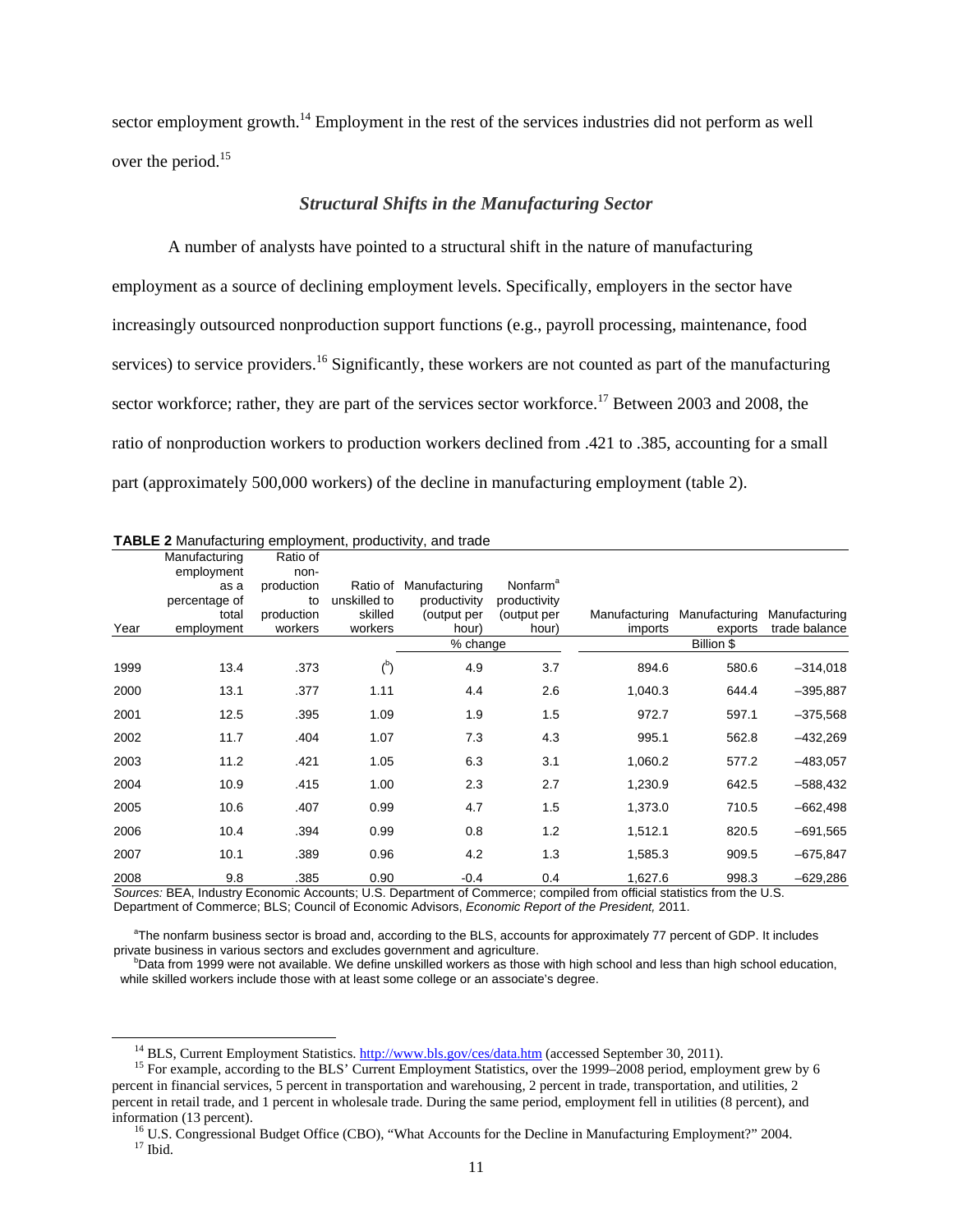Industry observers and research also suggest that companies are investing in retooling

manufacturing processes and developing new manufacturing techniques. For example, the Manufacturing Institute (2009)<sup>18</sup> concluded that the adoption of "lean manufacturing" and "Six Sigma" quality programs resulted in increased efficiency and productivity, enabling the sector to produce similar output levels (and sometimes better quality products) with a smaller, but more highly skilled workforce.<sup>19</sup> Indeed, the ratio of unskilled to skilled manufacturing workers decreased from 1.11 in 1999 to .90 in 2008 while value added increased slightly (table 2).

#### *Productivity Growth*

In the period under examination, the average labor productivity growth rate in the manufacturing sector was 4 percent, surpassing that of the nonfarm business sector, which averaged 2.5 percent (table 2).<sup>20</sup> Rapid productivity growth is frequently cited as an important factor explaining employment declines in the manufacturing sector. Critics of those who link productivity growth and employment declines grant that this relationship might hold in the short run and for certain industries, but stress that macroeconomic policies determine employment levels in the long run.

Nordhaus (2005) examines the relationship between productivity shocks and employment changes in the U.S. in two overlapping periods 1955–2001 and 1998–2003. He finds that faster productivity growth led to higher U.S. manufacturing employment because it resulted in lower prices and higher demand.<sup>21</sup> This result is especially prominent in the more recent period. However, Nordhaus points

<sup>&</sup>lt;sup>18</sup> The Manufacturing Institute, "The Facts about Modern Manufacturing," 2009.<br><sup>19</sup> A number of studies (Revenga 1992; Bernard and Jensen 1995; Katz and Murphy 1992) have examined "skills-biased technical change" (SBTC), which refers to a change in the production technology that favors skilled labor over unskilled labor. They have generally found that with SBTC, skilled labor's productivity is increased, expanding demand for skilled labor. This prompts a rise in the skill premium (wage) of skilled labor relative to that of unskilled labor. Revenga, "Exporting Jobs?" 1992; Bernard and Jensen, "Exporters, Jobs, and Wages in U.S. Manufacturing," 1995; Katz and Murphy, "Changes in Relative Wages, 1963–1987, 1992.<br><sup>20</sup> It is important to note that recent research by Houseman et al. (2010) suggests that measured productivity rates are

somewhat inflated. The authors find that growth in multifactor productivity in manufacturing has been overstated by 0.1– 0.2 percentage points and real value added growth by 0.2–0.5 percentage points between 1997 and 2007. They suggest that there are two reasons for the inflated productivity numbers: first, one industry, the electronic products industry, has been responsible for driving the output and productivity growth numbers; and second, price declines associated with low-cost foreign input suppliers are not captured in price indexes. The authors suggest that this "offshoring bias" may have accounted for one-fifth to one-half of the growth in real valued added in industries other than the computer industry. Houseman et al., "Offshoring and the State of American Manufacturing," 2010.<br><sup>21</sup> Nordhaus, "The Sources of the Productivity Rebound and the Manufacturing Employment Puzzle," 2005.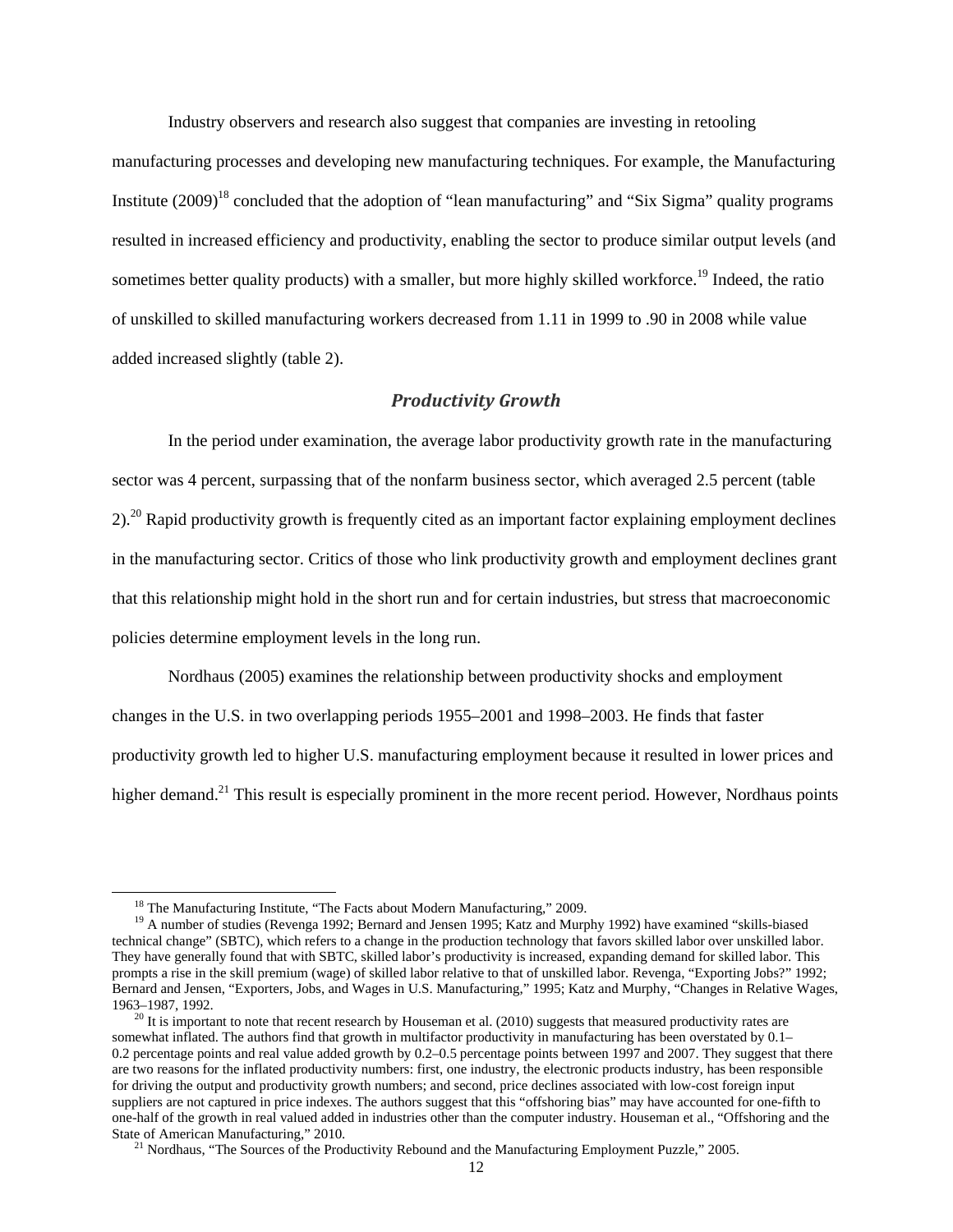out that the partial effects of rapid domestic productivity growth were trumped by even faster productivity growth and price declines from foreign competitors.

The McKinsey Global Institute conducted a study that examines the relationship between productivity growth and employment changes, using Bureau of Economic Analysis data.<sup>22</sup> The study finds that productivity growth and employment complement each other in the long run, but this may not always hold true in the short run. Specifically, the study reports that here have been increases in productivity and employment between 1929 and 2009 for every 10-year rolling period. However, it finds that 69 percent of periods have recorded both productivity employment growth since 1929. Overall, productivity growth may complement employment in the long, but this may not be the case in the short run.

## *Domestic Demand*

 Another factor that should be considered is domestic demand. A 2008 Congressional Budget Office (CBO) report examining the decline in U.S. manufacturing employment since 2000 suggests that changes in domestic demand explain only a small part of the employment decline during 2000–08.<sup>23</sup> The report finds that while domestic demand for manufactured goods fell during the 2000–2001 recession and was slow to recover, by 2007 it had nearly returned to the expansionary path of the 1990s. While certain industries such as computers and electronics, manufactured wood products, furniture, and automobile, experienced a decline in domestic demand at different times during this period, which may have contributed to short-term employment, the report concludes that changes in domestic demand are not responsible for the long-term decline in U.S. manufacturing employment.

#### *Trade*

In the context of a relatively smaller manufacturing sector, declining manufacturing employment, and increasing productivity, manufacturing trade flows have continued to grow. As previously mentioned, these parallel trends have fueled concerns by critics of globalization that increased engagement in foreign markets is compromising the U.S. manufacturing base and shifting U.S. manufacturing jobs abroad. The

<sup>&</sup>lt;sup>22</sup> The Mckinsey Global Institute, "Growth and Renewal in the United States," 2011.<br><sup>23</sup> U.S. CBO, "Factors Underlying the Decline in Manufacturing Employment since 2000," 2008. The CBO defines domestic demand as the sum of "value added" (output minus the value of imports) plus imports less exports.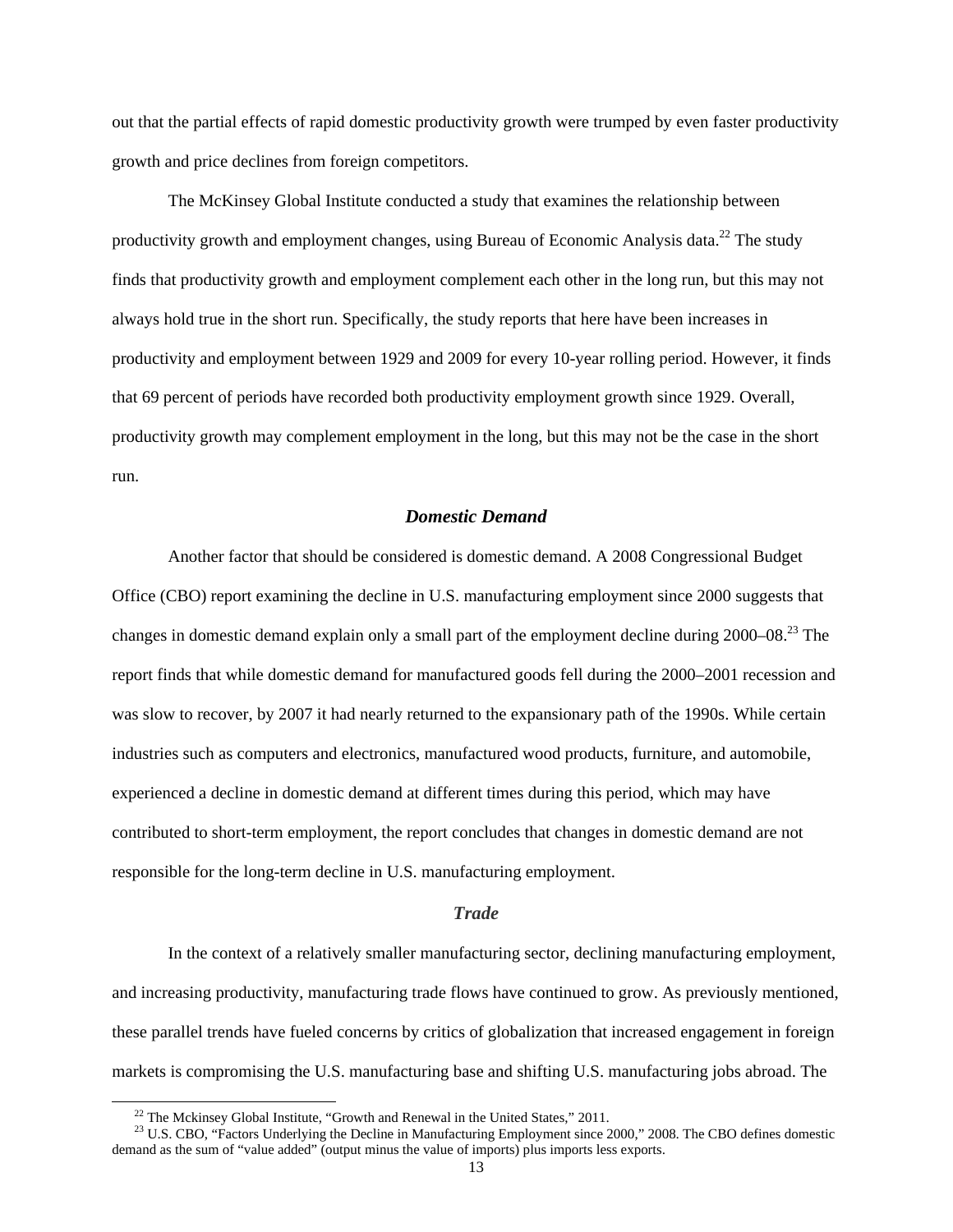relationship between trade and employment is complex (as is evidenced by the continued debate) and it merits some attention.

 Figure 6, which shows tremendous growth in manufacturing imports and exports as a share of manufacturing GDP, underscores the growing importance of trade within the manufacturing sector. Between 1999 and 2008, U.S. manufacturing imports grew from \$894 billion to \$1.6 trillion (an increase of 82 percent), outpacing exports, which grew from \$558 billion to \$998.3 billion (79 percent) (table 2). The manufacturing trade deficit doubled during this period. Table 2 reveals that imports and exports fell during the 2001–02 recession. However, imports recovered faster than exports, which did not return to prerecession levels until 2004. The recovery, however, put both imports and exports on a smooth upward path.



**FIGURE 6** Manufacturing exports and imports as a share of manufacturing GDP, 1999–2008

*Source:* Compiled from official statistics of the U.S. Departement of Commerce; Council of Economic Advisors, Economic Report of the President.

 Examining U.S. manufacturing imports over the 1999–2008 period reveals that high-income countries remained the dominant source, although their share of U.S. manufacturing imports fell by 13 percent (from 67 percent to 54 percent) (table 3). By contrast, China's share of U.S. manufacturing imports more than doubled between 1999 and 2008, growing by 11.3 percent—nearly equivalent to the share lost by high-income countries. The share of U.S. imports held by low-income countries (excluding China) grew slightly (1.3 percent), remaining close to one-quarter of total manufacturing imports.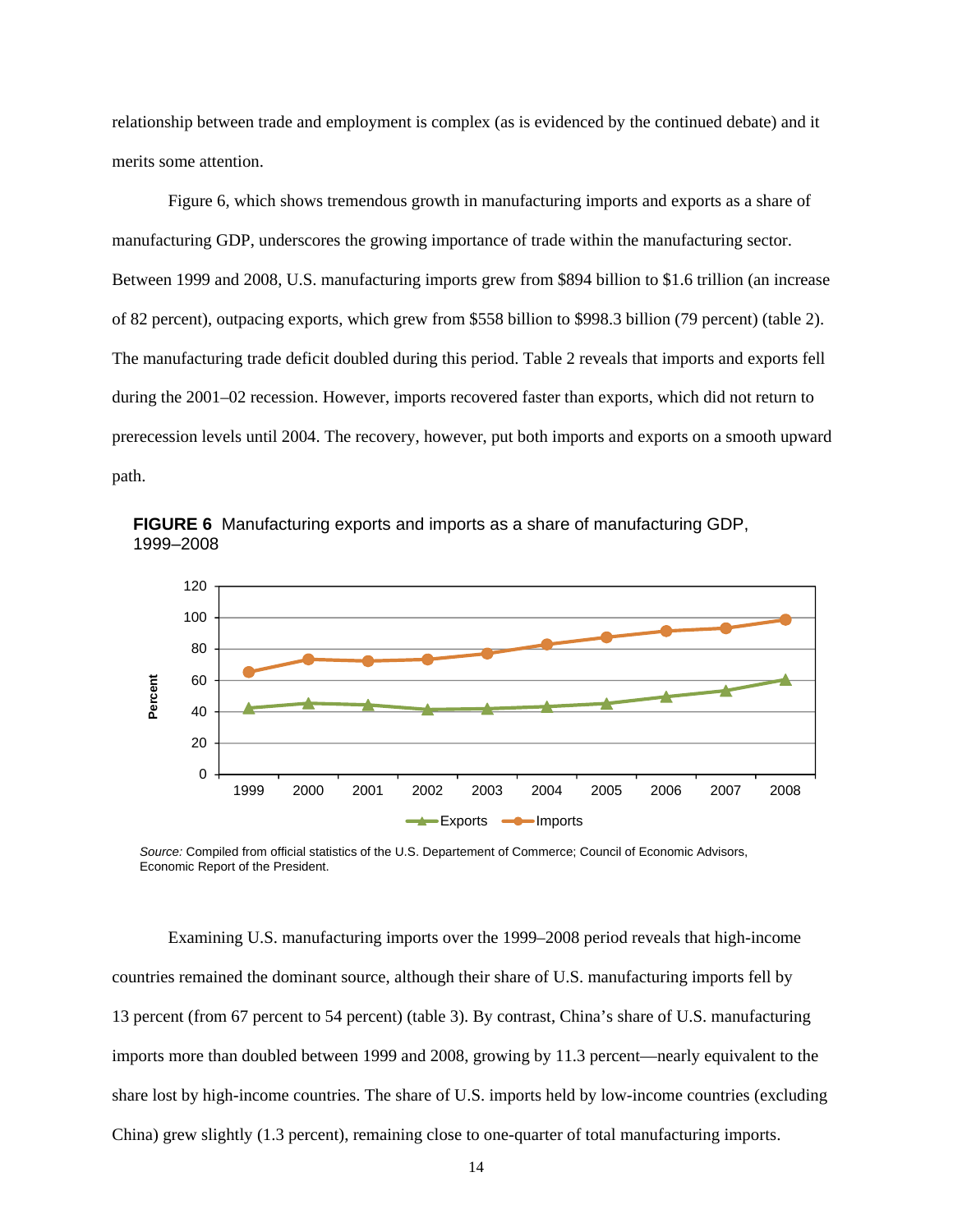**TABLE 3** U.S. manufacturing imports by country group<sup>a</sup>

|                              | 1999       |         |            |         |                 |
|------------------------------|------------|---------|------------|---------|-----------------|
|                              | U.S        | Percent | U.S.       | Percent | Change in share |
|                              | Billion \$ |         | Billion \$ |         |                 |
| All                          | 894.6      | 100     | 1.627.6    | 100.0   | 0               |
| High-income                  | 596.5      | 67      | 880.7      | 54      | $-12.6$         |
| Low-income (excluding China) | 218.5      | 24      | 418.1      | 26      | 1.3             |
| China                        | 79.6       | 9       | 328.7      | 20      | 11.3            |

*Source:* Compiled from official statistics of the U.S. Department of Commerce

<sup>a</sup>The World Bank 2011 country classification was used to designate countries as high and low income. For purposes of this table only, countries classified as high income by the World Bank are similarly classified as high income. We designate all other (non-high-income countries) countries as low income. Online at: http://data.worldbank.org/about/country-classifications/country-and-lending-groups.

 In sum, in the context of growing total (nonfarm) employment, employment in the U.S. manufacturing sector fell significantly between 1999 and 2008. The sector lost jobs during recessions and during recovery periods, suggesting that the decline cannot be explained by the business cycle alone. Industry observers and research have pointed to other contributing factors, including increased outsourcing of nonproduction support functions to service providers and temp agencies, which we noted accounted for a small part of the decline. In addition, new manufacturing processes have contributed to high productivity growth rates (relative to other sectors of the economy), which has changed the composition of the workforce in favor of more skilled labor and may have depressed employment.

Over the same period, manufacturing trade has continued to grow. Both imports and exports have expanded, with import growth outpacing exports. Critics of globalization argue that the convergence of these factors suggests causality; however, the relationship between trade and employment is more complex. The following subsection and the regression analysis examine the relationship between trade and employment in more detail.

#### *Industry-level Trends*

 Disaggregating the U.S. manufacturing sector by industry provides a more nuanced view of the underlying employment shifts.  $^{24}$  According to table 4, during 1999–2008 the top 10 trade-exposed industries ("most trade-exposed"), as measured by both average import penetration ratio and average

<sup>&</sup>lt;sup>24</sup> There are 21 North American Industry Classification System (NAICS) 3-digit categories. However, in this section we arrive at 20 industries because we exclude the petroleum and coal industry from our calculations due to its irregular behavior. Also, in order to maintain consistency between data sources, we combine NAICS 311 and 312 into one industry group; NAICS 313 and NAICS 314, into a second industry group; and NAICS 315 and NAICS 316 into a third industry group.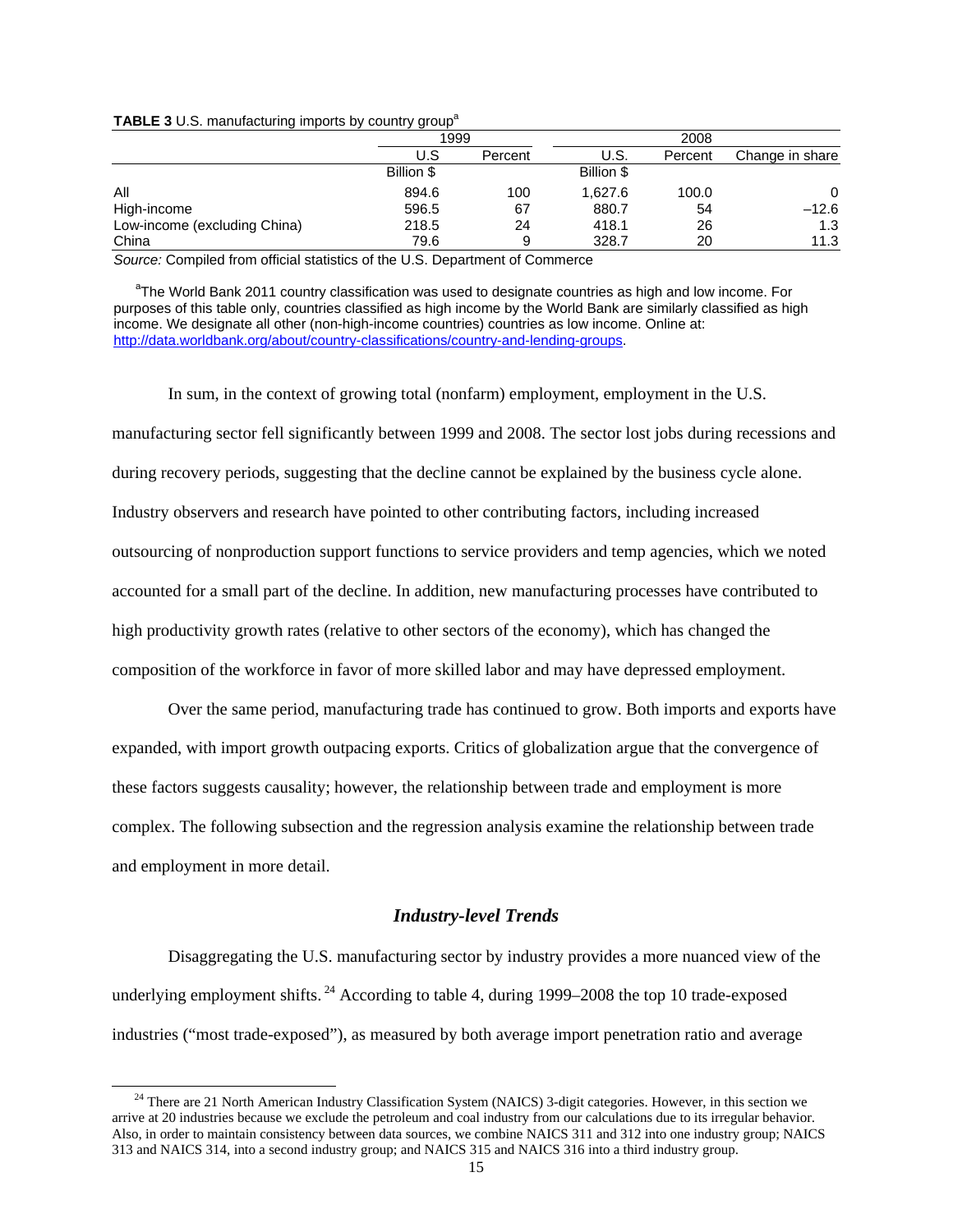| TABLE 4 Changes in trade exposure <sup>a</sup> and trade by manufacturing industry, 1999–2008 <sup>b, c, d</sup> |
|------------------------------------------------------------------------------------------------------------------|
|------------------------------------------------------------------------------------------------------------------|

|                                |        |              | Export  |              |            |            |            |           |
|--------------------------------|--------|--------------|---------|--------------|------------|------------|------------|-----------|
|                                |        |              | share,  | Import       |            |            |            |           |
|                                | Export | Import       | average | penetration, |            | Changes in |            | Change in |
|                                | share, | penetration, | 1999-   | average      | Exports    | exports.   | Imports    | imports   |
|                                | 2008   | 2008         | 2008    | 1999-2008    | 2008       | 1999-08    | 2008       | 1999-08   |
|                                |        |              |         |              | Billion \$ | Percent    | Billion \$ | Percent   |
| Textile mills and textile      |        |              |         |              |            |            |            |           |
| product mills                  | 0.16   | 0.27         | 0.12    | 0.20         | 5.40       | 34         | 11         | 71.40     |
| Apparel and leather and allied |        |              |         |              |            |            |            |           |
| products                       | 0.18   | 0.81         | 0.14    | 0.67         | 2.67       | $-47$      | 53         | 40.72     |
| Computer and electronic        |        |              |         |              |            |            |            |           |
| product manufacturing          | 0.26   | 0.45         | 0.25    | 0.38         | 136.44     | $-1$       | 310        | 51.50     |
| Electrical equipment,          |        |              |         |              |            |            |            |           |
| appliance, and component       |        |              |         |              |            |            |            |           |
| manufacturing                  | 0.21   | 0.34         | 0.18    | 0.30         | 34.65      | 57         | 66         | 92.47     |
| Transportation equipment and   |        |              |         |              |            |            |            |           |
| motor vehicle and parts        | 0.23   | 0.27         | 0.18    | 0.26         | 202.02     | 60         | 255        | 30.88     |
| Primary metal manufacturing    | 0.16   | 0.26         | 0.12    | 0.23         | 54.73      | 208        | 994        | 170.46    |
| Miscellaneous manufacturing    | 0.21   | 0.39         | 0.16    | 0.35         | 20.41      | 144        | 49         | 91.39     |
| Machinery                      | 0.27   | 0.26         | 0.24    | 0.24         | 133.70     | 84         | 125        | 75.70     |
| Food, beverages, and           |        |              |         |              |            |            |            |           |
| tobacco products               | 0.06   | 0.07         | 0.05    | 0.06         | 26.64      | 84         | 28         | 116.48    |
| Wood products                  | 0.05   | 0.15         | 0.04    | 0.11         | 5.04       | 6          | 16         | 111.13    |
| Paper products                 | 0.11   | 0.12         | 0.09    | 0.11         | 10.84      | 57         | 12         | 46.24     |
| Printing and related support   |        |              |         |              |            |            |            |           |
| activities                     | 0.06   | 0.06         | 0.05    | 0.05         | 6.47       | 37         | 6          | 63.45     |
| Chemical products              | 0.18   | 0.20         | 0.15    | 0.15         | 165.81     | 143        | 186        | 191.87    |
| Plastics and rubber products   | 0.10   | 0.14         | 0.09    | 0.11         | 11.88      | 61         | 17         | 108.63    |
| Non-metallic mineral products  | 0.07   | 0.14         | 0.06    | 0.13         | 9.09       | 44         | 18         | 37.32     |
| Fabricated metal products      | 0.08   | 0.13         | 0.07    | 0.11         | 32.46      | 68         | 52         | 117.62    |
| Furniture and related products | 0.05   | 0.25         | 0.03    | 0.21         | 3.99       | 61         | 26         | 97.95     |
| Average                        | 0.14   | 0.25         | 0.12    | 0.22         | 50.72      | 64.71      | 130.82     | 89.13     |
| 10 most trade-exposed          | 0.20   | 0.40         | 0.16    | 0.34         | 65.19      | 93.60      | 334.80     | 87.34     |
| 10 least trade-exposed         | 0.10   | 0.15         | 0.09    | 0.13         | 40.59      | 64.50      | 48.60      | 96.64     |

*Source:* Compiled from official statistics of the U.S. Department of Commerce and from the Manufacturing Industry Database of the National Bureau of Economic Research (NBER) and the U.S. Census Bureau's Center for Economic Studies (CES).

<sup>a</sup> Export share is calculated as exports/shipments and import penetration is calculated as imports/(imports + shipments).<br><sup>b</sup>For purposes of the trade exposure calculation, we used the 4-digit North American Industry Clas category (3231) for "Printing and related support activities" whereas all other references to this category use data from the 3-digit NAICS category (323). This roughly approximates trade exposure at the 323 level. Similarly, we took the average of NAICS codes 3261 and 3262 to construct NAICS 326 or "Plastics and rubber products" and we took the average of NAICS codes 3221 and 3222 to construct NAICS 322 or "Paper products".

<sup>c</sup>In order to maintain consistency in the aggregation of the data between tables 4 and 5, we constructed the category "Textile mills and textile product mills" by taking the average of NAICS 313 and 314, we did the same for "Apparel and leather and allied products," where NAICS 315 and 316 were averaged and "Food, beverages and tobacco," where we took the average of NAICS 311 and 312.

 $d$ The petroleum and coal industry is not included because it appears to be an outlier with regard to trade.

export share, were textile mills and textile product mills; apparel and leather and allied products; computer and electronic products; electrical equipment, appliances, and components; transportation equipment; primary metal manufacturing; and miscellaneous manufacturing. Meanwhile, the 10 least trade-exposed industries included machinery; food, beverages, and tobacco; wood products; paper products; printing and related support activities; chemical products; plastics and rubber products; nonmetallic mineral products; fabricated metal products; and furniture and related products.

From 1999 to 2008, industries in the most trade-exposed group experienced significantly higher

export growth than those in the least trade-exposed group (65.2 percent as compared to 40.6 percent )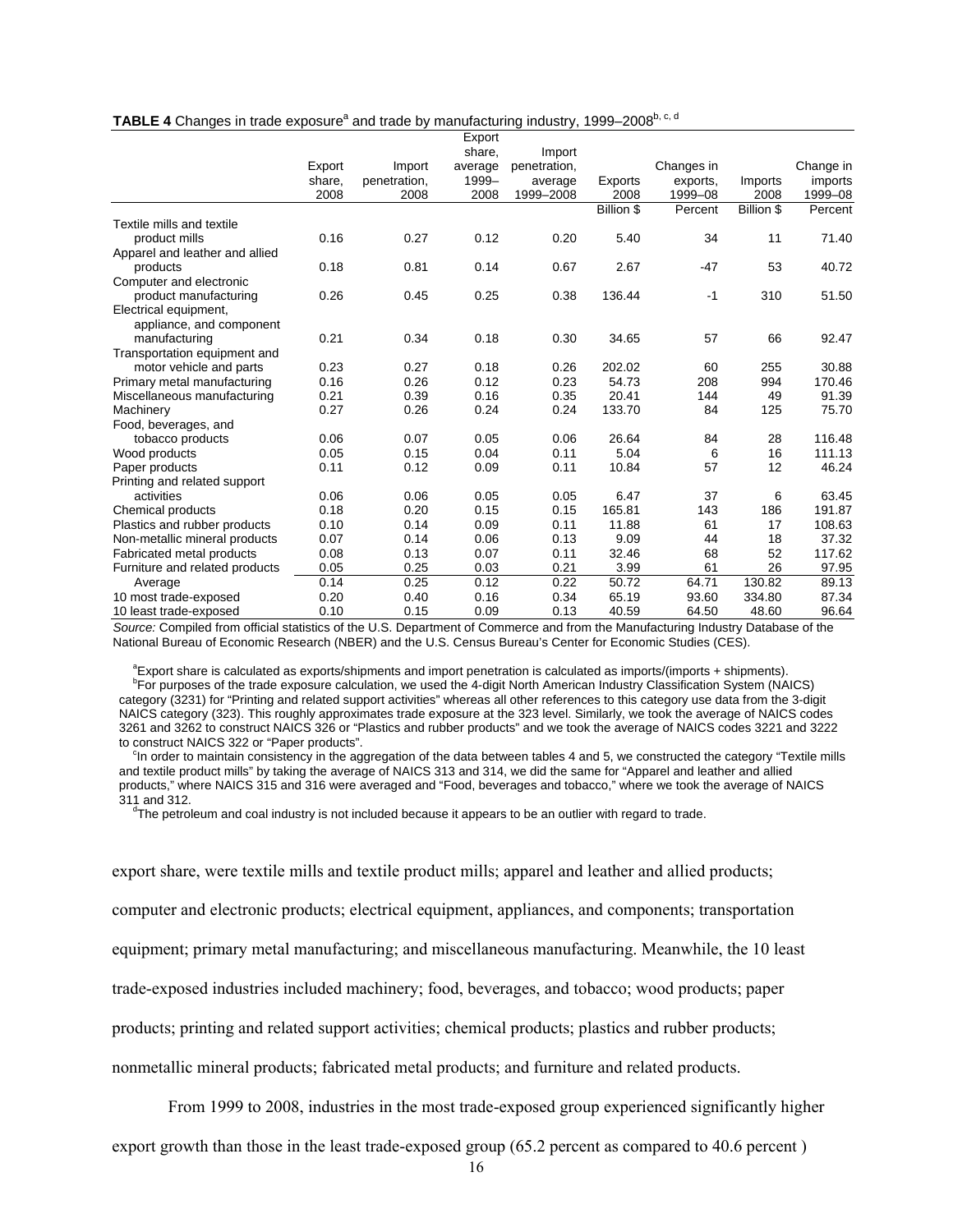while the most trade-exposed industries' import growth (87.3 percent) was slower than that of the least trade-exposed industries (96.6 percent). However, the 2008 imports of the most trade-exposed group of industries (\$334.8 billion) dwarfed those of the least trade-exposed (\$48.6 billion).

All of the major industries reduced the size of their workforce substantially (by an average of 32 percent) between 1999 and 2008, and value added per employee increased in just over half of the industries represented (table 5). The standouts were the computer and electronic products industry and the transportation equipment and motor vehicle and parts industry, which increased labor productivity (as measured by value added per employee) by 435 and 249 percent, respectively.

 Table 5 shows that on average, industries in the most trade-exposed group lost 45 percent of their workforce, surpassing the 20 percent job loss in the least trade-exposed group. In addition, industries in the most trade-exposed group were not as productive as the least trade-exposed. However, they registered the highest growth in labor productivity (81 percent), significantly outpacing the least trade-exposed group of industries, which experienced a decline in labor productivity (-3.4 percent).

 In summary, the industry-level examination of the manufacturing sector revealed that the declining manufacturing employment trend between 1999 and 2008 was not the result of a couple of large industries shedding jobs. In fact, employment fell in all manufacturing industries. Labor productivity growth increased in just over half of the industries and these were overwhelmingly the most tradeexposed industries. Our analysis supports findings in the trade and employment literature (discussed in the next section) regarding trade exposure and employment. Specifically, this analysis suggests that the level of trade exposure (especially import penetration) may be negatively associated with employment in the sector. No clear picture regarding the relationship between labor productivity growth and employment emerge from this analysis. However, when this relationship was disaggregated by the level of trade exposure a more meaningful pattern seemed to emerge. Part of the econometric analysis that follows later in the paper will test the relationship between trade exposure, productivity, and U.S. parent employment in the manufacturing sector.

17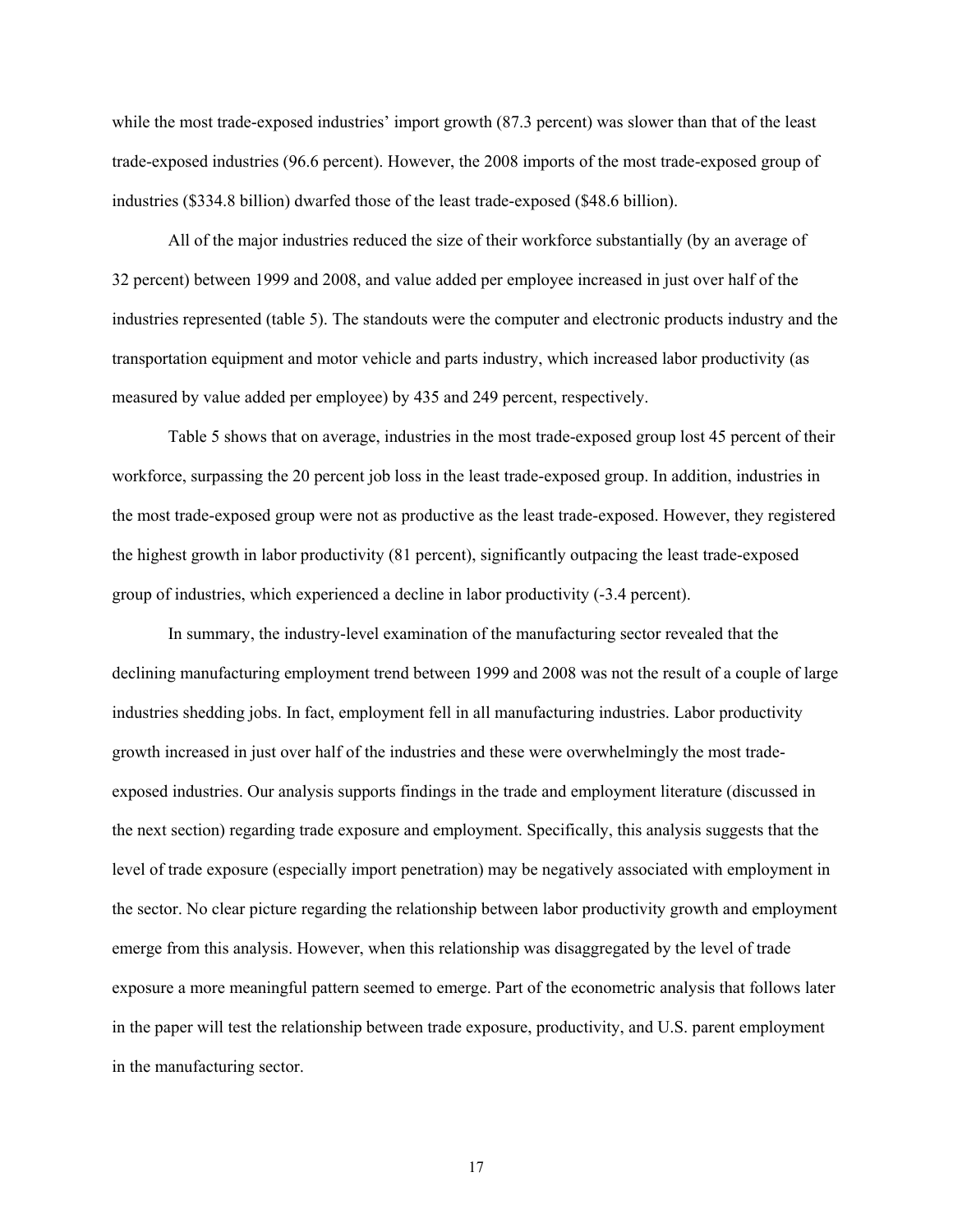|                                                               |                         | Change in employment<br>$(1999 - 2008)$ |           |                        | Value added per<br>employee | Change in valued<br>added, 1999-08     |
|---------------------------------------------------------------|-------------------------|-----------------------------------------|-----------|------------------------|-----------------------------|----------------------------------------|
|                                                               | Employment,<br>1999     | Thousands<br>of workers                 | %         | 1999                   | 2008                        | Change in valued<br>added per employee |
|                                                               | Thousands<br>of workers |                                         |           | <b>Chained 2005 \$</b> |                             | Percent                                |
| Textile mills and textile<br>mills products                   | 629.5                   | $-331.1$                                | $-98.58$  | 42,732.3               | 26,052.4                    | $-39.0$                                |
| Apparel and leather and<br>allied products                    | 615.4                   | $-383.3$                                | $-118.99$ | 31,524.2               | 23,886.9                    | $-24.2$                                |
| Computers and electronic<br>products<br>Electrical equipment, | 1,780.5                 | $-536.3$                                | $-30.12$  | 28,699.8               | 153,440.0                   | 434.6                                  |
| appliances, and<br>components<br>Transportation equipment     | 588.0                   | $-163.7$                                | $-27.84$  | 68,707.5               | 78571.4                     | 14.4                                   |
| and motor vehicle and<br>parts<br>Primary metal               | 2,088.6                 | $-480.6$                                | $-23.01$  | 21,904.6               | 76,462.7                    | 249.1                                  |
| manufacturing<br>Miscellaneous                                | 625.0                   | $-183.0$                                | $-29.28$  | 102,240.0              | 64,640.0                    | $-36.8$                                |
| manufacturing                                                 | 724.0                   | $-95.1$                                 | $-13.14$  | 76,933.7               | 107,734.8                   | 40.0                                   |
| Machinery                                                     | 1,468.3                 | $-280.7$                                | $-19.12$  | 75,46.42               | 83,089.29                   | 10.1                                   |
| Food and beverage and                                         |                         |                                         |           |                        |                             |                                        |
| tobacco products                                              | 1,758.1                 | $-78.8$                                 | $-9.2$    | 100,676.9              | 108,071.2                   | 7.3                                    |
| Wood product                                                  | 620.3                   | $-164.3$                                | $-26.49$  | 52,716.4               | 57,875.2                    | 9.8                                    |
| Paper products                                                | 615.6                   | $-170.7$                                | $-27.73$  | 101,039.6              | 82,358.7                    | $-18.5$                                |
| Printing and related<br>support activities                    | 814.6                   | $-220.5$                                | $-27.07$  | 150,503.3              | 155,290.9                   | 3.2                                    |
| Chemical products                                             | 982.5                   | $-135.4$                                | $-13.78$  | 172,519.1              | 186,768.5                   | 8.3                                    |
| Plastics and rubber<br>products<br>Non-metallic mineral       | 947                     | $-217.6$                                | $-22.98$  | 69,060.2               | 63,886.0                    | $-7.5$                                 |
| products                                                      | 540.4                   | $-75.8$                                 | $-14.02$  | 85,680.5               | 69,765.7                    | $-18.6$                                |
| Fabricated metal products                                     | 1,728.4                 | $-200.9$                                | $-11.62$  | 70,932.7               | 73,189.1                    | 3.2                                    |
| Furniture and related<br>products                             | 667.6                   | $-188.0$                                | $-28.16$  | 51827.44               | 42840.02                    | $-17.3$                                |
| Average                                                       | 1,7193.8                | $-3932.8$                               | $-31.83$  | 76,656.45              | 85,524.9                    | 36.4                                   |
| 10 most trade-exposed                                         | 1064.9                  | $-310.1$                                | $-45.01$  | 56,025.5               | 76,734.7                    | 81.0                                   |
| 10 least trade-exposed                                        | 963.8                   | $-161.3$                                | $-20.12$  | 94,995.1               | 93,338.4                    | $-3.4$                                 |

| TABLE 5 Changes in employment and value added, by manufacturing industry, 1999-2008 <sup>a</sup> |  |
|--------------------------------------------------------------------------------------------------|--|
|--------------------------------------------------------------------------------------------------|--|

*Source:* BEA, Industry Economic Accounts, and Bureau of Labor Statistics, Current Employment Statistics.

<sup>a</sup>The petroleum and coal industry is not included in any of the calculations.

The next section moves away from a discussion of the U.S manufacturing sector in its entirety and focuses on the MNC segment of the manufacturing sector. Doing so allows us to gain a better understanding of their offshoring activities and how they are linked to MNC parent employment. The insights gleaned will be incorporated into our subsequent econometric analysis.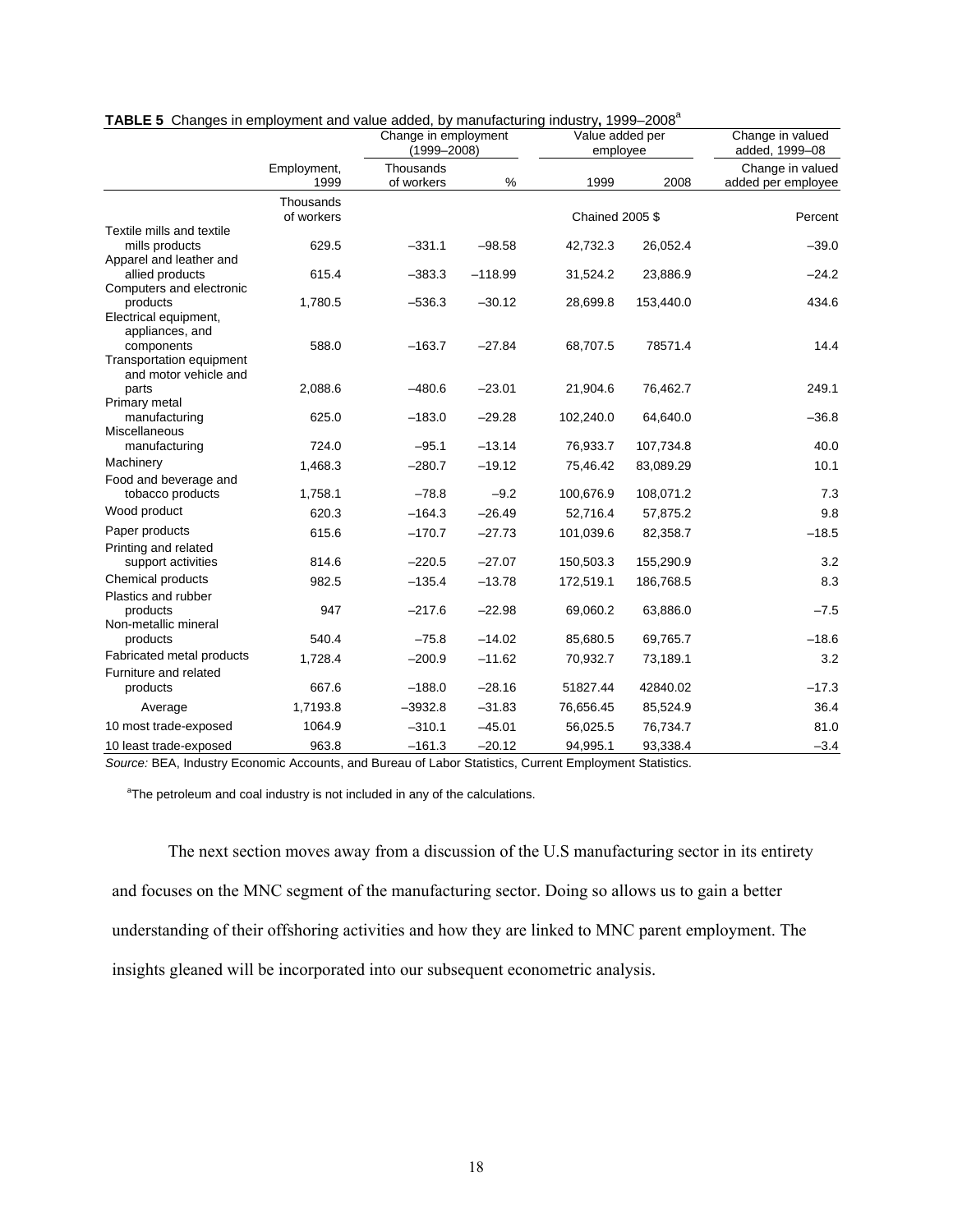## *Offshoring and Manufacturing<sup>25</sup>*

There are a number of reasons why a U.S. company would make the decision to manufacture goods overseas through a foreign affiliate. A primary reason is that companies plan to sell their goods in foreign markets, and decide to manufacture in or close to their destination market. This might help the parent company to customize goods for the local market, save on transport costs, or meet other goals. For some companies, the desire to take advantage of labor costs that are lower than those in the U.S. drives their decision to produce goods overseas. For other firms, it is advantageous to manufacture close to a source of raw materials or intermediate inputs. The finished goods may or may not be exported back to the United States for final sale. Ultimately, the decision to offshore may reflect more than one of these motivations.

Overall, the number of foreign manufacturing affiliates of U.S. MNCs has shown a steady increase between 1999 and 2008, as have sales by those foreign affiliates. U.S. manufacturing employment has declined over the period, but U.S. employment by foreign-owned affiliates accounts for less than one-fourth of lost U.S. manufacturing jobs. The majority of sales by foreign affiliates occur in the country where the affiliate is located, and less than 15 percent of those sales represent exports to the United States. Even while U.S. parent firms establish foreign affiliates and employ manufacturing workers abroad, foreign-owned manufacturing firms have established affiliates in the U.S. that provided more than 2 million U.S. manufacturing jobs in 2008.

#### *U.S. MNCs' Foreign Activities Expanding*

The number of foreign affiliates owned by U.S. parents grew rapidly between 1999 and 2008, rising by 15 percent overall to a total of 26,548 reported in 2008 (figure 7).

The number of foreign affiliates increased fastest in Europe and Africa, rising by 20 percent and 22 percent, respectively. In 2008, foreign affiliates in Europe accounted for slightly more than one-half of the total (figure 8). The number of foreign affiliates in Canada declined by 1 percent during the period,

<sup>&</sup>lt;sup>25</sup> Except where noted, data for U.S.-owned foreign affiliates and U.S. parent firms in this section rely on BEA data that includes all foreign affiliates for which U.S. parents control at least 10 percent of the affiliate's equity. Data used for the regression analysis presented at the end of the paper rely primarily on BEA data regarding majority-owned affiliates, due to issues related to the availability of particular details in the two sets of data. Trends are broadly comparable, although individual data points may not match exactly.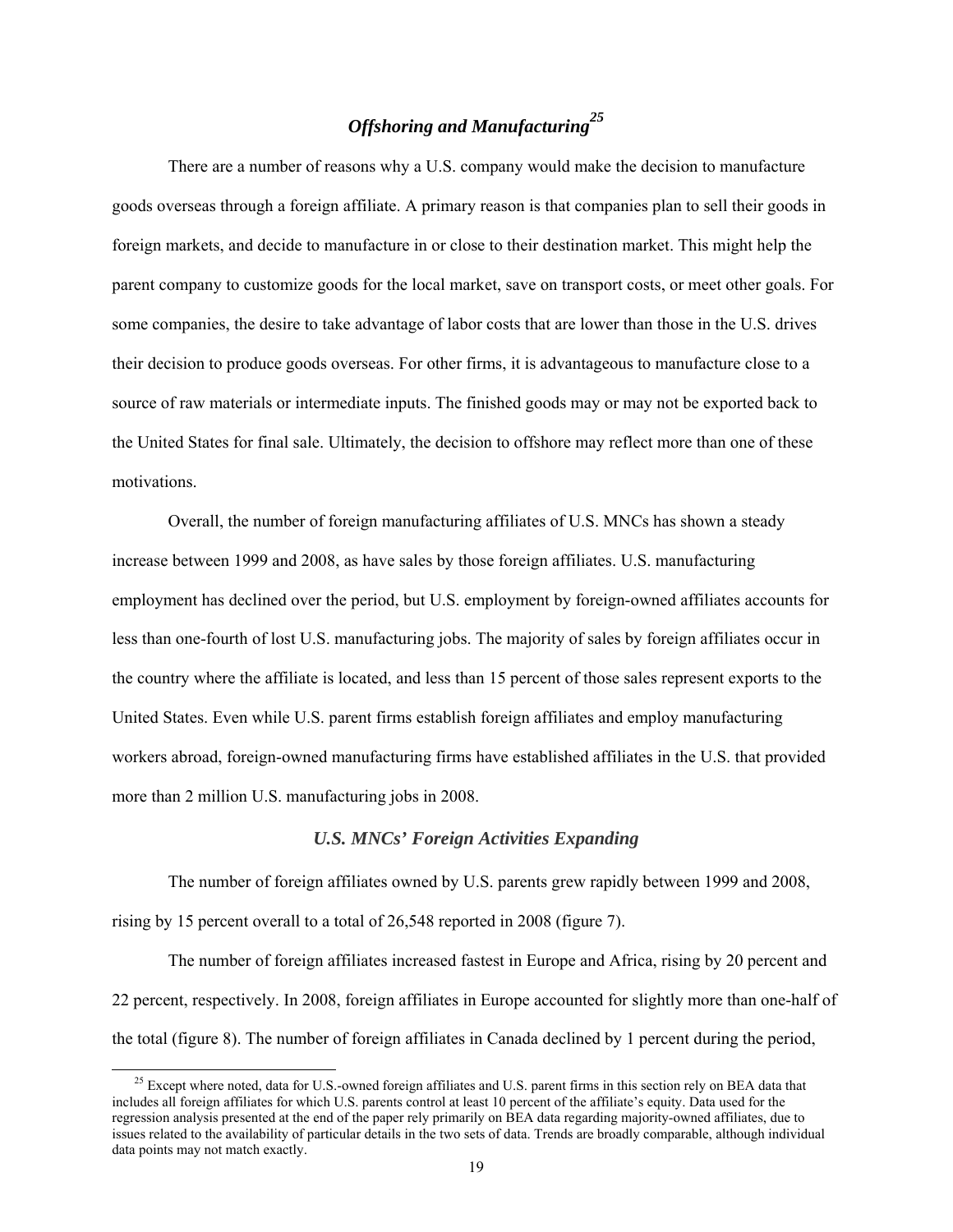

**FIGURE 7** Number of U.S.-owned affiliates abroad, 1999–2008

*Source:* U.S. Department of Commerce, BEA.





*Source:* U.S. Department of Commerce, BEA.

while foreign affiliates in Latin America grew by 2 percent. Foreign affiliates in the Asia-Pacific region increased by the same 15 percent as did the total.

The distribution by region of affiliate sales mirrors the data for distribution of the number of foreign affiliates quite closely. Overall, sales by foreign affiliates increased from \$1.28 to \$2.73 trillion (134 percent) between 1999 and 2008 (figure 9). Sales by foreign affiliates grew fastest in the Middle East (309 percent growth), although they began from the lowest starting point.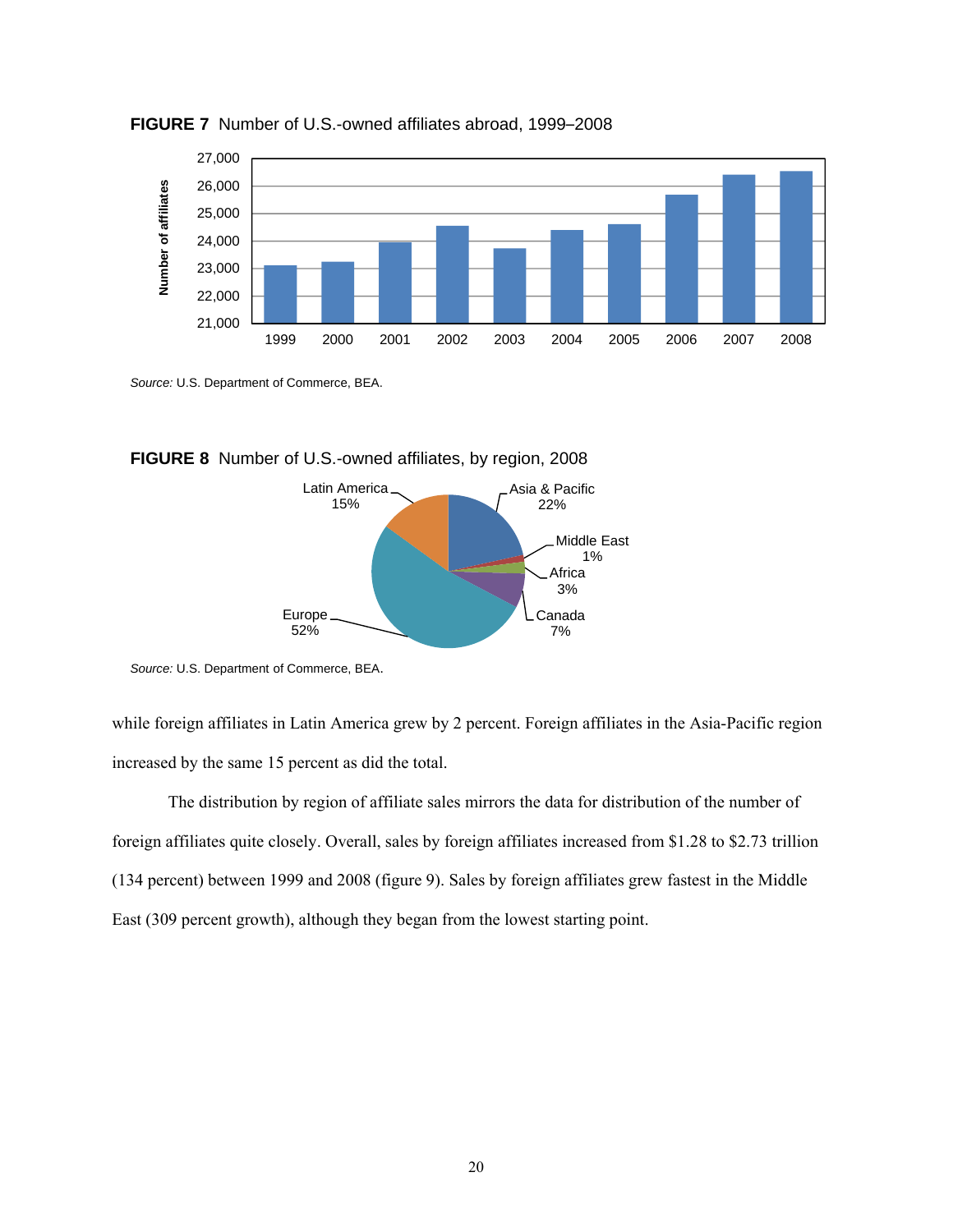

**FIGURE 9** Sales by U.S.-owned manufacturing affiliates abroad

*Source:* U.S. Department of Commerce, BEA.

#### *Destination of Affiliate Sales*

 It is possible to disaggregate sales by foreign affiliates according to the destination of those sales—i.e., whether affiliates supply their host country markets, export goods back to the United States, or export from the host country to third countries.<sup>26</sup> Figure 10 shows that for foreign affiliates in both lowand high-income<sup>27</sup> countries, the majority of affiliate sales take place in the host country and the smallest share is exported to the United States.<sup>28</sup> When we compare sales to the United States by foreign affiliates located in high-income countries vs. low-income countries, we find that foreign affiliates in low-income countries are somewhat more likely to export to the United States and to make sales in the host country, and somewhat less likely to export to third countries (table 6). It is not clear from these data, however, whether foreign affiliates located in low-income countries account for a large share of those countries' overall exports to the United States. States or the United States or the United States or the United States or they represent final goods that contain U.S.-produced intermediate products. The system of the United States or the United States. The Container of t

<sup>&</sup>lt;sup>26</sup> Figure 12 relies on BEA data for majority-owned foreign affiliates, because detailed data for the destination of sales are not available for all U.S.-owned foreign affiliates. Such exports to the United States would seem to argue for a direct substitution of U.S. employment.<br><sup>27</sup> From this point forward, the designation of high- and low-income countries is no longer strictly based on World Bank

classification. This is because the publicly available data tables from the BEA's U.S. Direct Investment Abroad (USDIA) survey provide data disaggregated by industry or country, but not both. As a result, there is too little country-level detail to strictly follow the World Bank classification in constructing high- and low-income country groups. Instead, we used regional-level data provided by BEA's USDIA combined with available country-level data to construct the high-income and low-income country groups. See the Data Appendix for an explanation of how we construct the high-and low-income country categories.<br><sup>28</sup> Such exports to the United States would seem to argue for a direct substitution of U.S. employment. Howe

possible that affiliate exports to the United States include intermediate inputs that are used in goods manufactured in the United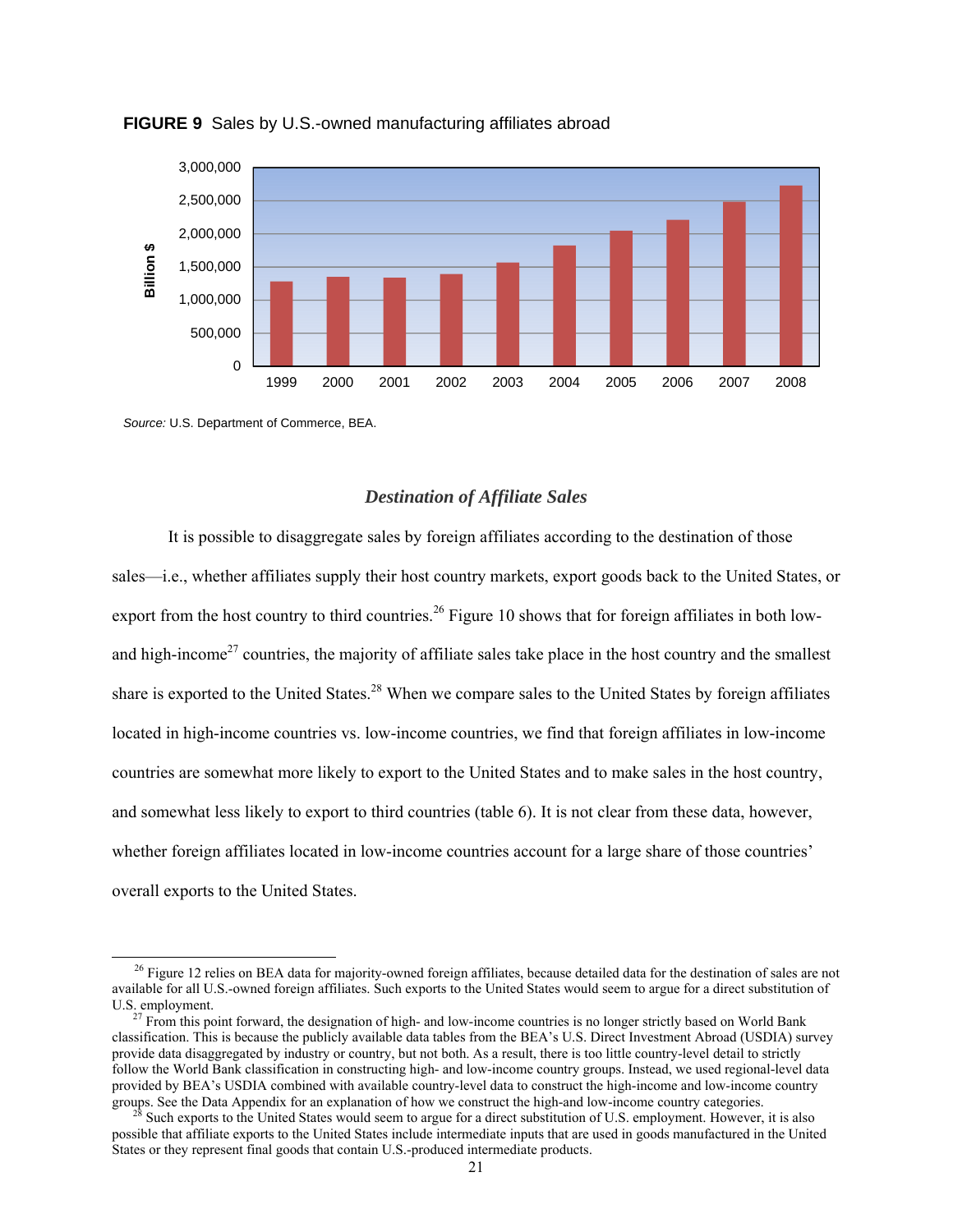

#### **FIGURE 10** Manufacturing sales by U.S.-owned affiliates, by destination, 2008

*Source:* U.S. Department of Commerce, BEA.

|  | <b>TABLE 6</b> Disaggregation of affiliate sales by destination, 2008 (%) |  |
|--|---------------------------------------------------------------------------|--|
|  |                                                                           |  |

|                                                           | Sales to the U.S. | Sales to the host country | Sales to other foreign countries |
|-----------------------------------------------------------|-------------------|---------------------------|----------------------------------|
|                                                           |                   |                           |                                  |
| High-income country affiliates                            |                   |                           |                                  |
| Low-income country affiliates                             |                   | 59                        |                                  |
| $O_{\text{source}}$ . II.O. Department of Orman case. DEA |                   |                           |                                  |

*Source:* U.S. Department of Commerce, BEA.

#### *Multinational Corporations' Employment at Home and Abroad*

 From 1999 to 2008, U.S. MNCs accounted for slightly more than one-half of overall U.S. manufacturing employment. During this period, U.S. parent companies reduced their U.S. manufacturing employment by 1.9 million jobs; this represents nearly half of the 3.9 million jobs lost in the manufacturing sector over this period. During the same period, U.S. MNCs' foreign affiliates increased employment by  $422,000$  jobs (figure 11).<sup>29</sup> The increase in employment by foreign affiliates is much smaller than the total decrease in U.S. manufacturing jobs, so U.S. firms do not appear to simply be substituting foreign for domestic employees. The data may be consistent with U.S. manufacturers losing overall market share to foreign companies; the data may also be consistent with U.S. companies contracting out their manufacturing functions to unaffiliated foreign firms through outsourcing, rather than U.S. parents manufacturing overseas directly through their own affiliates.<sup>30</sup>

<sup>&</sup>lt;sup>29</sup> U.S. parent manufacturing employment data are not available from 2000 to 2003.<br><sup>30</sup> If U.S. firms were contracting to other manufacturing operations in the United States, those jobs would be counted as part of total U.S. manufacturing employment.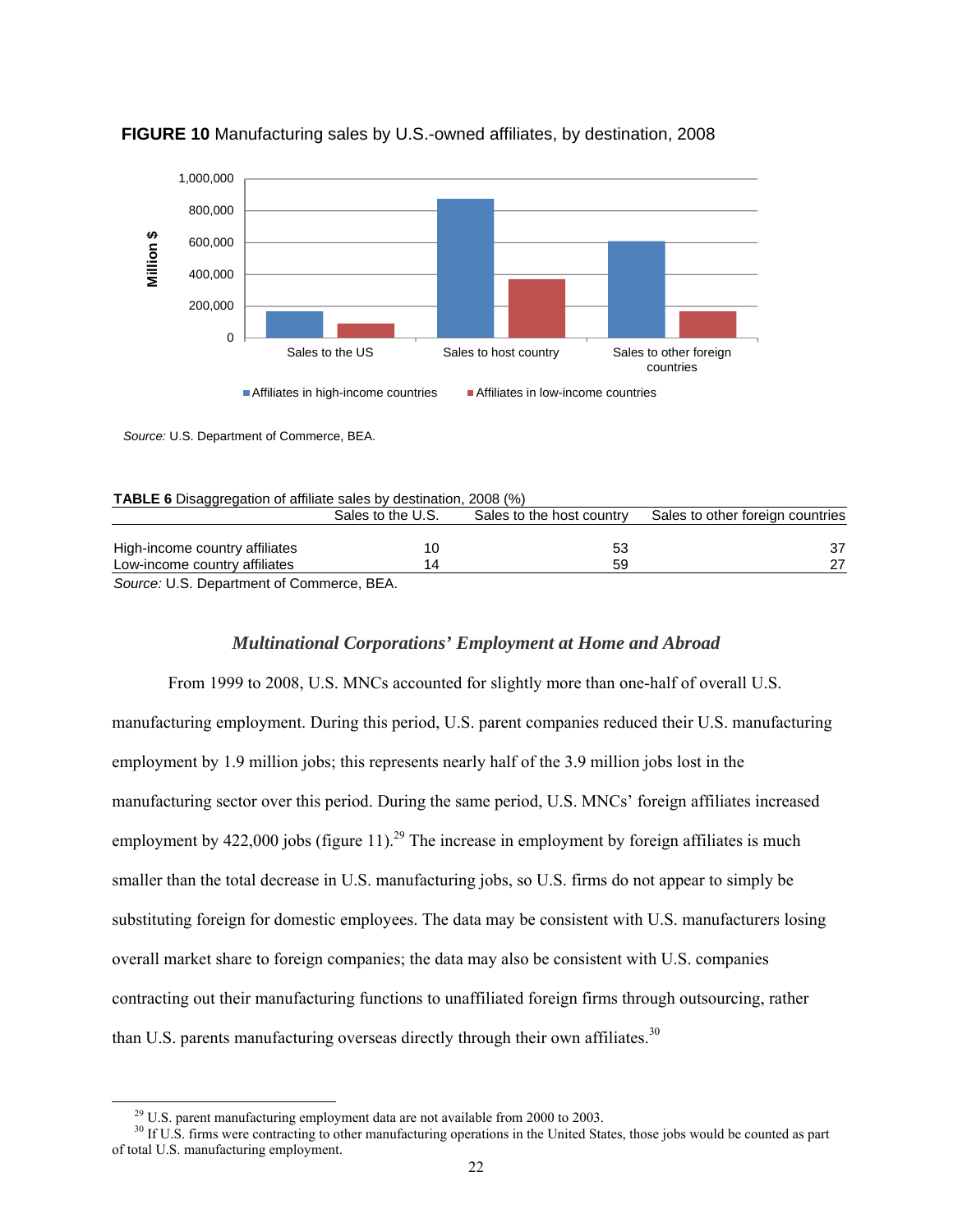

**FIGURE 11** Manufacturing employment, parents, and foreign affiliates

 Even though U.S. parents have decreased their direct manufacturing employment in the United States while increasing employment in their foreign affiliates, it is important to consider that the foreign activities of U.S. MNCs may still support domestic employment. For example, a 2011 study by Alejandro et al. (2011) finds that in 2008, services activities abroad in the form of intra-firm exports supported nearly  $700,000$  U.S. jobs. $31$ 

 In 2008, MNCs' affiliate employment was nearly evenly split between high-income (51 percent) and low-income countries (49 percent) (figure 12). Interestingly, China's share increased from 5 percent to 10 percent of all affiliate manufacturing employment between 1999 and 2008, with all other lowincome countries accounting for 39 percent in 2008. Two important trends drive the increase in China's affiliate employment: the country is a source of inexpensive labor for U.S.-based manufacturers, and it is also one of the world's fastest-growing markets for many manufactured goods. Chinese factories are closely integrated into Asia's regional production process, so firms manufacturing in China may be assembling inputs produced in other Asian countries. U.S. firms thus have strong incentives to establish manufacturing facilities there.

To fully place into context the trends related to offshoring of U.S. manufacturing employment, it is important to recognize that U.S. affiliates of foreign-owned manufacturers also

*Source:* U.S. Department of Commerce, BEA.

 <sup>31</sup> Alejandro et al. "U.S. Multinational Services Companies," 2011.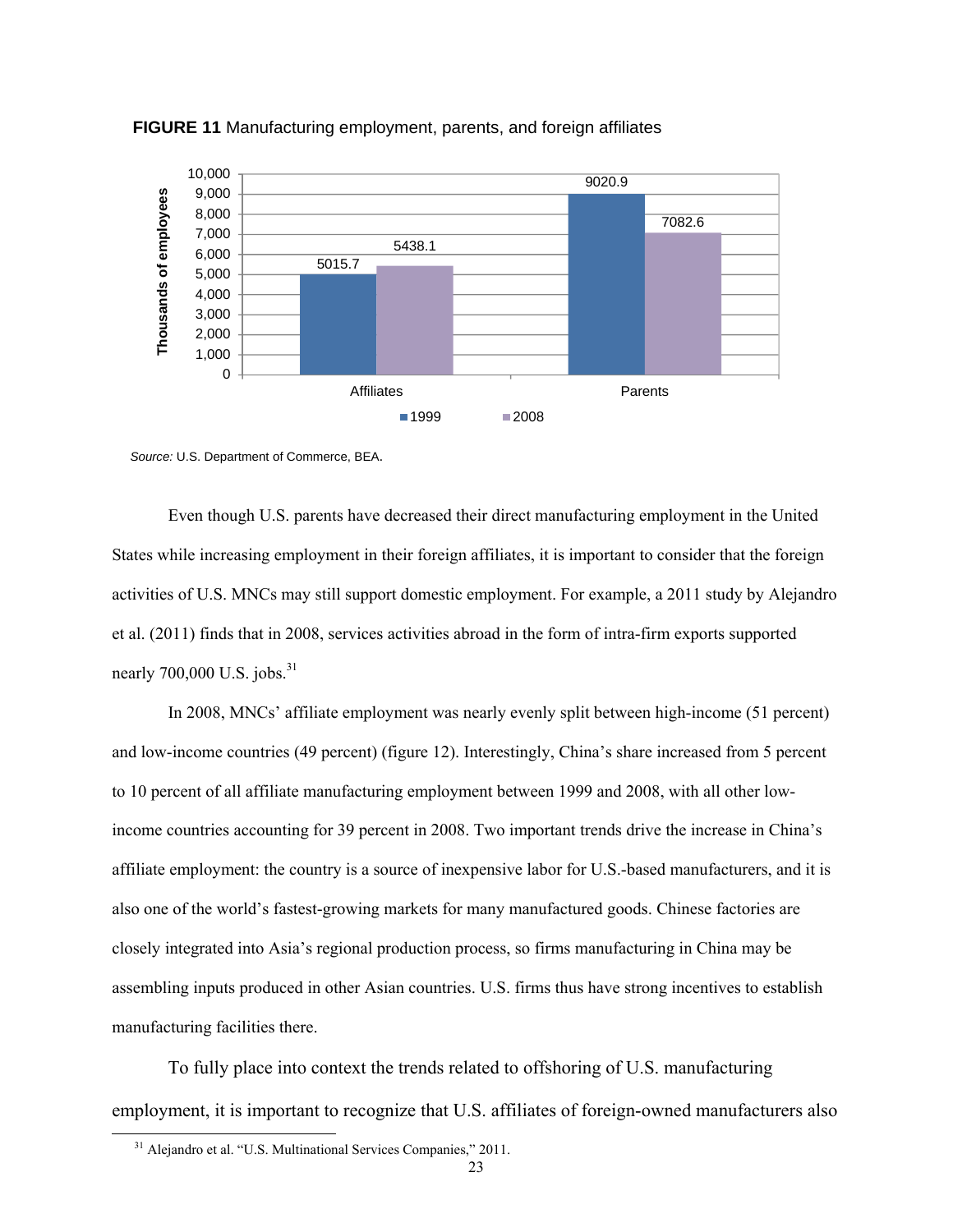

**FIGURE 12** Foreign affilate employment, by country group

employ significant numbers of U.S. workers. In 2008, foreign-owned manufacturing affiliates in the United States directly employed 2.1 million workers, accounting for nearly one in seven U.S. manufacturing jobs. Further, the decline in U.S. manufacturing employment has been slower for foreignowned firms than for all U.S. manufacturers, leading to a small increase in the proportion of U.S. manufacturing workers employed by foreign-owned firms (table 7).

| UIIIIVIVIIIIII                                                                                                              |        |        |         |
|-----------------------------------------------------------------------------------------------------------------------------|--------|--------|---------|
|                                                                                                                             |        |        | Change  |
|                                                                                                                             |        |        | over    |
|                                                                                                                             | 1999   | 2008   | period  |
|                                                                                                                             |        |        | Percent |
|                                                                                                                             |        |        |         |
| Overall U.S. manufacturing employment (1,000)                                                                               | 17.322 | 13.406 | $-23$   |
| Employment by foreign-owned manufacturing affiliates in the United States (1,000)                                           | 2.618  | 2.116  | $-19$   |
|                                                                                                                             |        |        |         |
| Employment by foreign-owned manufacturing affiliates in the United States as a share<br>of all manufacturing employment (%) | 15.1   | 15.8   |         |
| Source: BEA and BLS, Current Employment Statistics.                                                                         |        |        |         |

**TABLE 7** Employment by foreign-owned manufacturing affiliates as a share of overall U.S. manufacturing employment

# *Industry-level Trends: Offshoring and Employment<sup>32</sup>*

A look at specific industries within the broader manufacturing sector illustrates marked differences in industries' investment decisions. Figures 13–15 plot the percent change in U.S. parent

*Source:* U.S. Department of Commerce, BEA.

<sup>&</sup>lt;sup>32</sup> Data on U.S.-owned foreign affiliates are produced by the BEA. Data are not available for all of the industry breakouts cited above, so the categories do not match exactly.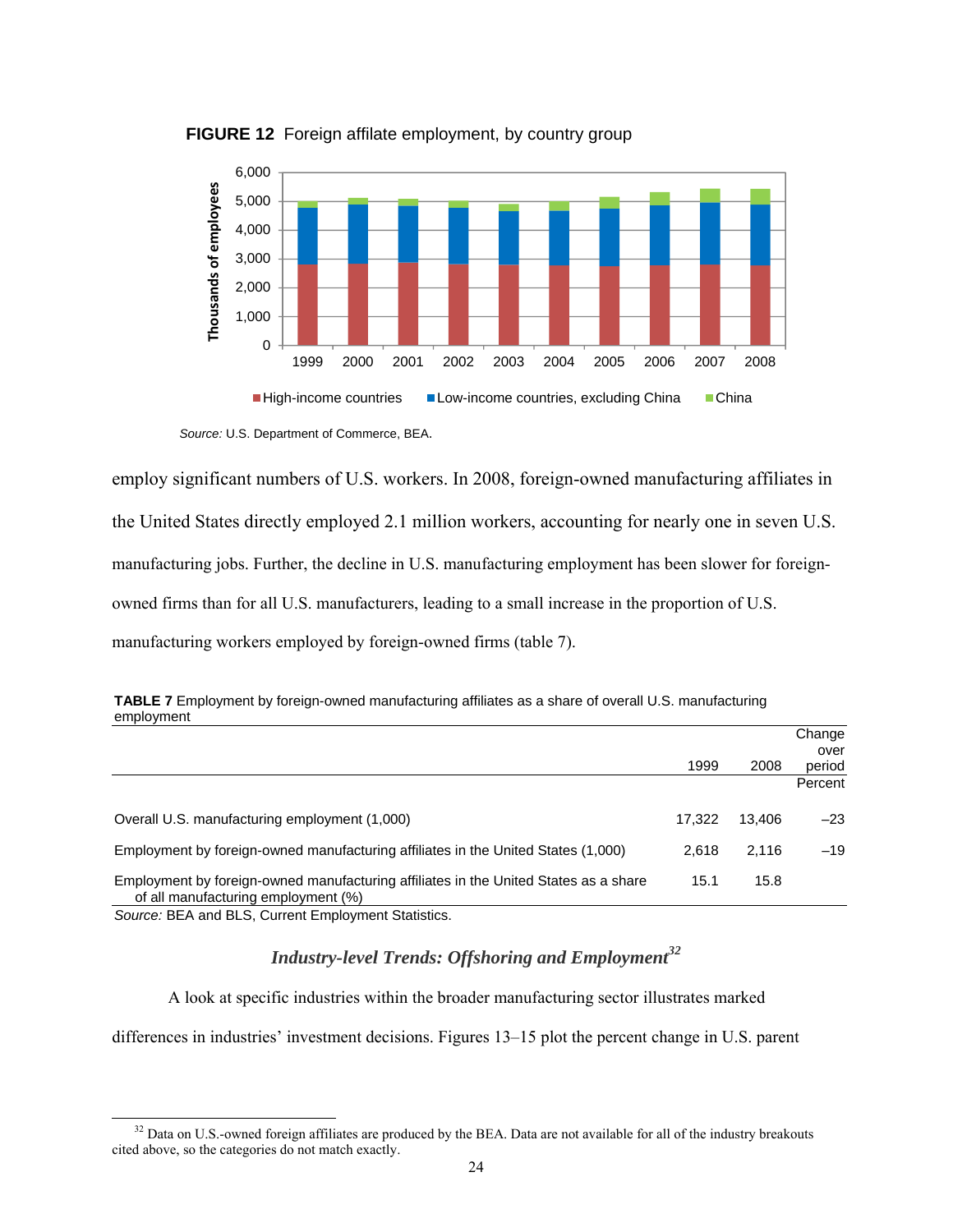manufacturing employment vs. foreign affiliate employment between 1999 and 2008.<sup>33</sup> The top right and bottom left quadrants suggest complementarity between parent and foreign affiliate employment, as both are increasing or decreasing, respectively. The top left and bottom right quadrants suggest substitution, as parent and affiliate employment move in opposite directions.

 Figure 13 shows the changing employment trends for U.S. parent manufacturing firms vs. their foreign affiliates between 1999 and 2008. Overall, the figure shows that for most manufacturing industries, parent employment in the United States has declined over the period. The only exceptions are the food manufacturing industry and the petroleum and coal industry, both of which tend to rely heavily on manufacturing in the markets where the final goods are expected to be sold. In contrast, employment in foreign affiliates of U.S. parents has increased for one-half of manufacturing industries. Substitution of foreign employment for home employment is a factor in machinery, printing, chemicals, plastics and rubber, and transportation equipment, and is most pronounced in the beverage and tobacco industries.



**FIGURE 13** Percent change in manufacturing employment, all U.S. parents vs. foreign affiliates, 1999–2008

*Source:* U.S. Department of Commerce, BEA.

When we examine the same trends separately for foreign affiliates located in low-income vs. high-income countries (figures 14 and 15), we see a somewhat different picture. As might be expected, lower-technology industries that likely rely on lower labor costs experienced employment growth at

<sup>&</sup>lt;sup>33</sup> The figures follow the methodology of Harrison and McMillan (2007).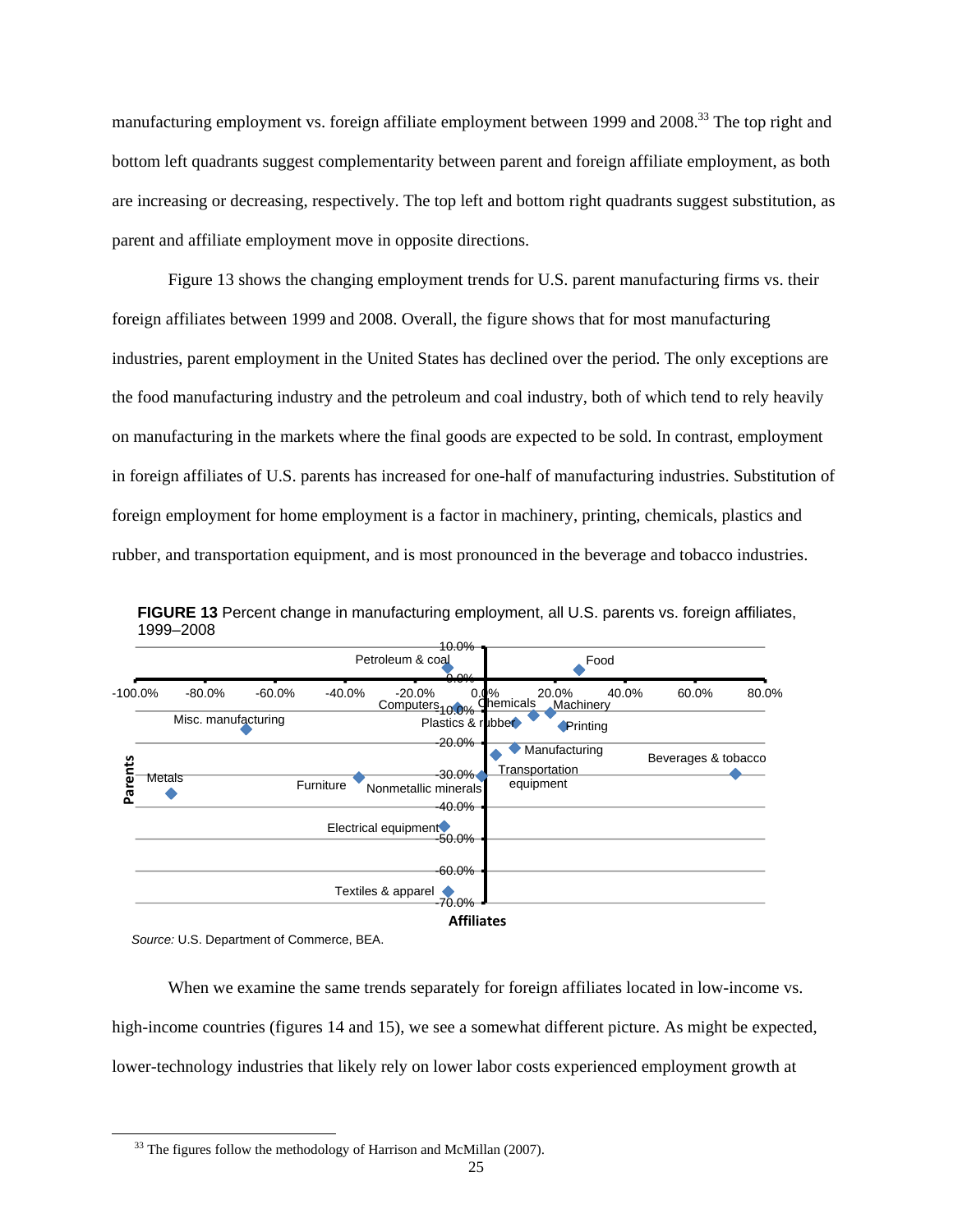**FIGURE 14** Percent change in manufacturing employment, parents vs. affilates in low income countries,1999–2008

|         |                            |  |                  |                     |            |                                   | 10.0%                     |                          |                                                    |
|---------|----------------------------|--|------------------|---------------------|------------|-----------------------------------|---------------------------|--------------------------|----------------------------------------------------|
|         |                            |  | Petroleum & coal |                     |            |                                   |                           |                          |                                                    |
|         |                            |  |                  |                     |            |                                   | 0.001<br><del>0.070</del> |                          |                                                    |
| Parents | -140.00% -120.00% -100.00% |  | $-80.00\%$       | $-60.00\%$          | $-40.00\%$ | $-20.00\%$                        | 0.00%                     | 20.00%                   | 40.00%<br>60.00%<br>Chemicals                      |
|         |                            |  |                  | Misc. manufacturing | Machinery  | Printing                          | $-10.0\%$<br>$-20.0\%$    | <b>Computers</b><br>Wood | Plastics&rubber                                    |
|         | Nonmetallic minerals       |  |                  |                     |            | Furniture -30.0%<br><b>Metals</b> |                           |                          | <b>Transportation equip</b><br>Beverages & tobacco |
|         |                            |  |                  |                     |            |                                   | -40.0%                    | Paper                    |                                                    |
|         |                            |  |                  |                     |            |                                   | $-50.0\%$                 |                          |                                                    |
|         | Textile & apparel          |  |                  |                     |            |                                   | $-60.0\%$                 |                          |                                                    |
|         |                            |  |                  |                     |            | $-70.0\%$                         |                           |                          |                                                    |
|         |                            |  |                  |                     |            |                                   | <b>Affiliates</b>         |                          |                                                    |

*Source:* U.S. Department of Commerce, BEA.

*Note:* The *f*ood and electrical equipment industries are not included due to outlier data.

**FIGURE 15** Percent change in manufacturing employment, parents vs. affiliates in highincome countries, 1999–2008



*Source:* U.S. Department of Commerce, BEA.

foreign affiliates in low-income countries that substituted for declining parent employment. Examples include foreign affiliates in the paper, wood, plastics and rubber, and beverages and tobacco industries.

Foreign affiliates in several higher-technology industries followed the same trend. For both highand low-technology industries, this may reflect a search for lower labor costs, a desire to manufacture products directly in the world's fastest-growing markets, or both. Many low-income countries are also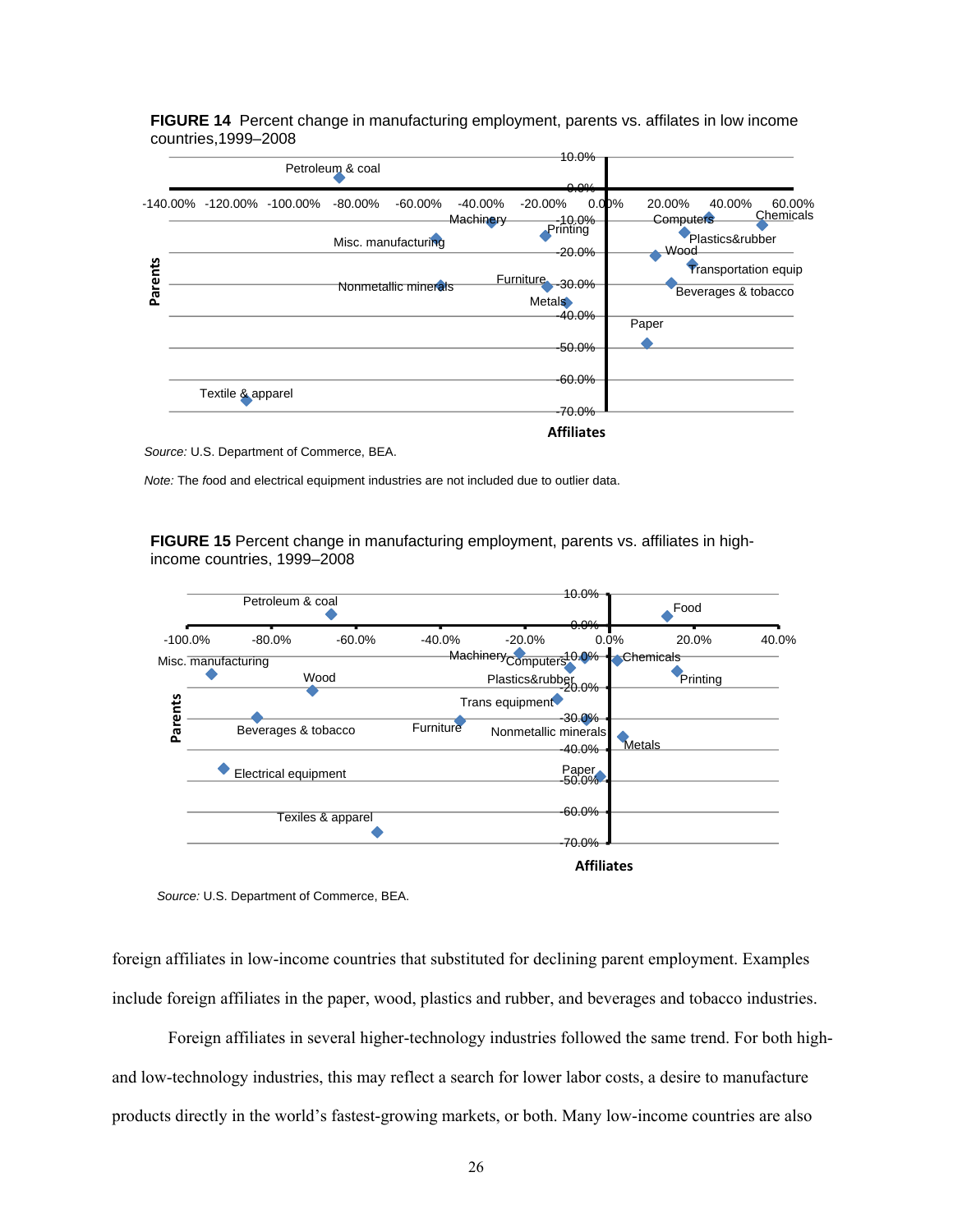among the fastest-growing markets. Manufacturers have found that the ability to conduct research and development that focuses on customizing products to local market preferences can be an important driver of local sales. Transportation equipment, computers and electronic products, and electrical equipment are all high technology industries that exemplify this trend.

Overall, half of the industries experienced employment growth at affiliates in low-income countries that substituted for declining parent employment and half of the industries witnessed declining employment at affiliates in low-income countries and U.S. parents. By contrast, changes in affiliate employment in high-income countries complemented changes in parent employment for the majority of industries. Specifically, both affiliates and U.S. parents experienced falling employment in textiles and apparel, electrical equipment, beverages and tobacco, wood, miscellaneous manufacturing, furniture, transportation equipment, plastics and rubber, computers, and machinery.

Several manufacturing industries witnessed declining employment in affiliates in both low- and high-income countries, notably textiles and apparel, nonmetallic minerals, furniture, miscellaneous manufacturing, and machinery. It may be that U.S. parents' global market share in these industries has declined, in favor of foreign-owned companies; they may also be contracting out rather than producing through foreign affiliates.

Overall, the figures show that parent firms' manufacturing employment declined for most industries, but at different rates. Textiles and apparel, paper, and electrical equipment recorded the steepest declines. Affiliate employment varied based on the location of the affiliate. For foreign affiliates in low-income countries, industries that are labor-intensive or that pay lower wages registered larger employment increases, and therefore the substitution effect tended to dominate. For foreign affiliates in high-income countries, there were fewer manufacturing industries that recorded employment gains, and the gains were smaller overall. In printing and metals manufacturing, employment rose in high-income country affiliates, but fell in low-income country affiliates. Finally, decreasing affiliate employment in high-income countries complemented falling parent employment for the majority of industries,

27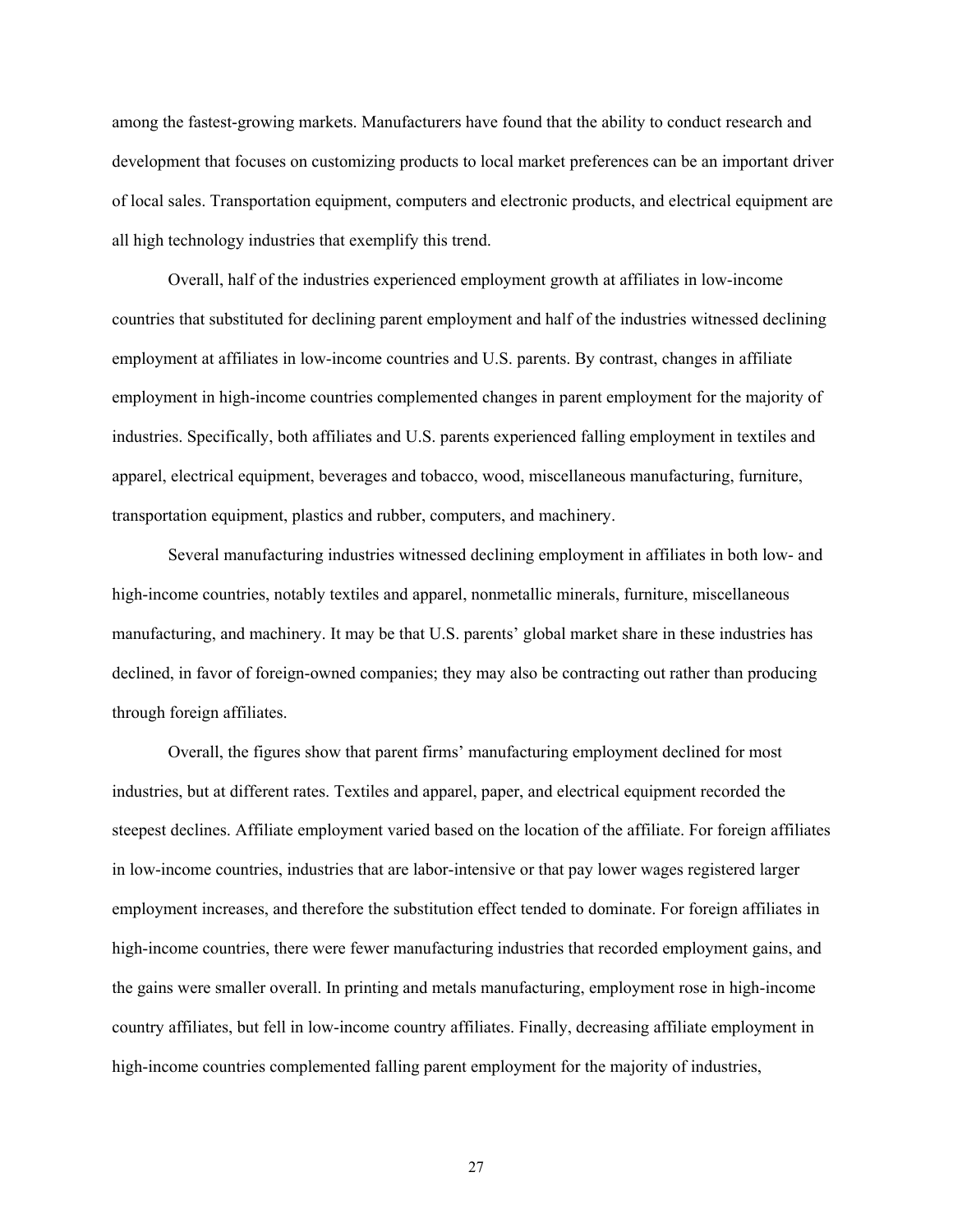#### **Related Literature**

A significant body of literature exists on the relationship between trade and wages. The main focus of the literature has been on the distributional effects of trade.<sup>34</sup> Traditional models of the economy, which assume perfectly competitive labor markets and full employment suggest that trade and trade liberalization play no role or play a marginal role in determining aggregate employment in the long run. However, research investigating the relationship between trade and employment in the short-run has uncovered important links between international trade flows and employment, especially sectoral employment. The research examining trade and manufacturing employment has found that trade may lead to job loss in the short run and that the level of income of a country's trading partner may matter in terms of employment outcomes.<sup>35</sup> More recently, attention has turned to offshoring, where despite data limitations there is a growing body of empirical work; a number of literature surveys review these topics in detail.<sup>36</sup> This review focuses on empirical research relevant to understanding the interaction between trade flows, employment, and offshoring.

#### *Trade Flows and Jobs*

There are three widely used empirical approaches to investigating the employment effects of trade: factor content, growth accounting, and regression-based labor demand methods.<sup>37</sup> Despite methodological differences, the trade, wages, and employment literature largely agree that trade flows play a role in short-run job loss and wage inequality and that the effects of skill-biased technical changes dominate, especially when it comes to wage inequality.<sup>38</sup> However, the debates on several important issues remain unsettled. How large a role does trade play in influencing employment? What are the

<sup>&</sup>lt;sup>34</sup> Standard theories, such as Heckscher-Ohlin-Samuelson (HOS), raise distributional questions between the owners of capital and labor. Wood (1994) and Leamer (1993) build on the HOS model so that it considers unskilled and skilled labor (and capital in the case of Leamer). Their version of the model predicts growing wage inequality between skilled labor and unskilled labor with trade liberalization. In the case of the United States, where skilled labor is the abundant factor, wages for skilled labor increase while wages for unskilled labor (the scarce factor) fall. 35 Görg, "Globalization, Offshoring and Jobs," 2011.

<sup>36</sup> See, for example, Hoekman and Winters, "Trade and Employment," 2005; Kletzer, *Imports, Exports, and Jobs,* 2002; OECD, "Seizing the Benefits of Trade," 2010; Bottini, Ernst, and Luebker, "Offshoring and the Labor Market," 2007; Görg, "Globalization, Offshoring and Jobs," 2011.

The factor content approach uses either an input-output based methodology or a computable general equilibrium model to estimate the amount of labor (direct and indirect) required to produce a given amount of exports or the amount of labor displaced by imports. By contrast, in order to estimate the effect of trade on employment, the growth-accounting approach breaks down changes in employment into effects from changes in domestic demand, exports, imports, and productivity. Regression-based methods involve estimating labor demand or production functions.<br><sup>38</sup> Bernard, Jensen and Lawrence, "Exporters, Jobs, and Wages in U.S. Manufacturing," 1995.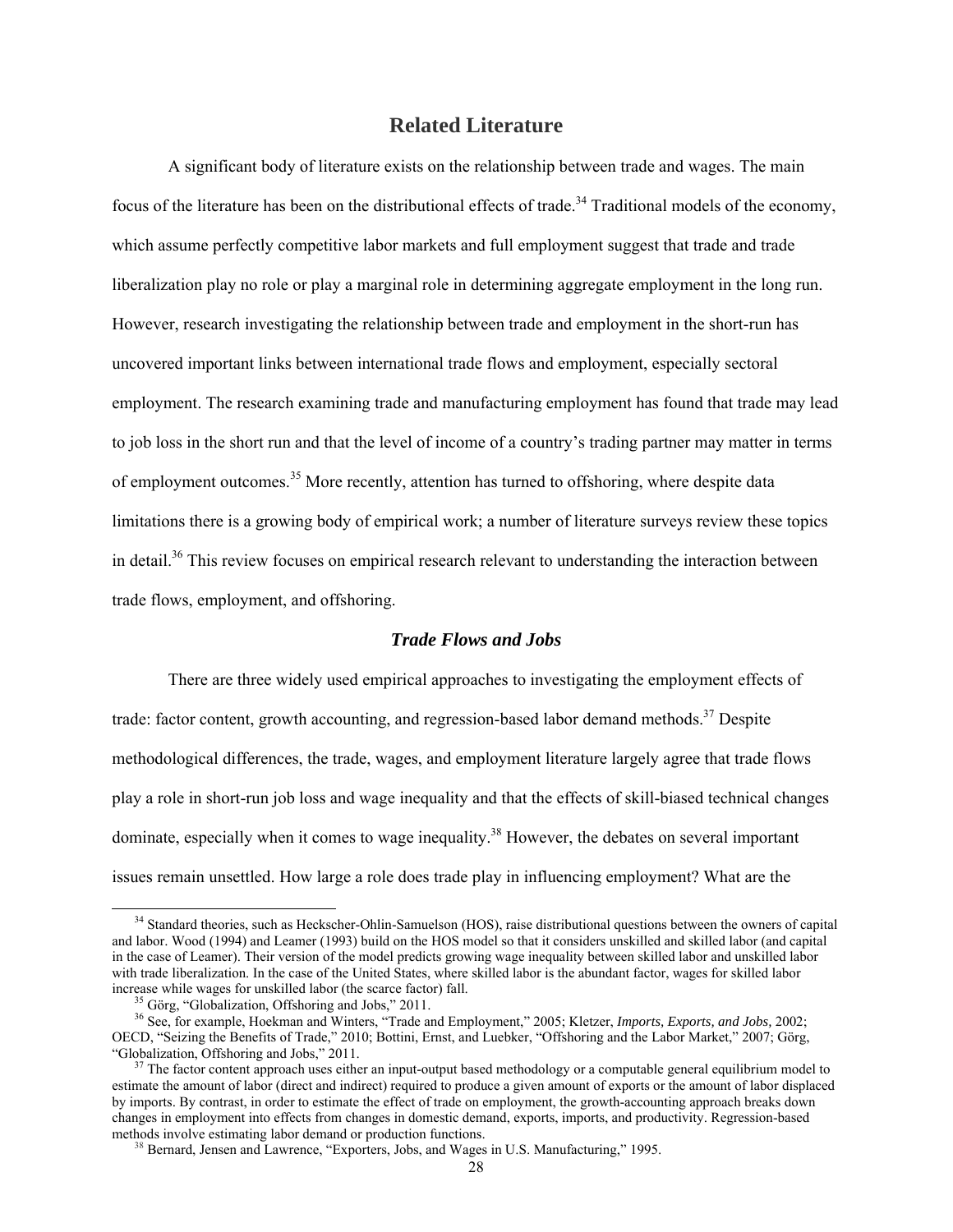channels through which trade influences labor market outcomes? Does the type of partners a country trades with influence that country's employment outcomes—and if so, how?

Kletzer (2002) examines the relationship between trade, employment, and job displacement for a sample of U.S. manufacturing industries.<sup>39</sup> Her results suggest that increased imports are associated with employment declines, especially in smaller import-competing industries like watches and clocks, footwear, and leather. Here she finds that within an industry, a 1 percent increase in import penetration is associated with a 0.4 percent reduction in employment. Kletzer's findings also indicate that a 1 percent increase in sales due to exports is associated with a  $0.7$  percent increase in employment growth.<sup>40</sup> Similarly, a 2007 Organisation for Economic Co-operation and Development (OECD) report finds that foreign competition in the most trade-exposed sectors tended to reduce employment in those sectors, but that on balance the aggregate level of employment in the economy does not change.

Revenga (1992) uses panel regressions to estimate labor demand models and finds a positive correlation between import prices and U.S. manufacturing employment that is larger than the effect of import prices on wages. 41 In particular, she finds that a 1 percent decrease in import prices is associated with a decline in U.S. manufacturing employment of between 0.24 and 0.39 percent. By contrast, a 1 percent decrease in import prices is associated with a decline in U.S. manufacturing wages of between 0.06 and 0.09 percent. Her results suggest that import competition has an especially significant effect on employment and the majority of an industry's adjustment to an adverse trade shock occurs through cutting jobs, not wages. 42 Revenga also finds an important role for exchange rates in explaining labor market outcomes.

Using data from between 1982 and 2002, Ebenstein et al. (2009) examine the effects of trade and offshoring on workers' wages and employment within manufacturing and across sectors and occupations.43 Importantly, the study moves away from a partial equilibrium approach and considers

<sup>&</sup>lt;sup>39</sup> Kletzer, *Imports, Exports, and Jobs*, 2002.<br><sup>40</sup> Another important contribution of Kletzer's analysis is that she examines job loss (as measured by the level of job displacement) in addition to net changes in employment. The former enables her to capture the dynamic aspects of trade adjustment and related costs that are masked by aggregate data. 41 Revenga, "Exporting Jobs?" 1992.

<sup>42</sup> Ibid., 257.

<sup>&</sup>lt;sup>43</sup> Ebenstein et al., "Estimating the Impact of Trade and Offshoring on American Workers," 2009.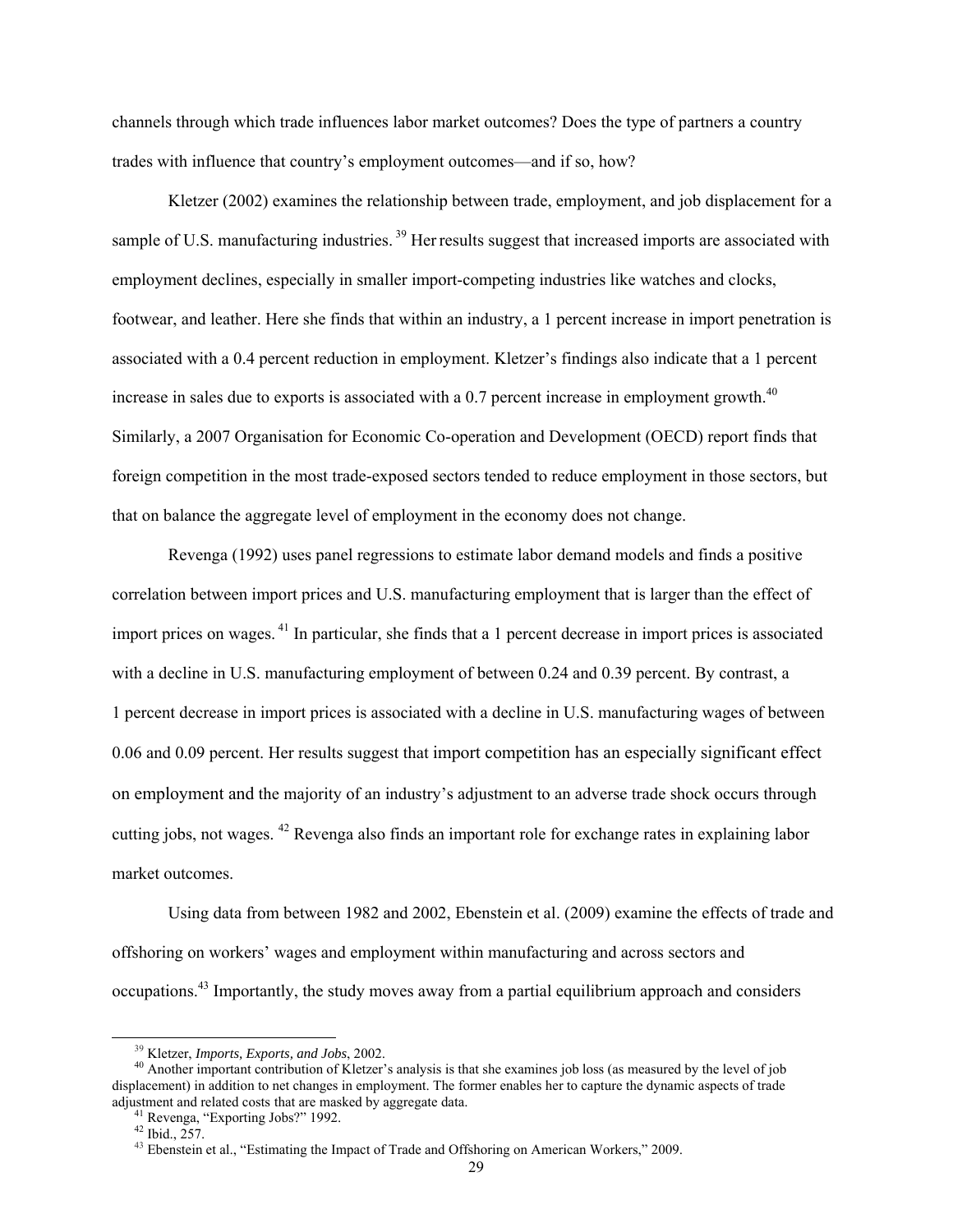spillover effects between sectors. The authors find a weak inverse association between import penetration and employment. Specifically, their results (which were not significant at the 5 percent level) show that a 1 percent increase in import penetration is associated with a 0.6 percent decrease in sectoral manufacturing employment.

Interestingly, Ebenstein et al. (2009) also examine the effects of trade at the occupational level and here they find that the effects of trade are larger and easier to detect. Their research shows that workers are more likely to remain in the same occupation when they switch jobs. This suggests that labor market frictions exist at the occupational level rather than the industry level and offers important insights into alternative channels through which trade influences labor market outcomes.

Some research suggests that the origin of imports matters when it comes to labor market outcomes. In their 1994 study, Sachs and Shatz<sup>44</sup> begin by postulating a counterfactual case, which assumes no trade. Their results suggest that trade with developing countries accounts for nearly all net U.S. job losses, reducing U.S. employment by 5.7 percent overall (6.2 percent in production employment and 4.3 percent in nonproduction employment).<sup>45</sup> Using plant-level data, Bernard, Jensen, and Schott (2006) investigate the role of trade with low-wage countries on plant survival and employment in U.S. manufacturing firms from 1977 to 1997.<sup>46</sup> The authors find that only imports from low-wage countries are negatively associated with plant survival and employment growth.

Autor, Dorn, and Hanson (2011) evaluate the effects of exposure to Chinese import competition on regional U.S. labor market outcomes between 1990 and 2007. 47 They consider U.S. local market variation in terms of exposure to import competition based on local variation in industry specialization. Like Ebenstein et al. (2009), they do not restrict themselves to the manufacturing sector.<sup>48</sup> Specifically, they use a general equilibrium approach that includes the traded and nontraded goods sectors. Their findings suggest that rising trade competition from low-income China affects local U.S. labor markets via reduced manufacturing employment in the most exposed labor markets and a decline in wages primarily

 <sup>44</sup> Sachs and Shatz, "Trade and Jobs in U.S. Manufacturing," 1994. 45 Ibid., 28-29.

<sup>&</sup>lt;sup>46</sup> Bernard, Jensen, and Schott, "Survival of the Best Fit," 2006.<br><sup>47</sup> Autor, Dorn and Hanson, "The China Syndrome," 2011.

<sup>&</sup>lt;sup>48</sup> Ebenstein et al., "Estimating the Impact of Trade and Offshoring," 2009.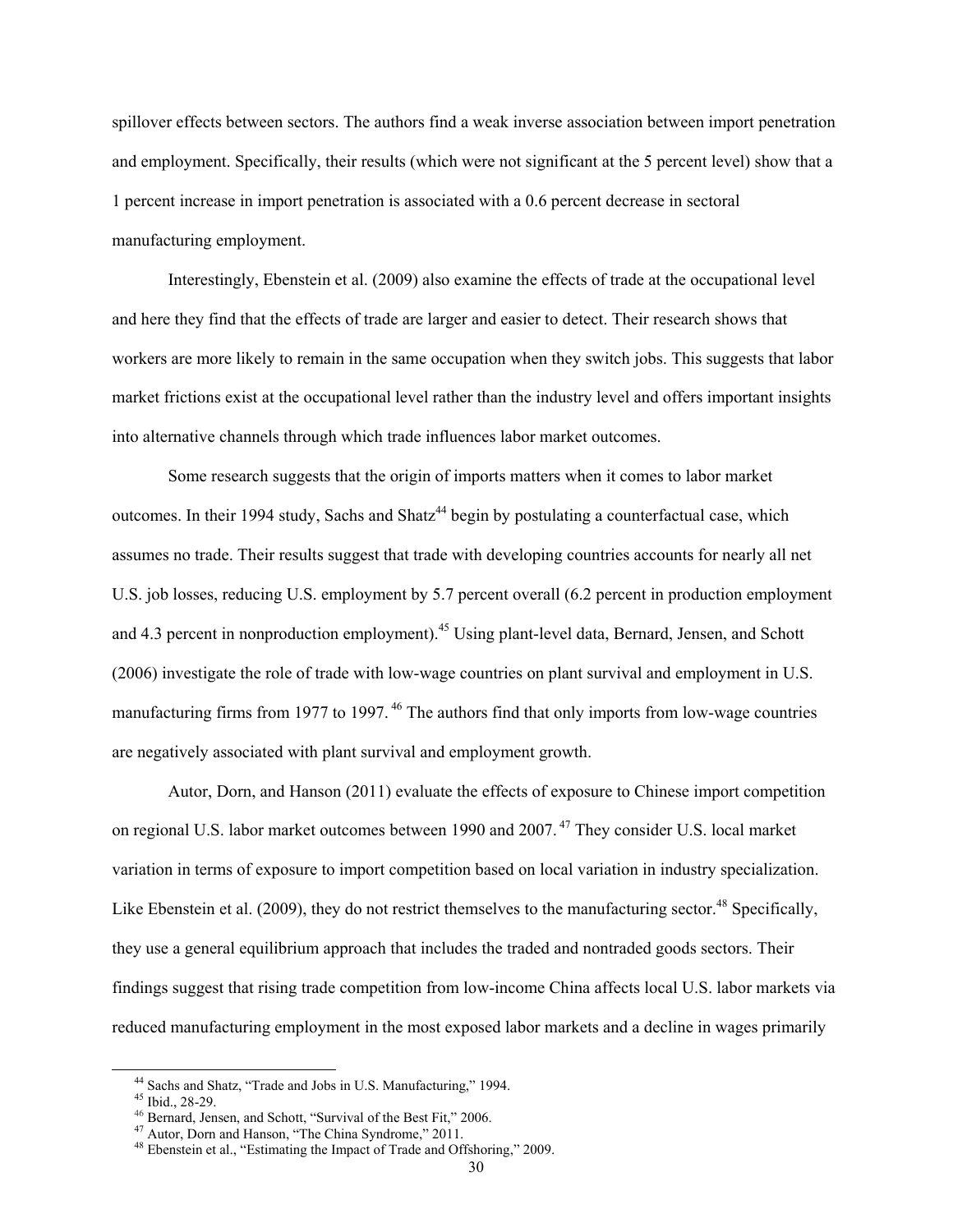in sectors outside of manufacturing. In addition, they find that government transfer benefit payments increase most in the most trade-exposed regions.

Finally, Castro, Olarreaga, and Saslavsky (2007) estimate the effects of trade with China and India on Argentina's industrial employment and find that such trade had a small negative effect on industrial employment.<sup>49</sup> Taken together these studies suggest that the level of income (or location) of a country's trading partner matters when it comes to employment and wage outcomes.

## *Offshoring and Jobs*

There is a burgeoning literature examining the relationship between offshoring and employment. There are challenges surrounding the evaluation of this literature, which are related to the fact that while most studies use firm-level data, they employ various definitions and measures of offshoring (e.g., affiliate employment, affiliate sales, and imported intermediate inputs), as well as diverse estimation methods, datasets, and timelines. In addition, the lack of data measuring trade in value-added hinders empirical work in this area. Nevertheless, a main concern in the literature is whether offshoring shifts jobs abroad by substituting foreign for domestic jobs or whether domestic and foreign jobs are complementary. While there is some disagreement regarding whether substitution or complementarity between parent and foreign affiliates dominates, recent studies are beginning to reconcile these divergent conclusions.

In their study examining the influence of increased foreign activity by U.S. manufacturing firms on domestic activities, Desai, Foley, and Hines (2009) find that MNC domestic employment and foreign affiliate employment are complementary. 50 Specifically, they find that a 10 percent increase in a firm's foreign employees was associated with a 2.3 percent increase in domestic employees. By contrast, Marin  $(2004)^{51}$  examined Austrian and German firms that offshored in Eastern Europe and finds evidence of modest domestic job losses associated with job creation at foreign affiliates. Brainard and Riker (1997) also find evidence of low levels of substitution between domestic and foreign affiliate employment. 52

<sup>&</sup>lt;sup>49</sup> Castro, Olarreaga, and Saslavsky, "The Impact of Trade with China and India," 2007.<br><sup>50</sup> Desai, Foley, and Hines, "Domestic Effects of the Foreign Activities," 2009.<br><sup>51</sup> Marin, "A Nation of Poets and Thinkers?" 2004

<sup>52</sup> Brainard and Riker, "Are U.S. Multinationals Exporting Jobs?" 1997.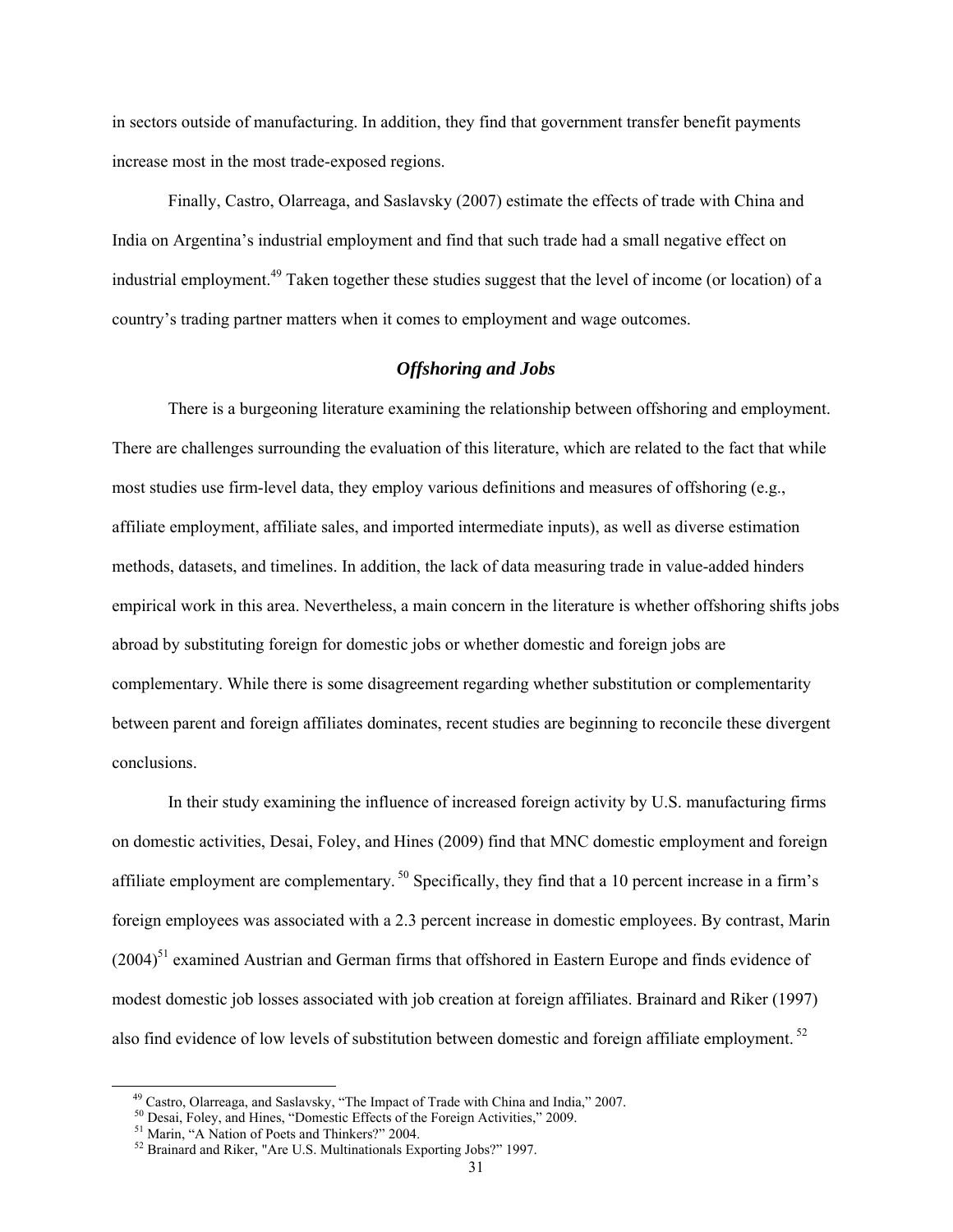However, among affiliates in low-wage countries, substitution levels were much higher. Hanson, Mataloni, and Slaughter (2001) find that a 1.0 percent increase in affiliate sales is associated with an increase in U.S. parent employment of about  $0.2$  percent.<sup>53</sup>

Recent research by Wright  $(2010)^{54}$  extends the Grossman and Rossi-Hansberg  $(2008)^{55}$  model of offshoring to a continuum of perfectly competitive industries, in which tasks performed by production workers can be moved offshore, but not those performed by nonproduction workers. Wright, who measured offshoring by estimating imported intermediate inputs, finds that a 1-percentage-point increase in the extent of offshoring is associated with a 1.37 percent direct decline in domestic production worker hours (employment effect) and that the direct employment effect due to offshoring was responsible for 11.5 percent of U.S. production job losses from 1997 to 2007. Overall, he finds that offshoring generated a loss of production jobs in the U.S. manufacturing sector equal to 5.0 percent of all jobs lost during this period. Offshoring generated a 6.7 percent increase in nonproduction employment, which, combined with the loss of production jobs, resulted in an overall decline in employment of all workers by 1.60 percent.

Similar to the results in the trade and employment literature, which demonstrate that the origin of imports matters, empirical evidence linking offshoring and sectoral employment suggests that the location of foreign affiliates influences employment outcomes. For example, research by Harrison and McMillan (2007) examines the employment changes between U.S. MNC parents and their foreign affiliates between 1977 and 1999.<sup>56</sup> They find that affiliate employment in low-income countries substitutes for domestic employment. However, affiliate employment in high-income countries is complementary with domestic employment.

<sup>&</sup>lt;sup>53</sup> Hanson, Mataloni, Slaughter, "Expansion Strategies of U.S. Multinational Firms," 2001.<br><sup>54</sup> Wright, "Revisiting the Employment Impact of Offshoring," 2010.<br><sup>55</sup> Grossman and Rossi-Hansberg, "Trading Tasks: A Simple T paper, Grossman and Rossi-Hansberg argue that unlike trade in goods, *trade in tasks* represents bits of value being added in many different locations so that firms can take advantage of factor cost disparities in different countries without sacrificing gains from specialization. Offshoring generates a productivity effect akin to a factor-augmenting technology, which lowers firms' costs of tasks already being performed abroad and increases opportunities and wages for domestic workers involved in performing those tasks (i.e., high- or low-skilled workers). 56 Harrison and McMillan, "Offshoring Jobs?" 2007.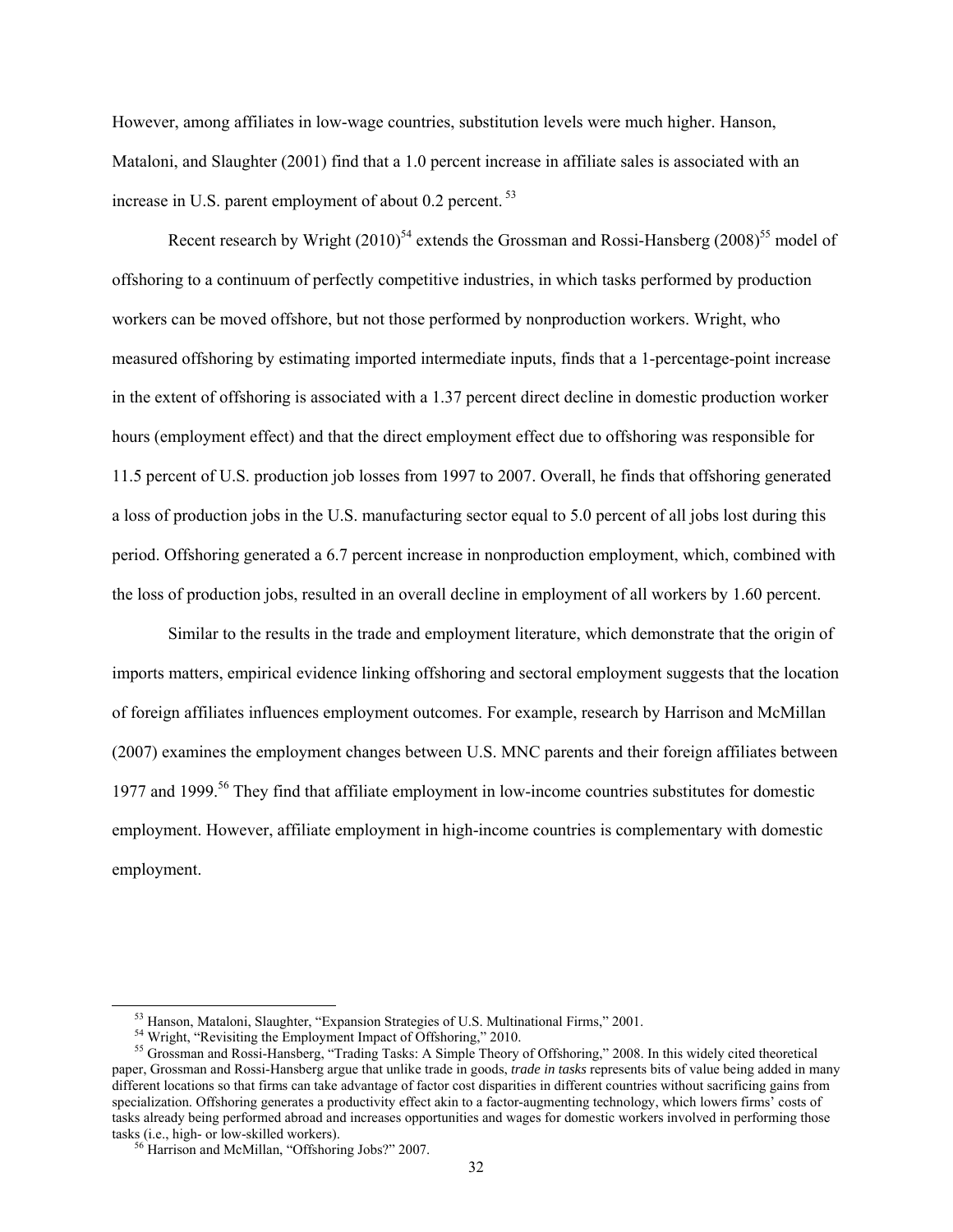Using firm-level data spanning 1982 to 2002, Ebenstein et al. (2009) examine the labor market effects of trade and offshoring within manufacturing and across sectors and occupations.<sup>57</sup> They find a small substitution effect whose magnitude changed depending on the location of the offshoring. In particular, a 10 percent increase in offshoring to low-wage countries reduced domestic manufacturing employment by 0.2 percent, while a 10 percent increase in offshoring to high-wage countries was associated with an increase in domestic manufacturing employment of 0.8 percent.

## **Empirical Framework**

Following Greenaway, Hine, and Wright (1998),<sup>58</sup> Castro, Olarreaga, and Saslavsky (2007),<sup>59</sup> and Harrison and McMillan  $(2007)$ ,<sup>60</sup> we develop a framework based on factor quantities, since the focus of our study is on MNC labor demand. We also include key aspects of Harrison and McMillan (2007) regarding multinationals and offshoring and the aggregation of countries into low- and high-income groups.<sup>61</sup> Specifically, we assume that a multinational firm uses both labor (L) and capital (K) at home  $(h)$ or

abroad (f) in producing output Q. Firm *i*'s total use of labor  $L_i$  and capital  $K_i$  in production of Q is shown as:

- (1)  $Q_i = a(L_i, K_i)$  where
- $(L_i) L_i = f(L_h, L_f)$
- (3)  $K_i = g(K_h, K_f)$

The firm's profit function can be written as:

(4)  $\pi_i = P_i Q_i - w_h L_h - w_f L_f - r_h K_h - r_f K_f$ 

where  $\pi_i$  is the firm's total profits,  $P_i$  is the price of the firm's output,  $w_h$  and  $w_f$  are domestic and foreign wages, and  $r_h$  and  $r_f$  are the prices of capital at home and abroad.

<sup>&</sup>lt;sup>57</sup> Ebenstein et al., "Estimating the Impact of Trade and Offshoring on American Workers," 2009.<br><sup>58</sup> Greenaway, Hine, and Wright, "An Empirical Assessment of the Impact of Trade," 1999.<br><sup>59</sup> Castro, Olarreaga, and Sasla

 $61$  On the other hand, as discussed earlier, we construct our high- and low-income groups based on regional-level data provided by BEA's USDIA combined with available country-level data.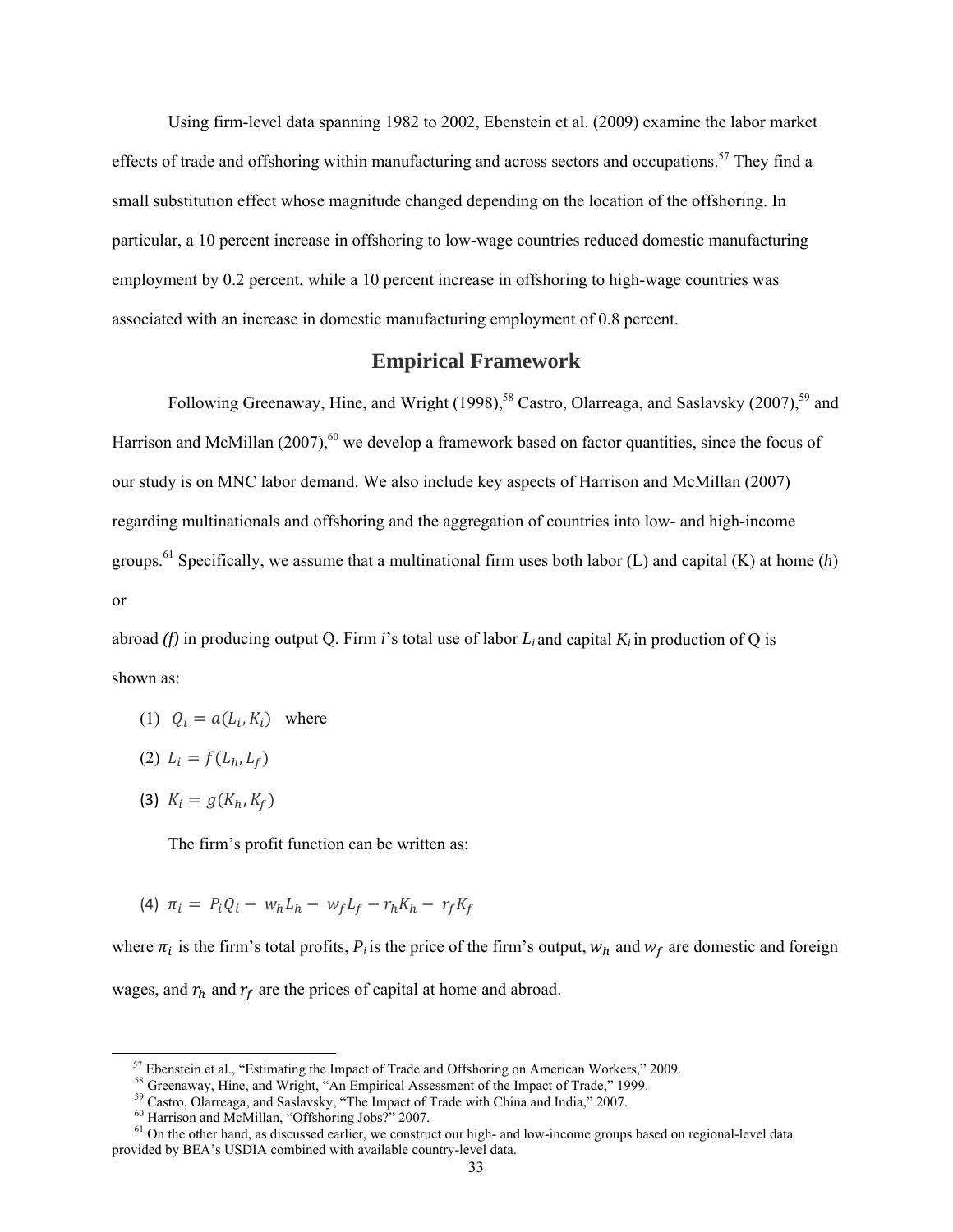To obtain the demand for domestic labor by the firm, we maximize  $(4)$  with respect to  $L<sub>h</sub>$  by obtaining the marginal value product of labor and setting it equal to the domestic wage:

(5) 
$$
w_h = P_i \frac{\partial q_i}{\partial L_h} \quad \text{and} \quad (6) \frac{\partial q_i}{\partial L_h} = \frac{\partial q_i}{\partial L_i} \frac{\partial L_i}{\partial L_h}.
$$

The labor demand function for the MNC can be derived from (5) and (6) as:

(7) 
$$
L_h = z(A_i, P_i, w_h, L_f, K_h, K_f)
$$

where  $A_i$  represents technological change in the firm's production function. Depending on the specific production function, labor and capital at home or abroad could be perfect substitutes, perfect complements, or imperfect substitutes for each other.

Estimation of (7) suffers from the identification problem to the extent that wage changes have been driven by productivity changes and other demand shifters over time. To correct for this, we estimate a reduced form equation for the firm's domestic employment, *Lh,* assuming the following labor supply function to the firm:

$$
(8) L_h = s(t, w_h)
$$

where *t* represents a vector of exogenous time-varying variables that affect the workforce, such as immigration or educational opportunities. Setting labor supply (8) equal to demand (7) results in the following reduced form equation for domestic employment:

 $(9) L_h = q(A_i, P_i, L_f, K_h, K_f, t).$ 

Equation (9) specifies a relationship between an MNC's use of domestic (home) labor as a function of such variables as technological change, output prices, capital stocks at home and abroad, and time-varying variables.

Following Castro, Olarreaga, and Saslavsky (2007), we assume that both technological change  $A_i$ , and output prices,  $P_i$  are functions of import penetration and export share, plus a time trend that captures multifactor productivity:<sup>62</sup>

 <sup>62</sup> Castro, Olarreaga, and Saslavsky, "The Impact of Trade with China and India," 2007.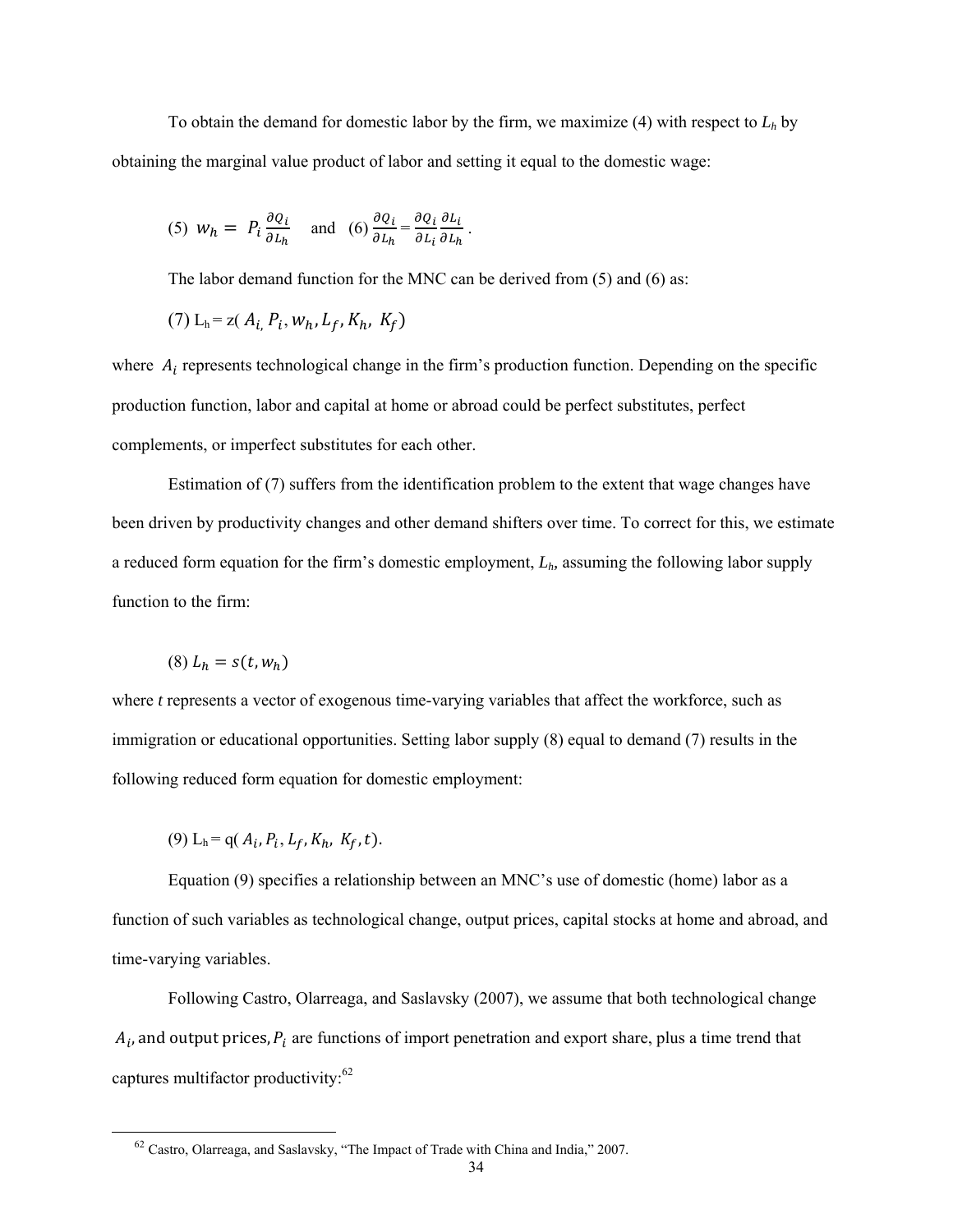$(10)$   $A_i$   $P_i = f(M, X, t)$ 

 $\overline{a}$ 

where *t* is a time trend, *M* represents import penetration, and *X* represents export share.

#### *The Model*

Substituting (10) into (9) and taking logs yields:

$$
(11)\ \text{Ln}L_{iht} = B_0 + \sum_j \alpha_j M_{ijt-1} + \sum_{j \neq f} \mu_j X_{ijt-1} + \sum_{j \neq h} \gamma_j L_{ijt-1} + \sum_j \omega_j K_{ijt-1} + d_t + I_i + \varepsilon_{ijt}
$$

where  $L_{iht}$  represents total U.S. parent employment in industry *i* in period *t*;  $M_{ijt-1}$  is import penetration in industry *i* by location in period *t-1*; X*ijt-1* is a measure of U.S. export share in industry *i* in period *t-1;* L*ijt-1*  is foreign employment for the U.S. parent in industry *i* in period  $t$ -1;  $K_{iit-1}$  is the capital stock in industry *i* by location in period *t-1*;  $d_t$  represents time fixed effects; and *I<sub>i</sub>* represents industry fixed effects. The industry dummies control for unobserved explanatory factors specific to each industry, while the time dummies capture the impact of productivity growth, macroeconomic shocks, trade liberalization, labor market reforms, and changes in exchange rates. Finally, the model allows for industries to do business in both high- and low-income countries. The literature suggests that the location of foreign activity by U.S. parents matters when it comes to domestic labor market outcomes.<sup>63</sup> We therefore disaggregate offshoring activities (represented by L*ijt*) into low-income and high-income countries.

We expect the coefficient for import penetration to be negative and the coefficient for export orientation to be positive. The coefficient for affiliate employment will be negative if foreign affiliate employment acts as a substitute to parent domestic employment and positive if it is complementary to parent domestic employment. Finally, the coefficient on capital expenditure is expected to be positive in the case of parent domestic employment and negative in the case of affiliate employment.

#### *The Data*

To estimate the relationship between trade and offshoring and MNC employment, we use industry-level data from the BEA's U.S. Direct Investment Abroad (USDIA) survey covering the 1999 to 2008 period (see the Data Appendix for more details on the data and sources). According to BEA, U.S. direct investment abroad refers to ownership, directly or indirectly, by a U.S. investor ("U.S. parent") of

<sup>63</sup> See Bernard, Jensen, and Schott, "Survival of the Best Fit," 2006 and Harrison and McMillan, "Offshoring Jobs?" 2007.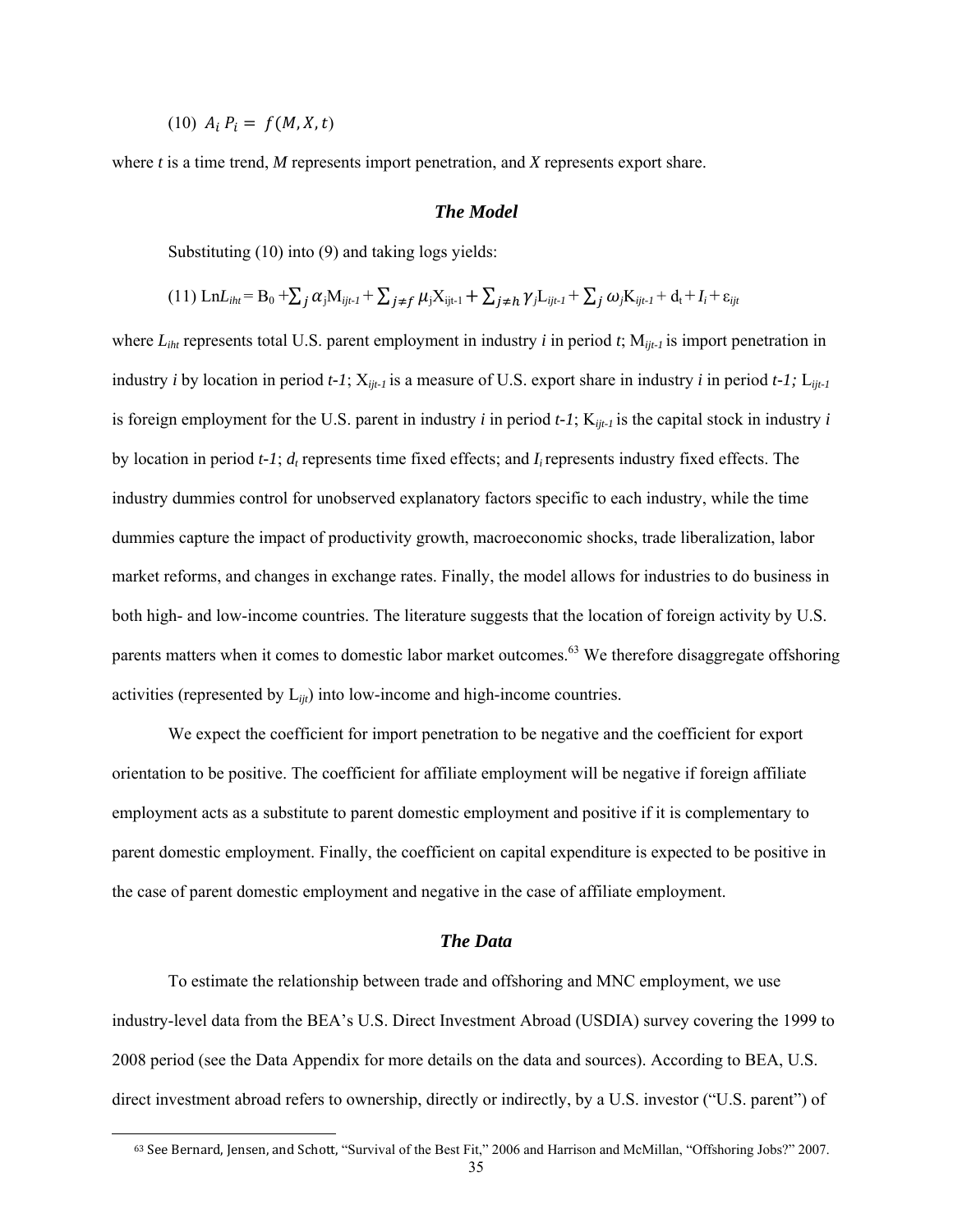at least 10 percent of a foreign business ("foreign affiliate").<sup>64</sup> The BEA also collects data for a second category of U.S. direct investment abroad—majority-owned foreign affiliates (MOFAs), where the combined ownership of all U.S. parents exceeds 50 percent.

The BEA conducts benchmark surveys every five years; it also conducts quarterly and annual sample surveys. The benchmark surveys are mandatory, covering the entire universe of MNCs and collecting more data than the annual and quarterly surveys, which conduct sample surveys. BEA has developed systematic methods for deriving universe estimates from the nonbenchmark sample surveys.<sup>65</sup> The BEA also extrapolates data for small affiliates for nonbenchmark years. Unlike Harrison and McMillan (2007) and Desai, Foley, and Hines (2009),<sup>66</sup> whose studies rely on BEA USDIA firm-level data (which is not publicly available) from the benchmark years alone, we use the publicly available industry-level data and supplement the benchmark data with data from all USDIA annual surveys between 1999 and 2008 in order to have a large enough dataset. USDIA survey data consists of multiple tables, each presenting a measure or set of measures related to parents or affiliates involved in foreign direct investment relationships. We primarily rely on MOFA data for the regression analysis.

In addition to the USDIA data, we use shipments and productivity data from the Manufacturing Industry Database maintained by the National Bureau of Economic Research (NBER)–U.S. Census Bureau Center for Economic Studies (CES); trade and tariff data compiled from the official statistics of the U.S. Department of Commerce; and GDP data from the World Bank's World Development Indicators database.

Data cover 29 manufacturing industries observed over 10 years, from 1999 to 2008 (table 8). (The actual number of observations is 261, due to the use of lagged variables; when lagged variables are used, 2000 is the earliest year of observation for the non-lagged dependent variable.) The panel is strongly balanced, as all industries are represented in all years. U.S. parent employment is the dependent variable.

<sup>&</sup>lt;sup>64</sup> The 10 percent ownership level is an international standard for countries reporting direct investment data to the IMF.<br><sup>65</sup> See U.S. Department of Commerce, BEA, USDIA, "International Methodologies,"

http://www.bea.gov/scb/account\_articles/international/usdia94.htm.<br><sup>66</sup> Harrison and McMillan, "Offshoring Jobs?" 2007 and Desai, Foley, and Hines, "Domestic Effects of the Foreign Activities," 2009.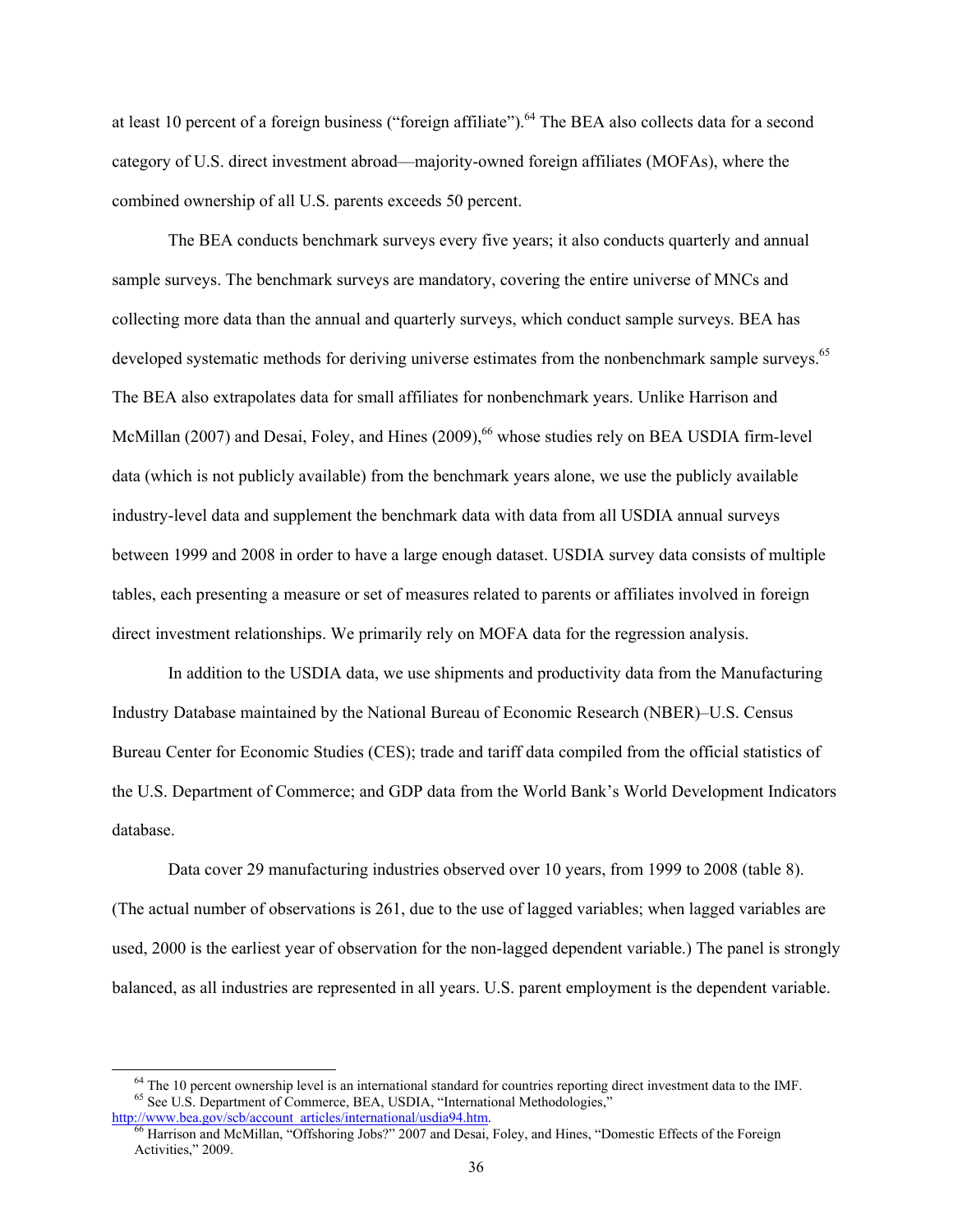#### **TABLE 8** Correlation Matrix

|                                                                  |             | Import      | Import      |         |              | Affiliate  | Affiliate  |              | Capital      | Capital      |
|------------------------------------------------------------------|-------------|-------------|-------------|---------|--------------|------------|------------|--------------|--------------|--------------|
|                                                                  |             | penetration | penetration |         |              | employment | employment |              | expenditures | expenditures |
|                                                                  |             | (high-      | (low-       |         |              | (high-     | (low-      |              | (affiliates) | (affiliates) |
|                                                                  |             | income      | Income      |         | Total        | Income     | Income     |              | (high-       | (low-income  |
|                                                                  |             | countries)  | countries)  |         | Factor       | countries) | countries) |              | income       | countries)   |
|                                                                  |             |             |             |         | Productivity |            |            | Capital      | countries)   |              |
|                                                                  | U.S. parent |             |             | Export  | (TFP)        |            |            | expenditures |              |              |
|                                                                  | employment  |             |             | share   |              |            |            | (parents)    |              |              |
| U.S. parent employment                                           | 1.00        |             |             |         |              |            |            |              |              |              |
| Import penetration (high-<br>income countries)                   | 0.09        | 1.00        |             |         |              |            |            |              |              |              |
| Import penetration (low-<br>income countries)                    | $-0.21$     | 0.54        | 1.00        |         |              |            |            |              |              |              |
| <b>Export share</b>                                              | $-0.08$     | 0.60        | 0.53        | 1.00    |              |            |            |              |              |              |
| Total factor productivity                                        | $-0.02$     | 0.08        | 0.18        | 0.20    | 1.00         |            |            |              |              |              |
| Affiliate employment<br>(high-income countries)                  | 0.73        | 0.28        | $-0.15$     | $-0.12$ | $-0.01$      | 1.00       |            |              |              |              |
| Affiliate employment (low-<br>income countries)                  | 0.57        | 0.18        | 0.10        | 0.03    | 0.07         | 0.81       | 1.00       |              |              |              |
| Capital expenditures<br>(parents)                                | 0.73        | 0.35        | $-0.10$     | $-0.03$ | $-0.03$      | 0.88       | 0.70       | 1.00         |              |              |
| Capital expenditures<br>(affiliates) (high-<br>income countries) | 0.61        | 0.28        | $-0.16$     | $-0.10$ | $-0.00$      | 0.92       | 0.80       | 0.86         | 1.00         |              |
| Capital expenditures<br>(affiliates) (low-<br>income countries)  | 0.36        | 0.14        | 0.01        | 0.11    | 0.06         | 0.60       | 0.78       | 0.59         | 0.74         | 1.00         |

*Source:* Compiled by USITC staff from BEA, USDIA, and NBER-CES data.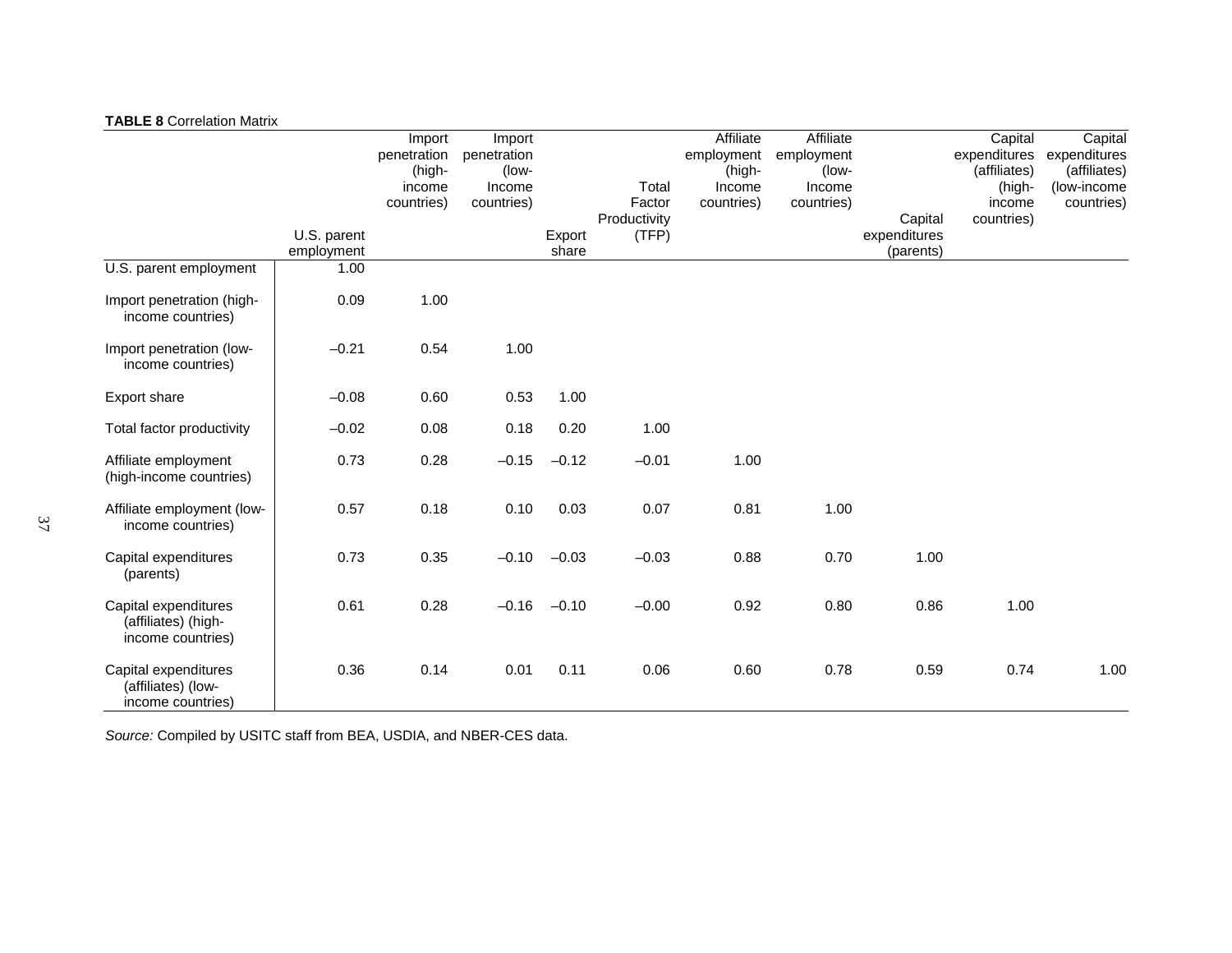Following Kletzer  $(2002)^{67}$  "import penetration" is imports divided by imports-plus-shipments, and "export share" is exports divided by exports-plus-shipments. Import penetration, affiliate employment, and capital expenditures at foreign affiliates were each calculated for all countries, and separately for high-income versus low-income countries.<sup>68</sup> This was done to see whether the correlations between these independent variables and U.S. parent employment are significantly different in specifications where all countries are aggregated, compared to specifications where high- and low-income countries are distinguished. The countries included in the "high-income" and "low-income" groups remained the same in all years (see table A1 in the Data Appendix for the summary statistics). Finally, productivity growth is a five-factor total productivity based on a production function that includes capital, production worker hours, non-production worker hours, non-energy materials, and energy.<sup>69</sup>

#### *Estimation Issues and Identification Strategy*

 Due to the adjustment costs involved in the hiring and firing of workers, changes in labor demand may be sluggish. This suggests the presence of lagged employment terms (and other independent variables) in the equation. The former may lead to first-order serial correlation in the errors. One way to overcome the possible serial correlation of the error term is to include a lagged parent employment as an explanatory variable; however, in ordinary least squares (OLS) estimations the inclusion of a lagged dependent variable in a panel setting can result in biased and inconsistent estimates when fixed effects are correlated with the dependent variable.<sup>70</sup>

We have a second endogeneity problem because our independent variables (trade, affiliate employment, and capital) may be determined simultaneously with parent employment. In order to overcome these challenges we follow the identification strategy of Castro, Olarreaga, and Saslavksy

<sup>&</sup>lt;sup>67</sup> Kletzer, *Imports, Exports, and Jobs*, 2002.<br><sup>68</sup> We use capital expenditure (a flow variable) rather than capital stocks as called for by the model because the USDIA dataset is missing a large number of data points for capital stocks (i.e., assets), making it impossible to disaggregate by high- and low-income countries. While we recognize that the use of a capital flow does not match the model exactly, we believe capital expenditure is a sound proxy.

 $^{69}$  See Bartelsman and Gray, "The NBER Manufacturing Productivity Database," 1996 for a discussion of how the Divisia index of Total Factor Productivity (TFP) growth was constructed and the source data. Due to issues related to the availability of data, we use TFP as a measure of productivity instead of labor productivity, which we used i

 $\frac{70}{20}$  Castro, Olarreaga, and Saslavsky, "The Impact of Trade with China and India," 2007, 12.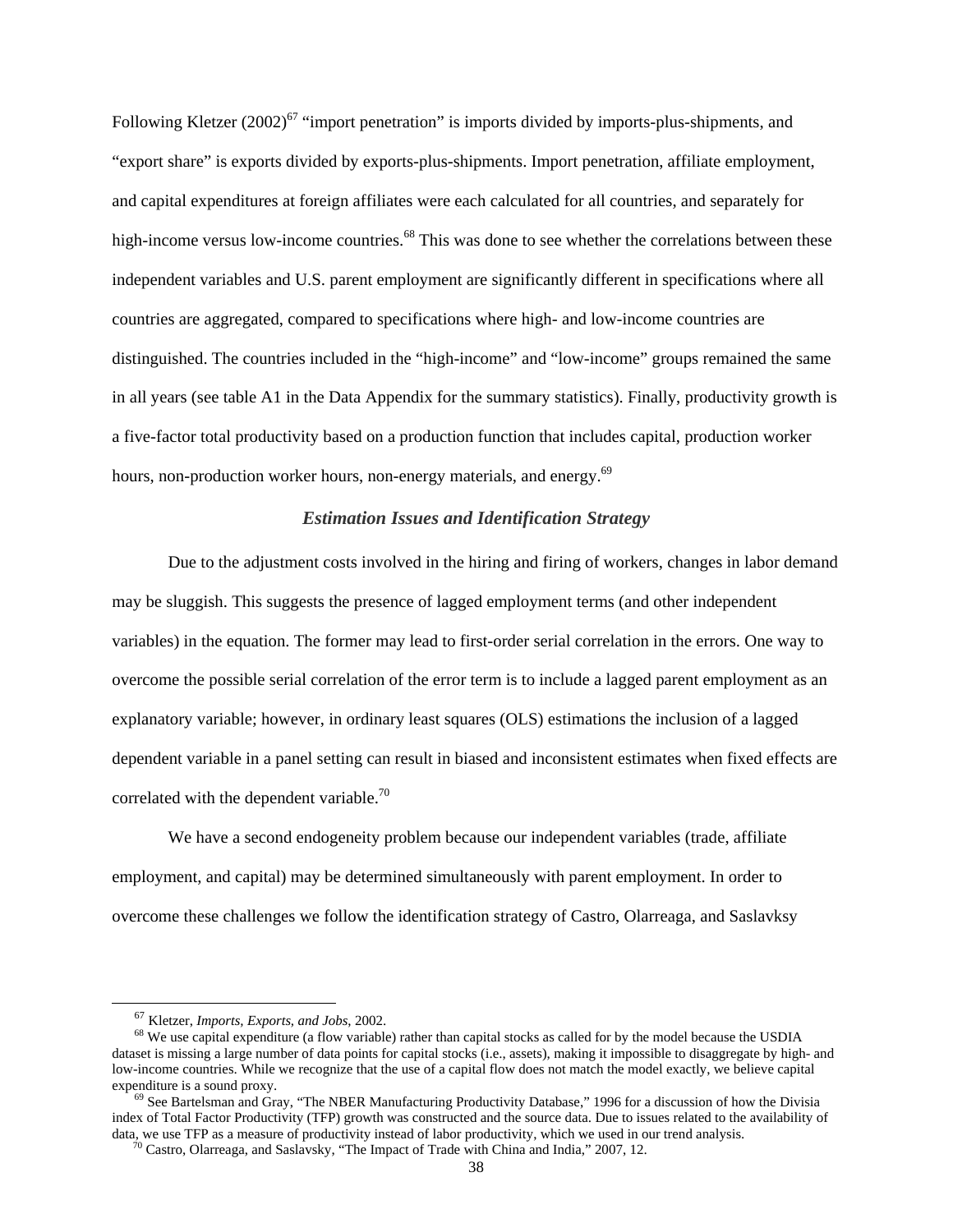(2007) and Greenaway, Hine, and Wright (1999),<sup>71</sup> who use the Generalized Method of Moments (GMM) (Arellano and Bond 1991, Blundell and Bond 1998)<sup>72</sup> The GMM addresses some potential sources of bias by differencing data to eliminate industry-specific effects or any time-invariant industry-specific variables. By using lags of the right-hand side variables as instruments for the possibly endogenous variables, it may help minimize the endogeneity of the independent variables. However, this approach may not completely control for endogeneity. Therefore, we also estimate equation (11) using instrumental variables (IVs).

Following Xu (2006), we use U.S. tariff rates (weighted by country and by industry groups) as an instrument for import penetration.<sup>73</sup> The level of industry tariffs affects the cost and competitiveness (visà-vis domestic production) of imported products and thus import penetration levels. We use GDP levels (for the countries in table A-5 of the Data Appendix) weighted by export market share.<sup>74</sup> GDP represents foreign demand for U.S. exports. As such, it is used as an instrument for export share. Since MNCs consider net income to determine their capital investments in future years, net parent income and net affiliate income are used as instrumental variables for parent capital expenditures and affiliate capital expenditures, respectively. Finally, we use affiliate sales as an instrument for affiliate employment. MNCs consider sales performance in their decisions of how many people they will hire.

There are two requirements for a valid IV; the first is that the IVs are exogenous so they are uncorrelated with the error term, and the second is that they are correlated with the endogenous explanatory variables for which they are instrumenting. We show that our IVs meet the requirements in the following section.

## **Results**

We follow Arellano and Bond (1991) and Blundell and Bond (1998) in using the GMM system estimation, which addresses some potential sources of bias by incorporating previous values of the

 $\overline{a}$ 

<sup>&</sup>lt;sup>71</sup> Ibid., and Greenaway, Hine, and Wright, "An Empirical Assessment of the Impact of Trade," 1999.<br><sup>72</sup> Arellano and Bond, "Some tests of specification for panel data," 1991 and Blundell and Bond Blundell, R. and S. Bon "Initial conditions and Moment Restrictions, 1998. 73 Xu, "What Determines Capital Structure?" 2006.

 $74$  Specifically, we divided the countries into high- and low-income groups (as described in table A5 in the Data Appendix) and then weighted GDP according to the export market size of the countries.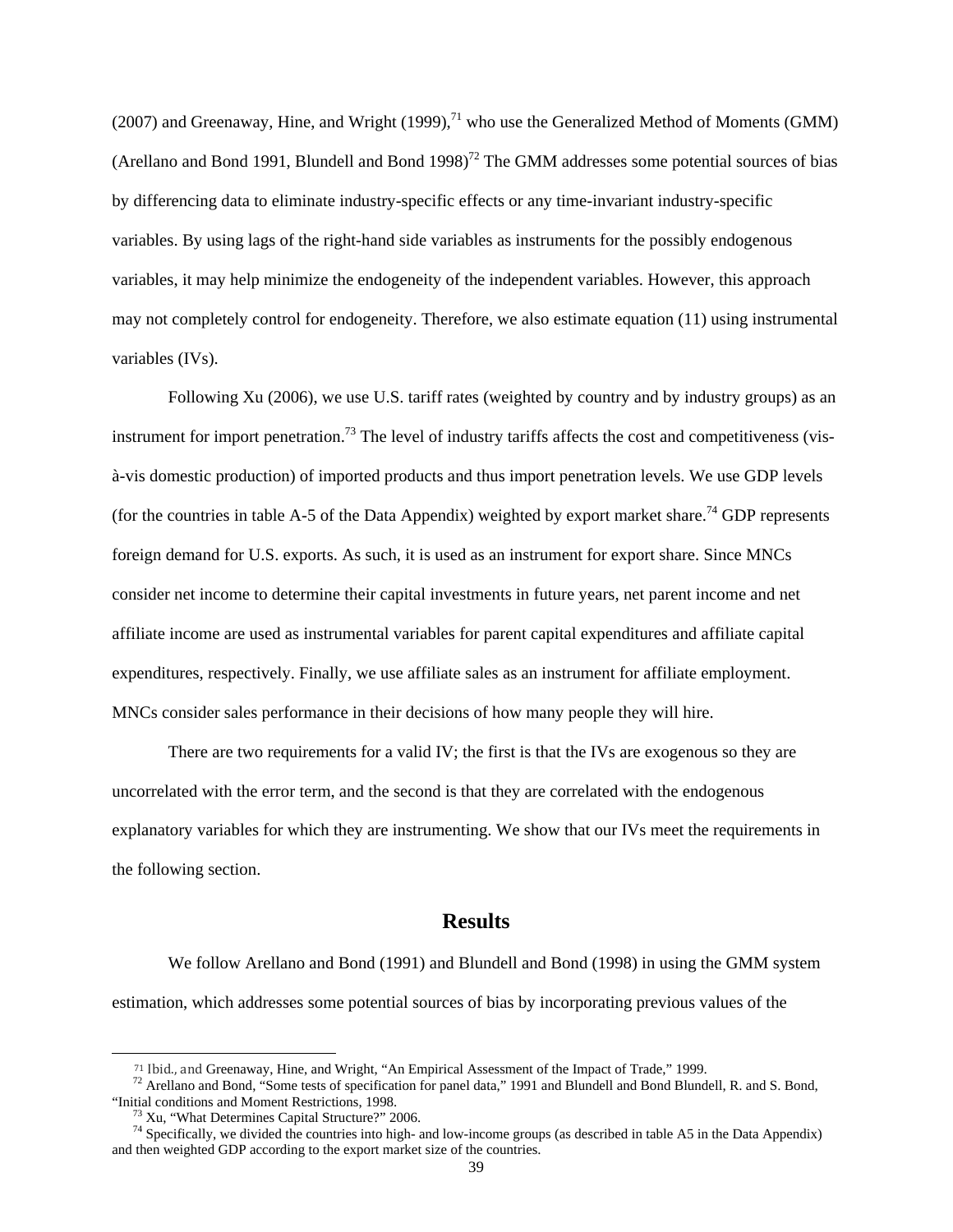dependent variable.<sup>75</sup> Only the year dummies are considered exogenous, and the estimation uses a "collapsed" instrument set to limit the number of instruments. In all regressions, we include year dummies, express all continuous variables except productivity as logs, and lag all independent variables by one year, as the model anticipates inertia in labor demand. The columns include the number of instruments used and the Hansen J-statistic score (a test for the joint validity of the instruments). 76 In the columns labeled GMM1 and GMM2, we estimate equation (11). GMM1 presents results for all countries aggregated and GMM2 presents the results for the specification where high- and low-income countries are distinguished. GMM3 and GMM4 repeat these specifications with productivity replacing both import penetration and export share, in order to test robustness by introducing a more direct control for productivity growth.<sup>77</sup>

Our results are reported in table 9. We find that the overall relationship between affiliate employment and U.S. parent employment is mixed. However, our results partially support findings in the literature that location matters when it comes to offshoring. In particular, when high-income countries are distinguished from low-income countries, there is a consistently positive and significant correlation between employment in high-income affiliates and employment at U.S. parents. This relationship is significant at the 95 percent level, and holds whether or not import penetration and export share are replaced with productivity. One explanation may be that foreign affiliates in high-income countries tend to be involved in complementary activities.

Contrary to the findings in the literature, we find that the coefficient on employment in lowincome affiliates is not significant. For example, in GMM2, a 1 percent increase in affiliate employment in high-income countries is associated with a 1.6 percent increase in U.S. parent employment the

 $<sup>75</sup>$  Specifically, GMM accommodates the possibility that the current dependent variable is influenced by past values of the</sup> dependent variable by using two sets of "moment conditions": one set of equations with levels, and one with first differences. We

 $<sup>6</sup>$  The J statistic scores for these results pass the test—i.e., the hypothesis that the model is valid cannot be rejected—at</sup> conventional levels of significance of 0.10 (GMM1 and GMM2) or 0.05 (GMM3 and GMM4). However, see Roodman, "A Note on the Theme of Too Many Instruments," 2008, for caveats in interpreting J-statistics.

 $^{77}$  The original model incorporates productivity by assuming that technological change is a function of import and export share.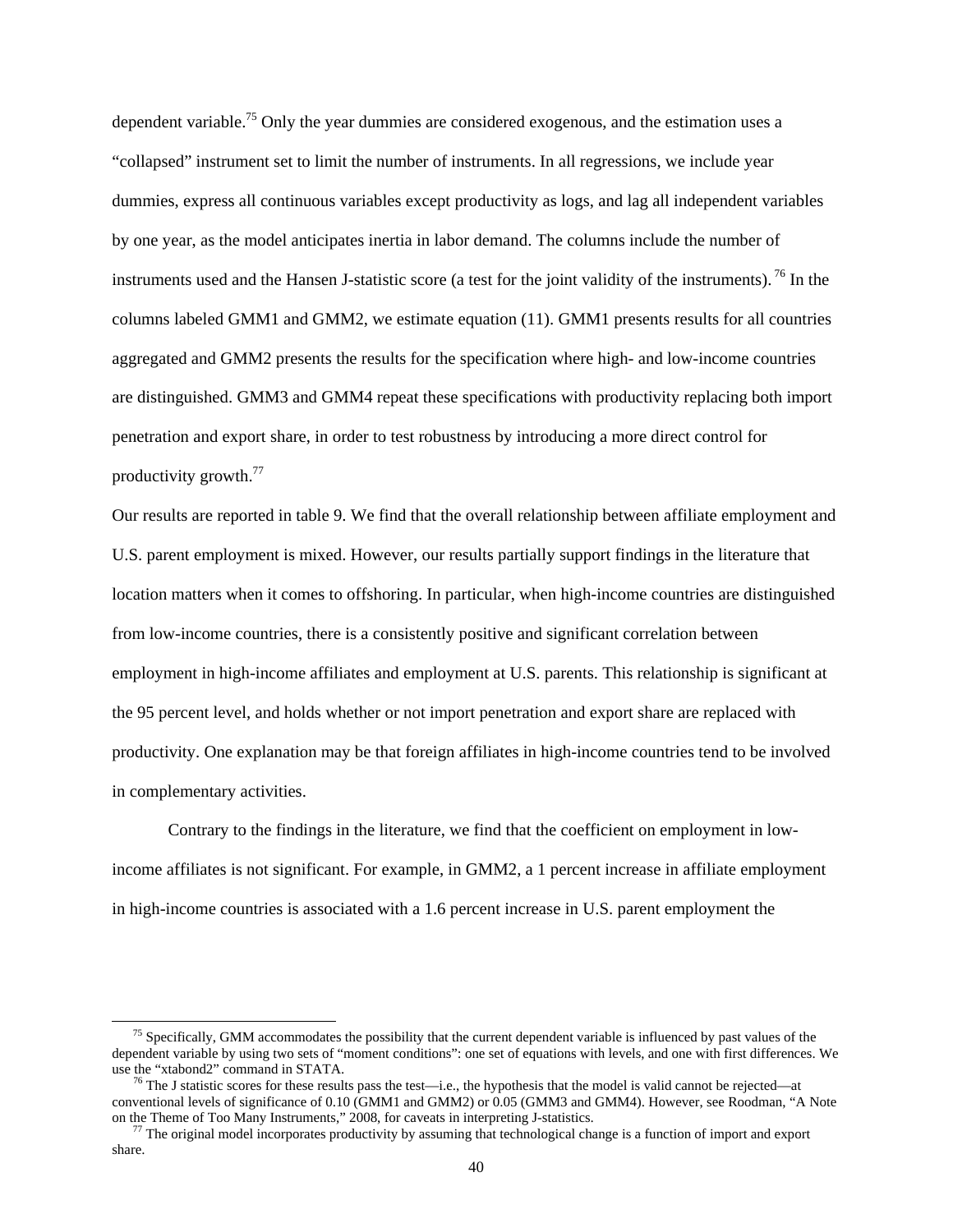|                                                             | GMM1      | GMM <sub>2</sub> | GMM <sub>3</sub> | GMM <sub>4</sub> |
|-------------------------------------------------------------|-----------|------------------|------------------|------------------|
| Lagged dependent variable (1 year)                          | $-0.059$  | 0.461            | 1.270            | $-0.671$         |
|                                                             | $(-0.03)$ | $(-0.56)$        | (1.55)           | $(-0.76)$        |
| Import penetration (all countries)                          | $-1.324*$ |                  |                  |                  |
|                                                             | $-1.82$   |                  |                  |                  |
| Import penetration (high-income countries)                  |           | $-0.181$         |                  |                  |
|                                                             |           | $(-0.21)$        |                  |                  |
| Import penetration (low-income countries)                   |           | $-0.425$         |                  |                  |
|                                                             |           | $(-1.10)$        |                  |                  |
| Export share                                                | 0.169     | 0.200            |                  |                  |
|                                                             | (0.17)    | (0.39)           |                  |                  |
| Total factor productivity                                   |           |                  | $-0.758$         | $-1.109$         |
|                                                             |           |                  | $(-1.18)$        | $(-1.03)$        |
| Affiliate employment (all countries)                        | 1.184     |                  | $-0.550$         |                  |
|                                                             | (0.73)    |                  | $(-0.80)$        |                  |
| Affiliate employment (high-income countries)                |           | 1.557‡           |                  | 2.004‡           |
|                                                             |           | (2.73)           |                  | (3.75)           |
| Affiliate employment (low-income countries)                 |           | 0.043            |                  | $-0.093$         |
|                                                             |           | (0.16)           |                  | $(-0.30)$        |
| Capital expenditures (parents)                              | 0.048     | $-0.059$         | $-0.286$         | 0.046            |
|                                                             | (0.05)    | $(-0.13)$        | $(-1.00)$        | (0.10)           |
| Capital expenditures (affiliates) (all countries)           | 0.109     |                  | 0.316            |                  |
|                                                             | (0.24)    |                  | (0.77)           |                  |
| Capital expenditures (affiliates) (high-income              |           | 0.007            |                  | 0.090            |
| countries)                                                  |           | (0.03)           |                  | (0.34)           |
| Capital expenditures (affiliates) (low-income<br>countries) |           | 0.019            |                  | 0.035            |
|                                                             |           | (0.15)           |                  | (0.28)           |
| Constant                                                    | $-2.982$  | 0.342            | 1.167            | $-0.337$         |
|                                                             | $(-0.44)$ | (0.16)           | (0.40)           | $(-0.18)$        |
| Number of observations                                      | 261       | 261              | 261              | 261              |
| Number of instruments                                       | 21        | 27               | 19               | 23               |
| Hansen J-statistic (prob > chi2)                            | .124      | .110             | 0.099            | 0.086            |

| <b>TABLE 9</b> Regression results (the dependent variable is U.S. parent employment) |  |
|--------------------------------------------------------------------------------------|--|
|                                                                                      |  |

\* 10 percent level significance (1.65); ‡ 1 percent level significance (2.58).

following year.<sup>78</sup> The average industry in high-income countries experienced a  $-0.08$  percent annual change in affiliate employment between 2000 and 2008. The predicted decrease in U.S. parent employment associated with this change, holding every other variable constant, is  $-0.13$  percent (1.6  $*$  – 0.08).

Additionally, the coefficient on import penetration is negative and significant at the 10 percent level in GMM1. A 1 percent increase in import penetration is associated with a 1.3 percent decrease in U.S. parent employment. The 3.95 percent increase in the average annual industry import penetration rate between 1999 and 2008 is associated with a predicted decrease in U.S. parent employment of 5.1 percent, holding all other variables constant. The data do not permit us to distinguish meaningfully between

 $<sup>78</sup>$  The elasticity of affiliate employment in high-income countries with respect to U.S. parent employment emerges as slightly</sup> higher  $(2.0)$  in GMM4.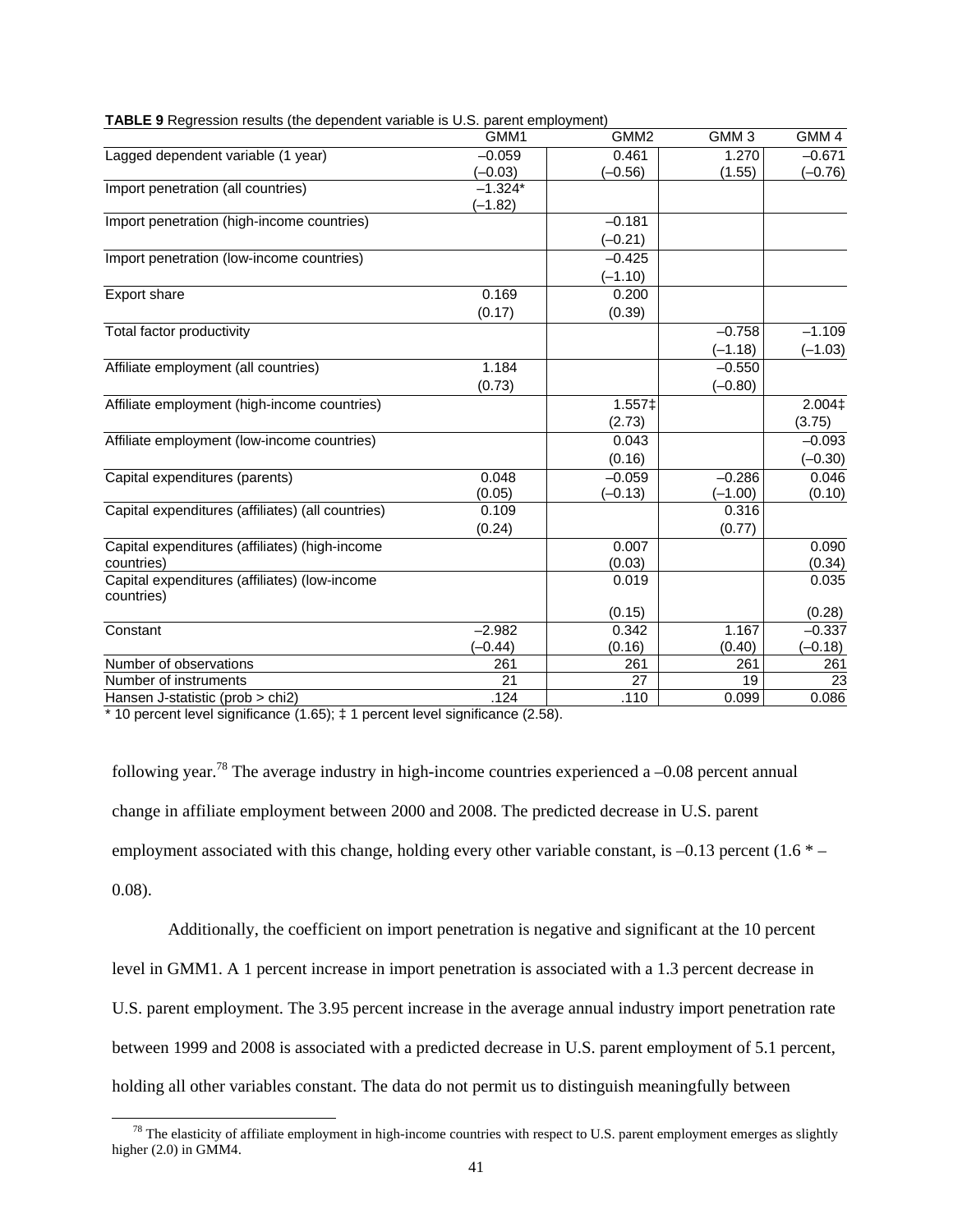imports from high-income and low-income countries. This result provides some support, albeit weak, for the finding from the earlier trend analysis that the level of trade exposure may be negatively associated with employment in the sector.

The productivity coefficient in GMM3 and GMM4 was not significant, suggesting we did not miss a productivity effect in the GMM1 and GMM2 specifications. This finding supports the results of our trend analysis. Finally, our econometric results are broadly consistent when we try variations on estimations presented here, suggesting that these correlations are robust.

 Tables 10 and 11 presents the results of the first-stage regression results for the IVs. The firststage regression results show that the IVs are significantly correlated and that the signs are in the right direction (negative for the correlation between tariffs and import penetration, and positive for the correlation between the remaining IVs and the corresponding endogenous variables). In addition, the Fstatistics are sufficiently large to fulfill the condition for an IV strong enough to explain our endogenous variables. The only exceptions are export share in all countries (table 10) and import penetration in lowincome countries (table 11), where the instruments emerge as weak.

|                                       |                 |                       | Capital               |            | Capital       |
|---------------------------------------|-----------------|-----------------------|-----------------------|------------|---------------|
|                                       |                 |                       | expenditures          |            | expenditure   |
|                                       | Import          | Affiliate             | (affiliates, all      | Export     | (parents, all |
|                                       | penetration     | employment            | countries)            | share (all | countries)    |
|                                       | (all countries) | (all countries)       |                       | countries) |               |
| U.S. industry tariffs (all countries) | $-0.0767$       | 0.0752‡               | $0.0709$ <sup>±</sup> | $-0.0470*$ | $0.0571 \pm$  |
|                                       | (0.0202)        | (0.0119)              | (0.0164)              | (0.0201)   | (0.0185)      |
| Affiliate sales                       | $0.146**$       | $0.0825$ <sup>±</sup> | 0.856‡                | 0.0824     | $0.792 \pm$   |
|                                       | (0.0818)        | (0.0481)              | (0.0663)              | (0.0815)   | (0.0749)      |
| Net affiliate income (all countries)  | $-0.0418$       | $-0.138$ <sup>±</sup> | $0.123*$              | 0.0962     | $-0.268$ ‡    |
|                                       | (0.0706)        | (0.0415)              | (0.0573)              | (0.0703)   | (0.0646)      |
| GDP (all countries)                   | 1.616‡          | $-1.657\pm$           | $-1.664\pm$           | 0.673      | $-3.538\pm$   |
|                                       | (0.476)         | (0.280)               | (0.386)               | (0.474)    | (0.436)       |
| Net parent income(all countries)      | -1.125‡         | $0.0797 \pm$          | $-0.0110$             | $-0.102$ ‡ | 0.3931        |
|                                       | (0.0344)        | (0.0202)              | (0.0279)              | (0.0342)   | (0.0315)      |
| Constant                              | $-52.32$        | 48.26‡                | 49.18‡                | $-23.82$   | 108.8‡        |
|                                       | (14.84)         | (8.732)               | (12.04)               | (14.79)    | (13.59)       |
| Observations                          | 246             | 246                   | 246                   | 246        | 246           |
| R-squared                             | 0.170           | 0.820                 | 0.800                 | 0.103      | 0.767         |
| <b>F</b> statistic                    | 9.80‡           | 219.17‡               | 191.48 <sup>±</sup>   | 5.48‡      | 157.96±       |
|                                       |                 |                       |                       |            |               |

|  |  |  | TABLE 10 First stage IV regressions, all countries |  |  |
|--|--|--|----------------------------------------------------|--|--|
|--|--|--|----------------------------------------------------|--|--|

‡ 1 percent level significance; \* 5 percent level of significance; \*\* 10 percent level significance.

*Note:* All variables are logged and lagged by one year.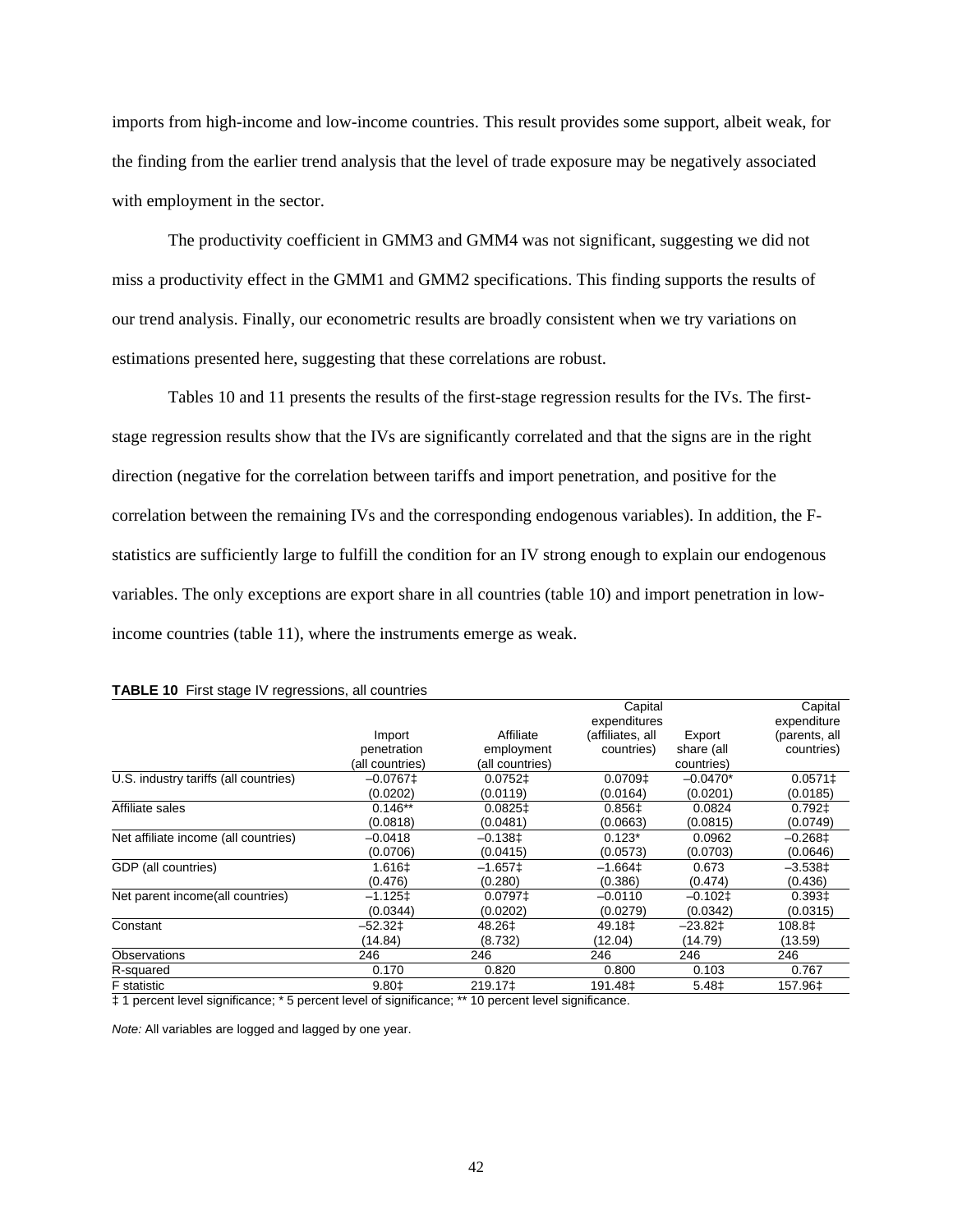|                               |             |             |                    |                  | Capital           |                                    |                      |                       |
|-------------------------------|-------------|-------------|--------------------|------------------|-------------------|------------------------------------|----------------------|-----------------------|
|                               | Import      | Import      | Affiliate          | Affiliate        | expenditure       | Capital                            |                      |                       |
|                               | penetration | penetration | employment         | employment       | (affiliates,      | expenditure                        |                      | Parent                |
|                               | (high-      | (low-       | (high-             | (low-            | high-             | (affiliates,                       | Export               | capital               |
|                               | income)     | income)     | income)            | income)          | income)           | low- income)                       | share                | expenditure           |
| GDP (all                      | 1.831‡      | 4.951‡      | $-2.162 \pm$       | $-3.242$         | $-2.900 \ddagger$ | $-3.055$ <sup><math>+</math></sup> | 2.163‡               | $-2.059$ <sup>±</sup> |
| countries)                    | (0.656)     | (1.153)     | (0.417)            | (0.745)          | (0.550)           | (0.794)                            | 0.537                | 0.645                 |
| Net parent                    | $-0.167$ ±  | $-0.125$    | 0.103 <sup>‡</sup> | $0.110**$        | 0.030             | $0.130*$                           | $-0.096*$            | 0.248‡                |
| income (all                   | (0.051)     | (0.089)     | (0.032)            | (0.058)          | (0.043)           | (0.062)                            | (0.042)              | (0.049)               |
| countries                     |             |             |                    |                  |                   |                                    |                      |                       |
| U.S. Industry                 | 0.373‡      | $0.491 \pm$ | $-0.065$           | $-0.290$         | $-0.038$          | $-0.009$                           | 0.518‡               | $0.185*$              |
| tariffs (high-                | (0.084)     | (0.148)     | (0.0537)           | (0.096)          | (0.084)           | (0.102)                            | (0.069)              | (0.083)               |
| income                        |             |             |                    |                  |                   |                                    |                      |                       |
| countries)                    |             |             |                    |                  |                   |                                    |                      |                       |
| U.S. Industry                 | $-0.603t$   | $-0.609$ ±  | 0.086              | 0.3111           | $-0.049$          | $-0.036$                           | $0.549$ <sup>±</sup> | $-0.313\pm$           |
| tariffs (low-                 | (0.099)     | (0.173)     | (0.063)            | (0.112)          | (0.083)           | (0.119)                            | (0.081)              | (0.097)               |
| income                        |             |             |                    |                  |                   |                                    |                      |                       |
| countries)                    |             |             |                    |                  |                   |                                    |                      |                       |
| Affiliate sales               | 0.746±      | $0.429**$   | 0.794‡             | $-0.088$         | 0.732‡            | $-0.121$                           | $-0.005$             | 1.048±                |
| (high-income                  | (0.135)     | (0.238)     | (0.086)            | (0.153)          | (0.113)           | (0.164)                            | (0.111)              | (0.133)               |
| countries)<br>Affiliate sales |             |             |                    |                  |                   |                                    |                      |                       |
| (low-income                   | $-0.839$    | $-0.123$    | 0.094              | 1.187‡           | $0.472$ ‡         | 1.339‡                             | $-0.434\pm$          | $-0.039$              |
| countries)                    | (0.112)     | (0.197)     | (0.071)            | (0.127)          | (0.094)           | (0.136)                            | (0.092)              | (0.110)               |
| Affiliate                     | $-0.064$    | $-0.425$ ‡  | $-0.196$ ‡         | $-0.332 \pm 1.5$ | $-0.025$          | 0.0309                             | 0.2231               | $-0.232$ ‡            |
| income                        |             |             |                    |                  |                   |                                    |                      |                       |
| (high-                        | (0.087)     | (0.153)     | (0.056)            | (0.099)          | (0.073)           | (0.106)                            | (0.0715)             | (0.086)               |
| income                        |             |             |                    |                  |                   |                                    |                      |                       |
| countries)                    |             |             |                    |                  |                   |                                    |                      |                       |
| Affiliate                     | 0.276‡      | 0.007       | $-0.057$           | 0.050            | $-0.149**$        | $-0.171$                           | $0.138**$            | $-0.203*$             |
| income (low-                  | (0.094)     | (0.165)     | (0.059)            | (0.107)          | (0.079)           | (0.114)                            | (0.0771)             | (0.093)               |
| income                        |             |             |                    |                  |                   |                                    |                      |                       |
| countries)                    |             |             |                    |                  |                   |                                    |                      |                       |
| Constant                      | $-59.22$    | $-156.4$    | 63.63‡             | 96.11‡           | 86.26‡            | 89.84‡                             | $-67.02$ $\pm$       | 62.80‡                |
|                               | (20.40)     | (35.84)     | (12.98)            | (23.15)          | (17.11)           | (24.68)                            | (16.70)              | (20.04)               |
| <b>Observations</b>           | 119         | 119         | 119                | 119              | 119               | 119                                | 119                  | 119                   |
| R-squared                     | 0.465       | 0.297       | 0.812              | 0.795            | 0.866             | 0.853                              | 0.481                | 0.737                 |
| <b>F</b> statistic            | 11.97±      | 5.82‡       | 59.46±             | 53.46‡           | 88.58±            | 80.01±                             | 12.73‡               | 38.56±                |

**TABLE 11** First stage IV regressions, high- and low-income countries

‡ 1 percent level significance, \* 5 percent level of significance, \*\* 10 percent level significance.

*Note:* All variables are logged and lagged by one year.

l

 The IV regression results are reported in table 12. Based on the results of the over-identification test, we cannot reject that the instruments are valid. However, due to the sizable loss of degrees of freedom in the IV specification (especially in IV2), our preferred specification is table 9.79 Nonetheless, we find that the IV results lend support to our original findings. In IV1, we find that the negative coefficient on import penetration in all countries is deflated from  $-1.324$  in GMM1 to  $-0.731$  in the IV1 results. This is consistent with the simultaneity bias leading to coefficients that are too negative. The IV estimates suggest that a 1 percent increase in import penetration from all countries leads to a decrease in

 $^{79}$  Specifically, we are concerned about a large number of missing observations in IV2 (for high- and low-income countries). This may be reflected in the high p-value (0.930), which diminishes our confidence in the IV2 results. In a series of subsequent regressions, we used various permutations of our IVs for high- and low-income countries that do not suffer from a large number of missing observations (the majority of IVs) and through this exercise were able to confirm that these instruments are valid. In the end, IV2 provides support, albeit weak, to our GMM2 findings.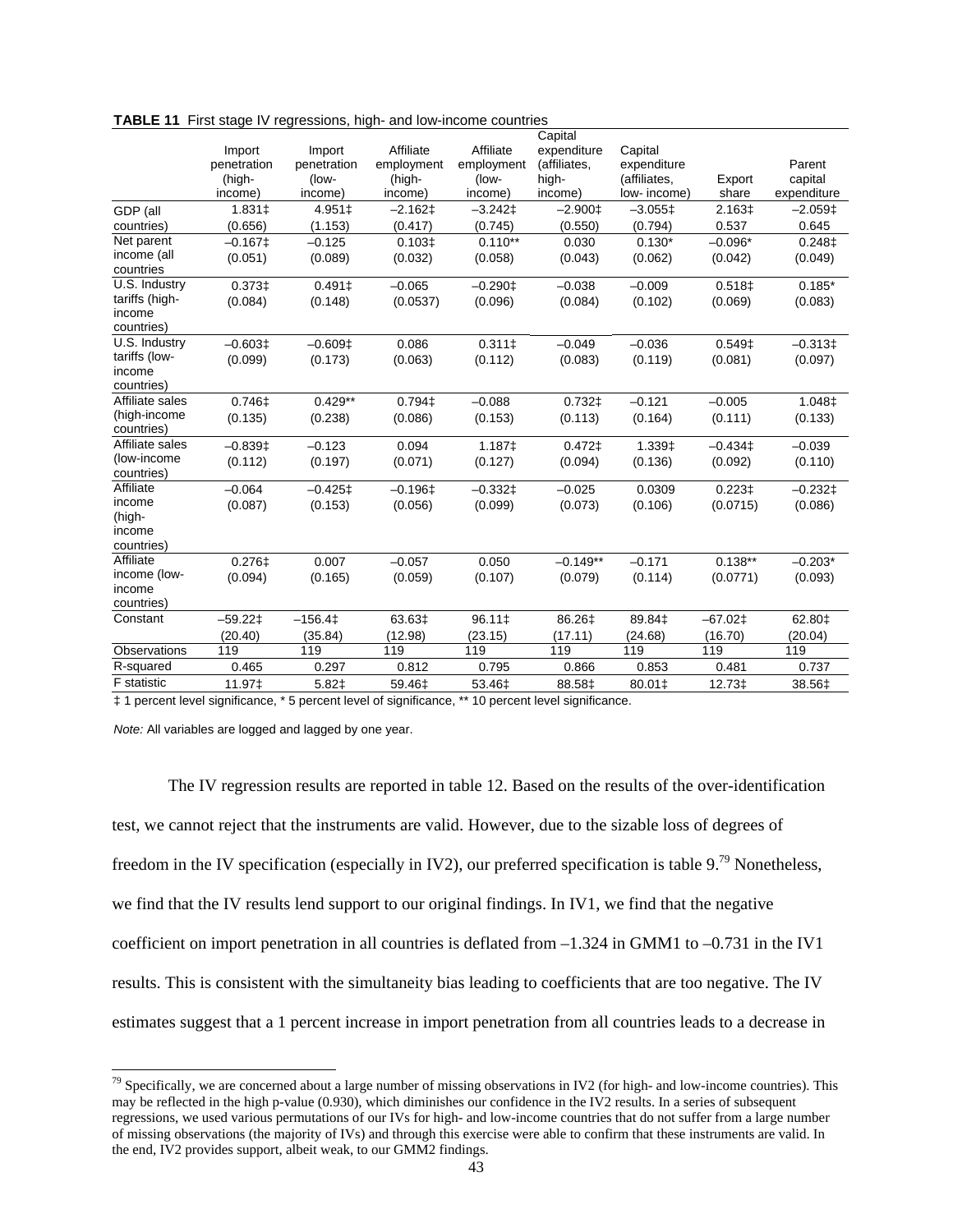|                                                           | IV <sub>1</sub> | IV <sub>2</sub> |
|-----------------------------------------------------------|-----------------|-----------------|
| Lagged dependent variable (1 year)                        | 0.558           | $0.827$ ‡       |
|                                                           | (0.330)         | (0.123)         |
| Import penetration (all countries)                        | $-0.731*$       |                 |
|                                                           | (0.427)         |                 |
| Import penetration (high-income countries)                |                 | $-0.071$        |
|                                                           |                 | (0.098)         |
| Import penetration (low- income countries)                |                 | $-0.086**$      |
|                                                           |                 | (0.037)         |
| <b>Export share</b>                                       | 0.234           | 0.068           |
|                                                           | (0.292)         | (0.084)         |
| <b>Total factor productivity</b>                          |                 |                 |
|                                                           |                 |                 |
| Affiliate employment (all countries)                      | 0.186           |                 |
|                                                           | (0.231)         |                 |
| Affiliate employment (high-income countries)              |                 | 0.22            |
|                                                           |                 | (0.173)         |
| Affiliate employment (low- income countries)              |                 | $-0.024$        |
|                                                           |                 | (0.059)         |
| Capital expenditures (parents)                            | 0.0942          | $-0.0114$       |
|                                                           | (0.302)         | (0.105)         |
| Capital expenditures (affiliates) (all countries)         | $-0.0358$       |                 |
|                                                           | (0.163)         |                 |
| Capital expenditures (affiliates) (high-income countries) |                 | 0.024           |
|                                                           |                 | (0.057)         |
| Capital expenditures (affiliates) (low- income countries) |                 | $-0.07*$        |
|                                                           |                 | (0.042)         |
| Constant                                                  | 0.221           | $-0.156$        |
|                                                           | (0.816)         | (0.404)         |
| Number of observations                                    | 219             | 106             |
| Number of instruments                                     | 29              | 22              |
| Hansen J-statistic (Over identification test)             | 0.538           | 0.930           |

|  | <b>TABLE 12</b> Regression results for IVs (the dependent variable is U.S. parent employment) |  |  |  |  |  |
|--|-----------------------------------------------------------------------------------------------|--|--|--|--|--|
|--|-----------------------------------------------------------------------------------------------|--|--|--|--|--|

‡ 1 percent level significance, \* 5 percent level of significance, \*\* 10 percent level significance.

*Note:* The instrumental variables used are U.S. tariff rates (weighted by country, industry groups), GDP levels weighted by export market share, affiliate sales, and net parent income and net affiliate income.

parent employment of .73 percent. The coefficient on affiliate employment in high-income countries (IV2) remains positive, but the magnitude of the coefficient is much smaller than what emerged in GMM2. The estimates in IV2 indicate that a 1 percent increase in foreign affiliate employment in highincome countries is associated with a 0.22 percent employment increase in the U.S. The IV2 results also suggest that if the affiliate is in a low-income country, a 1 percent increase in foreign affiliate employment is associated with 0.02 percent decline in U.S. employment.

# **Conclusion**

This study examined the relationship between trade, offshoring, and MNC employment in the

U.S. manufacturing sector between 1999 and 2008, reviewing published results and updating them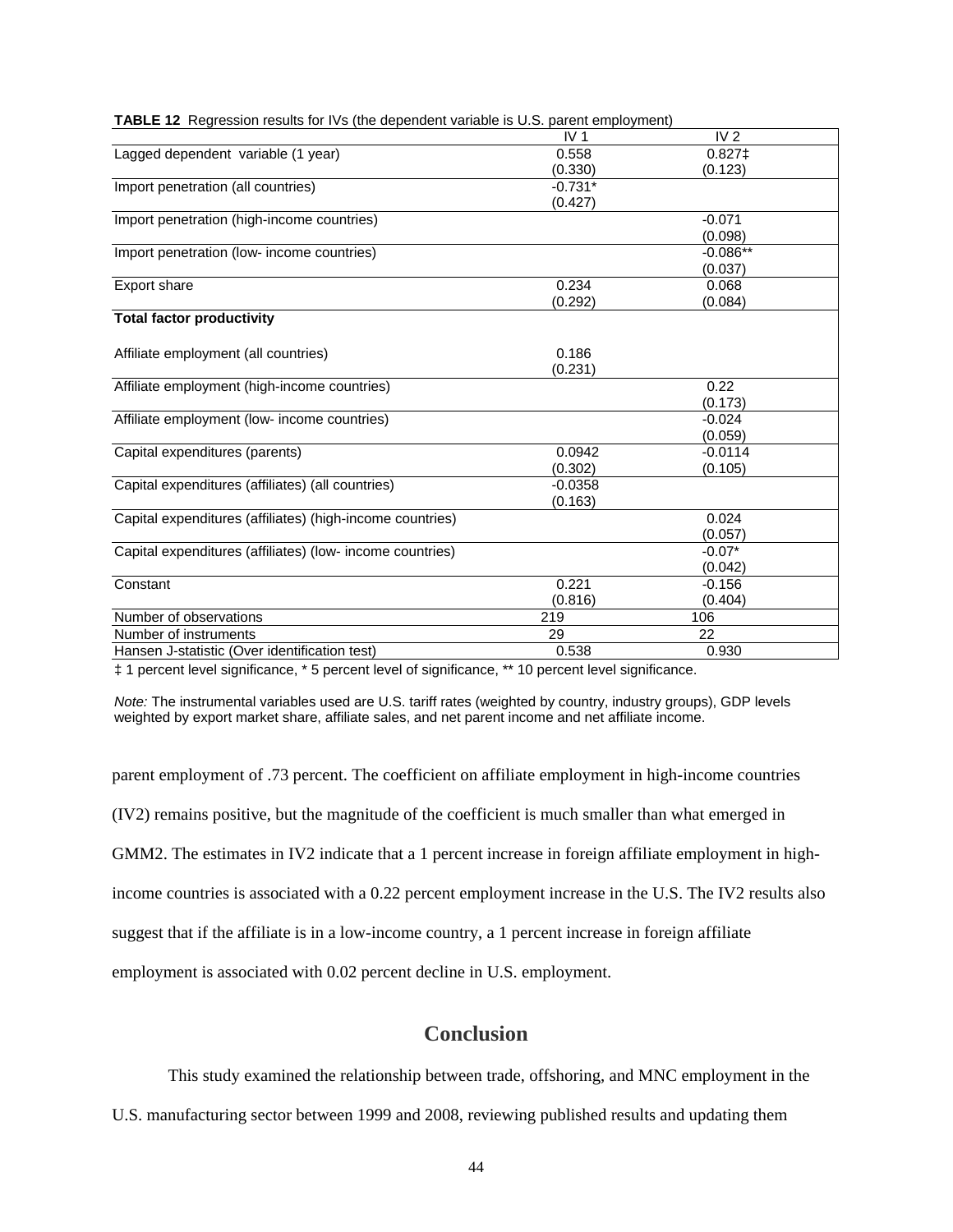through the use of more recent publicly available data. We sought to answer a set of related questions that included whether trade flows and/or offshoring are associated with declining manufacturing employment and whether the origin of imports and the location of offshoring activities matter to employment outcomes in the manufacturing sector. We examined sectoral and industry-level trends and used econometric analysis to model the effects of trade and offshoring on employment in this sector on a dynamic panel of industries in the aggregate and in high- and low-income countries. We controlled for two types of endogeneity by introducing GMM and a set of instrumental variables.

Our results partially support findings in the literature with regard to the importance of location when it comes to offshoring employment effects. Specifically, in our preferred specification we find that foreign affiliate employment in high-income countries is complementary with U.S. parent employment (U.S. employment in manufacturing is higher when foreign affiliate employment in high-income countries is higher); foreign affiliate employment in low-income countries seems to have no effect on U.S. parent employment. This last point runs contrary to the claims of the opponents of offshoring that posit that jobs abroad replace jobs at home. Indeed, the substitution effect does not seem to be the driving force behind declining U.S. manufacturing employment. We also find that trade exposure may influence employment outcomes. Specifically, our results showed that higher import penetration is associated with lower U.S. manufacturing employment. However, this is a weak result because the effect of import penetration is inconsistent across specifications. Indeed, the data do not allow a meaningful distinction to be made between imports from low- and high-income countries.

One of the limitations of our study is the partial equilibrium nature of our approach. A more nuanced understanding would require an examination of the relationship of trade to employment outcomes in a general equilibrium framework that also considers imperfect labor mobility and adjustment costs. While the literature review identified a small number of empirical studies that have used a general equilibrium framework to evaluate the relationship between globalization and labor market outcomes across sectors, there is a need for additional research using data that are more recent. In addition, the trend analysis revealed that China has emerged as a significant destination country for offshoring, and its importance has grown significantly over the period under consideration. Research assessing the impact on

45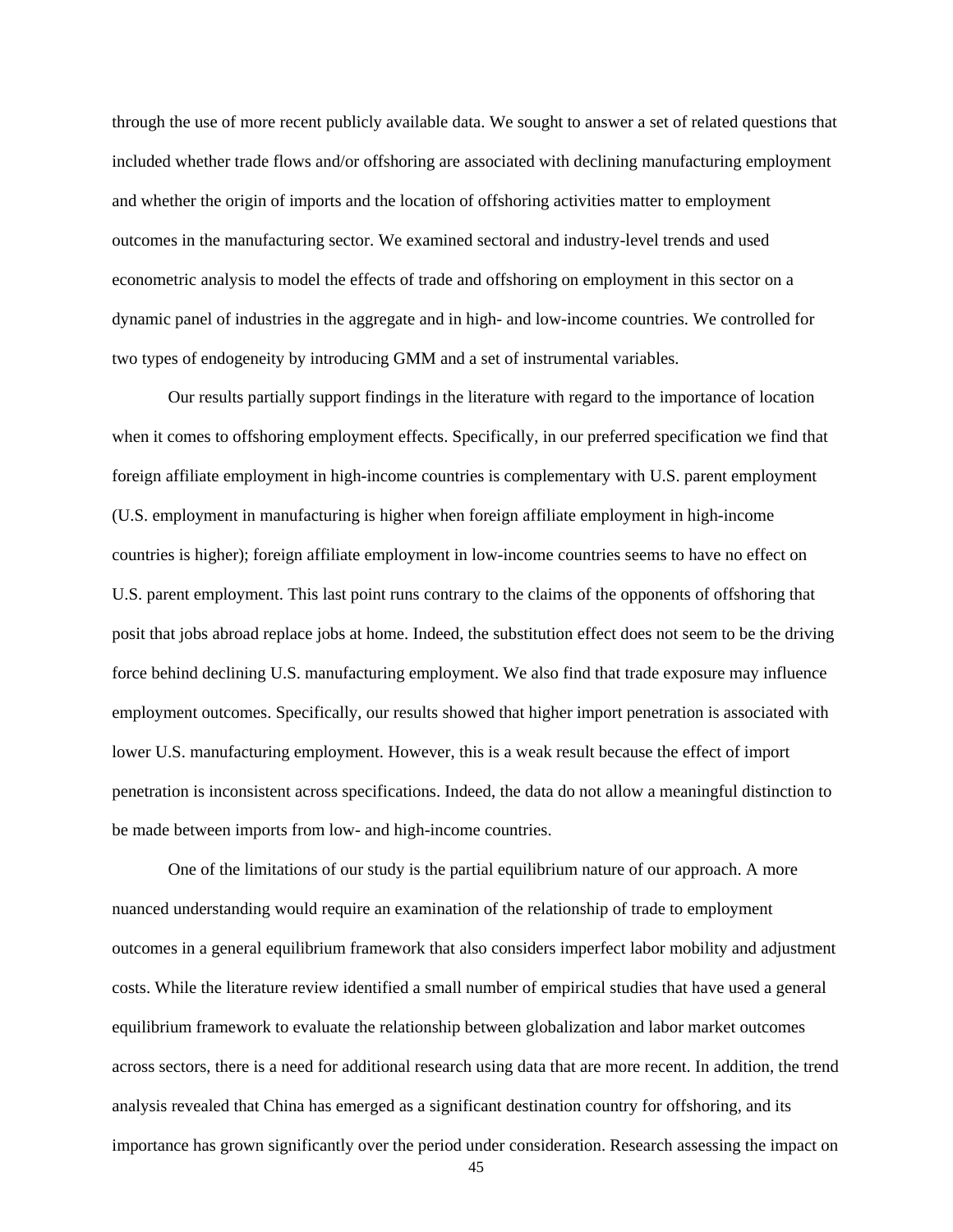U.S. employment of offshoring to China would shed some light on an issue that is the subject of intense debate. Finally, expanding this work to capture outsourcing would provide a more complete picture of the factors influencing U.S. parent employment in the manufacturing sector.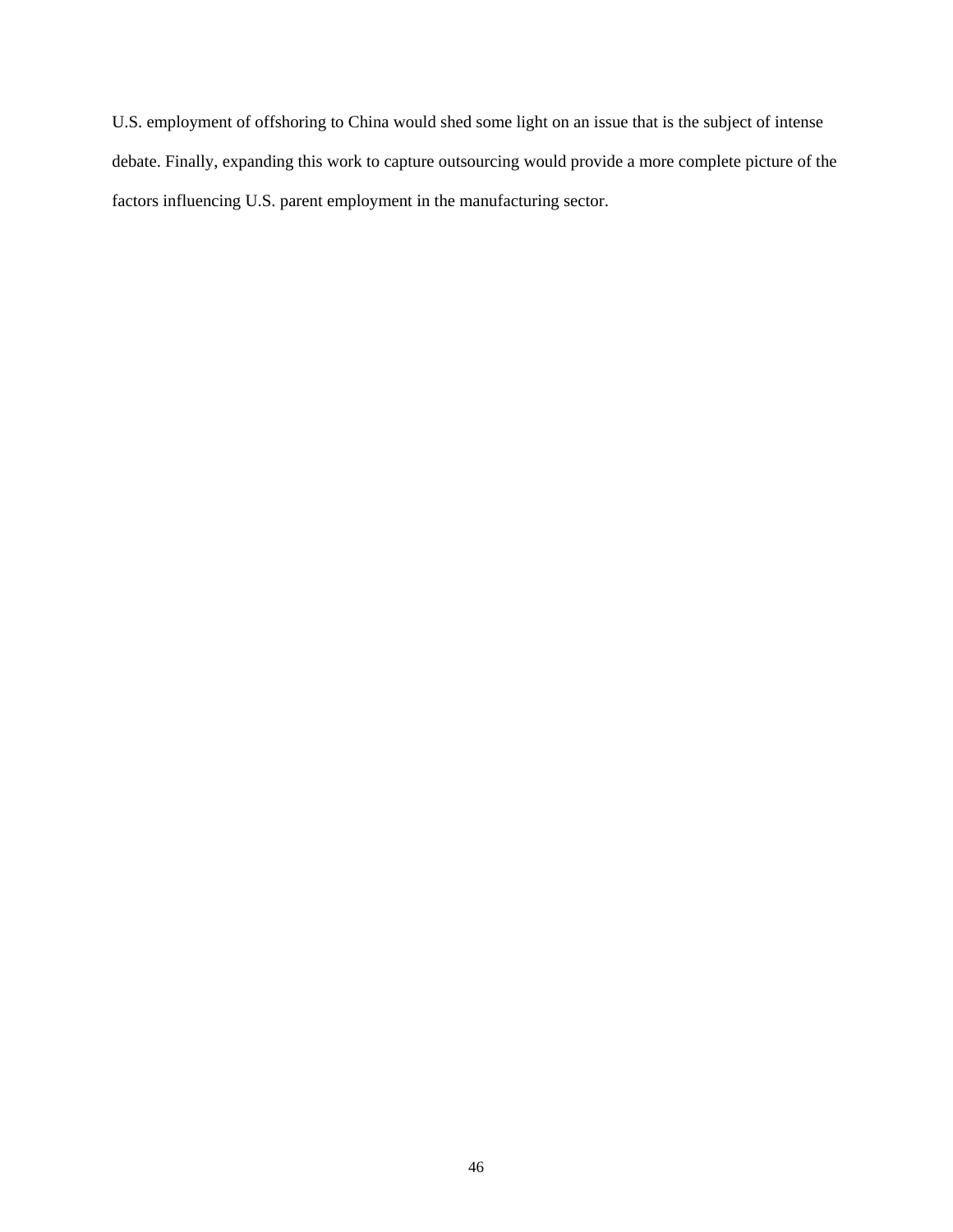## **Bibliography**

- Alejandro, Lisa, Richard Brown, Erick Oh, Joann Peterson, Samantha Brady Pham, Matthew Reisman, and Isaac Wohl. "U.S. Multinational Services Companies: Effects of Foreign Affiliate Activity on U.S. Employment." *U.S. International Trade Commission (USITC) Working Paper. July 2011.*
- Arellano, M. and S. Bond. Some tests of specification for panel data: Monte Carlo evidence and an application to employment equations. *The Review of Economic Studies* (1991). 58: 277 –97.
- Autor, David H., David Dorn, and Gordon H. Hanson. "The China Syndrome: Local Labor Market Effects of Import Competition in the United States." Massachusetts Institute of Technology (MIT). May 2012. http://economics.mit.edu/files/6613.
- Baily, Martin Neil, and Robert Z. Lawrence. "What Happened to the Great U.S. Job Machine? The Role of Trade and Electronic Offshoring." *Brooking Papers on Economic Activity* 2004, no. 2 (2004): 211–70.
- Bartelsman, Eric J., and Wayne Gray. "The NBER Manufacturing Productivity Database." NBER Technical Working Paper No. 205, 1996. http://www.nber.org/nberces/t0205.pdf.
- Bernard, Andrew B., and J. Bradford Jensen. "Exporters, Jobs, and Wages in U.S. Manufacturing: 1976– 1987." *Brookings Papers on Economic Activity,* Microeconomics Annual, 1995 (1995): 67–119.
- Bernard, Andrew B., J. Bradford Jensen, and Peter K. Schott. "Survival of the Best Fit: Exposure to Low-Wage Countries and the (Uneven) Growth of U.S. Manufacturing Plants." *Journal of International Economics* 68 (2006): 219–37.
- Blundell, R., and S. Bond. "Initial conditions and Moment Restrictions in Dynamic Panel Data Models." *Journal of Econometrics* 87 (1998):115-44.
- Bottini, Novella, Christoph Ernst, and Malte Luebker. "Offshoring and the Labor Market: What are the Issues?" Employment Analysis and Research Unit, International Labor Organization, Economic and Labor Market Paper 2007/11, 2007.
- Brainard, S. Lael, and David A. Riker. "Are U.S. Multinationals Exporting Jobs?" NBER Working Paper no. w5958, March 1997.
- Brohinsky, Seth, and Mark Schulman. "Abt SRBI Survey Finds Americans Cutting Spending, Have Gloomy Outlook on Economy." January 2008. http://www.abtassociates.com/Noteworthy/2008/Abt-SRBI-Survey-Finds-Americans-Cutting-Spending,.aspx.
- Castro, Lucio, Marcelo Olarreaga, and Daniel Saslavsky. "The Impact of Trade with China and India on Argentina's Manufacturing Employment." World Bank Policy Research Working Paper 4153, March 2007.
- Council of Economic Advisors. "Economic Report of the President." February 2011, http://www.gpoaccess.gov/eop/2011/pdf/ERP-2011.pdf.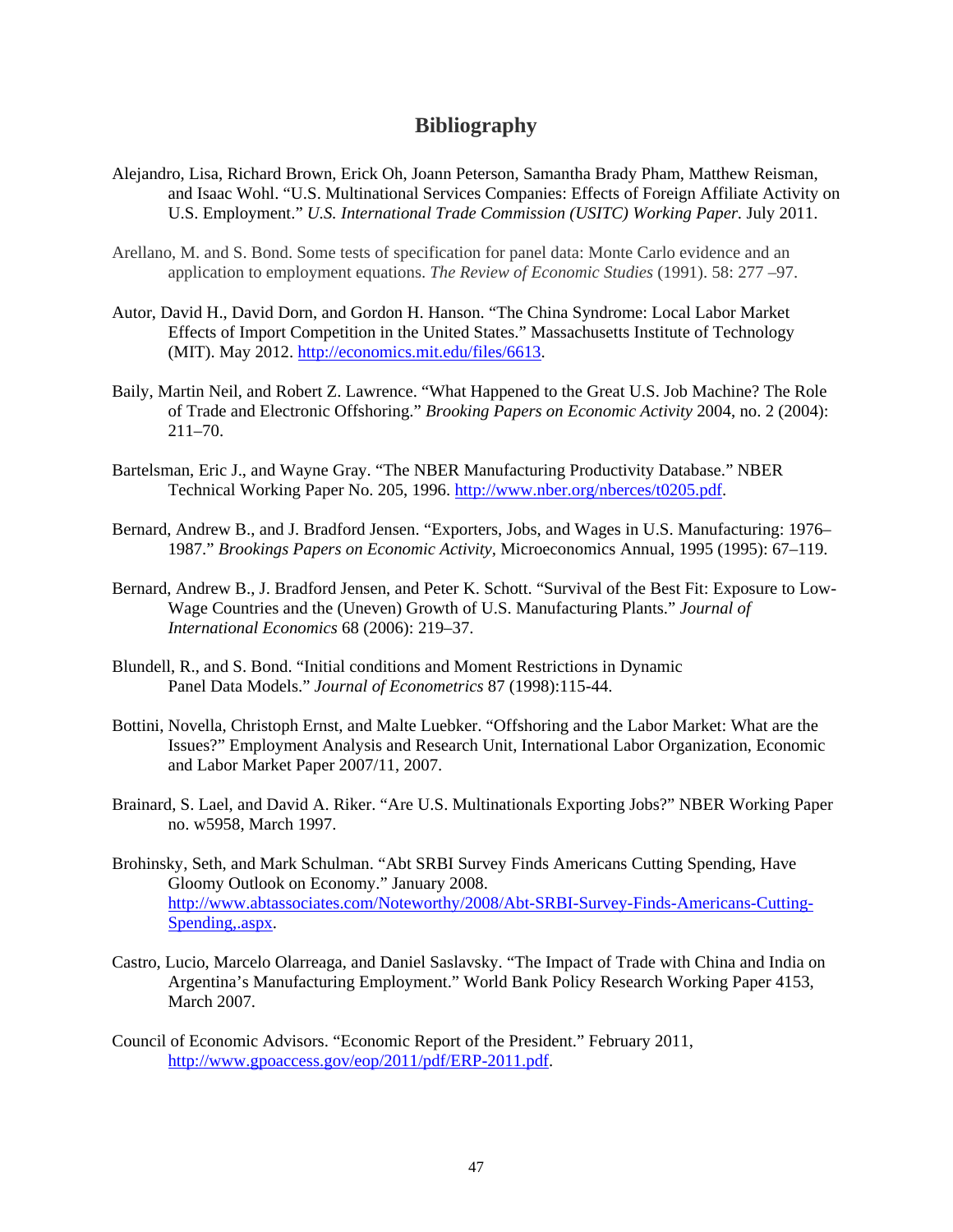- Crinò, Rosario. "Offshoring, Multinational, and Labour Market: A Review of the Empirical Literature." *Journal of Economic Surveys* 23, no. 2 (2009): 197–249.
- Desai, Mihir A., C. Fritz Foley, and James R. Hines Jr. "Domestic Effects of the Foreign Activities of U.S. Multinationals." *American Economic Journal: Economic Policy* 1, no. 1 (February 2009): 181–203.
- Ebenstein, Avraham, Ann Harrison, Margaret McMillan, and Shannon Phillips. "Estimating the Impact of Trade and Offshoring on American Workers Using the Current Population Surveys." NBER Working Paper no. 15107, 2009.
- Freeman, Richard, and Lawrence Katz. "Industrial Wage and Employment Determination in an Open Economy." In *Immigration, Trade, and the Labor Market*, edited by J.W. Abowd and R.B. Freeman, 235–60. Chicago: University of Chicago Press, 1991.
- Görg, Holger. "Globalization, Offshoring, and Jobs." In *Making Globalization Socially Sustainable*, edited by Marc Bacchetta and Marion Jansen, 21–48. Switzerland: WTO Secretariat and ILO, 2011.
- Greenaway, David, Robert C. Hine, and Peter Wright. "An Empirical Assessment of the Impact of Trade on Employment in the United Kingdom." *European Journal of Political Economy* 15 (1999): 485–500.
- Grossman, Gene M., and Esteban Rossi-Hansberg. "Trading Tasks: A Simple Theory of Offshoring." *American Economic Review* 98, no. 5 (2008): 1978–97.
- Hanson, Gordon, Raymond J. Mataloni, Jr., and Matthew J. Slaughter, "Expansion Strategies of U.S. Multinational Firms." NBER Working Paper 3433, August 2001.
- Harrison, Ann, and Margaret McMillan. "Offshoring Jobs? Multinationals and U.S. Manufacturing Employment," March 2007. http://www.econ.yale.edu/seminars/IntTrade/it07/mcmillan-070926.pdf.
- ––––––. "Offshoring Jobs? Multinationals and U.S. Manufacturing Employment." *The Review of Economics and Statistics* 93, no. 3 (2011):857–75.
- Hine, Robert C., and Peter W. Wright. "Trade with Low Wage Economies, Employment, and Productivity in UK Manufacturing." *Economic Journal* 108 (September 1998): 1500–10.
- Hoekman, Bernard and Alan L. Winters, "Trade and Employment: Stylized Facts and Research Findings." United Nations, Department of Economics and Social Affairs (DESA) Working Papers 7, 2005.
- Houseman, Susan, Christopher Kurz, Paul A. Lengermann, and Benjamin J. Mandel, "Offshoring and the State of American Manufacturing." Upjohn Institute Working Paper No. 10-166, 2010.
- Jones, Jeffrey. "Americans More Negative Than Positive about Foreign Trade." Gallup online report, February 18, 2009. http://www.gallup.com/poll/115240/Americans-Negative-Positive-Foreign-Trade.aspx.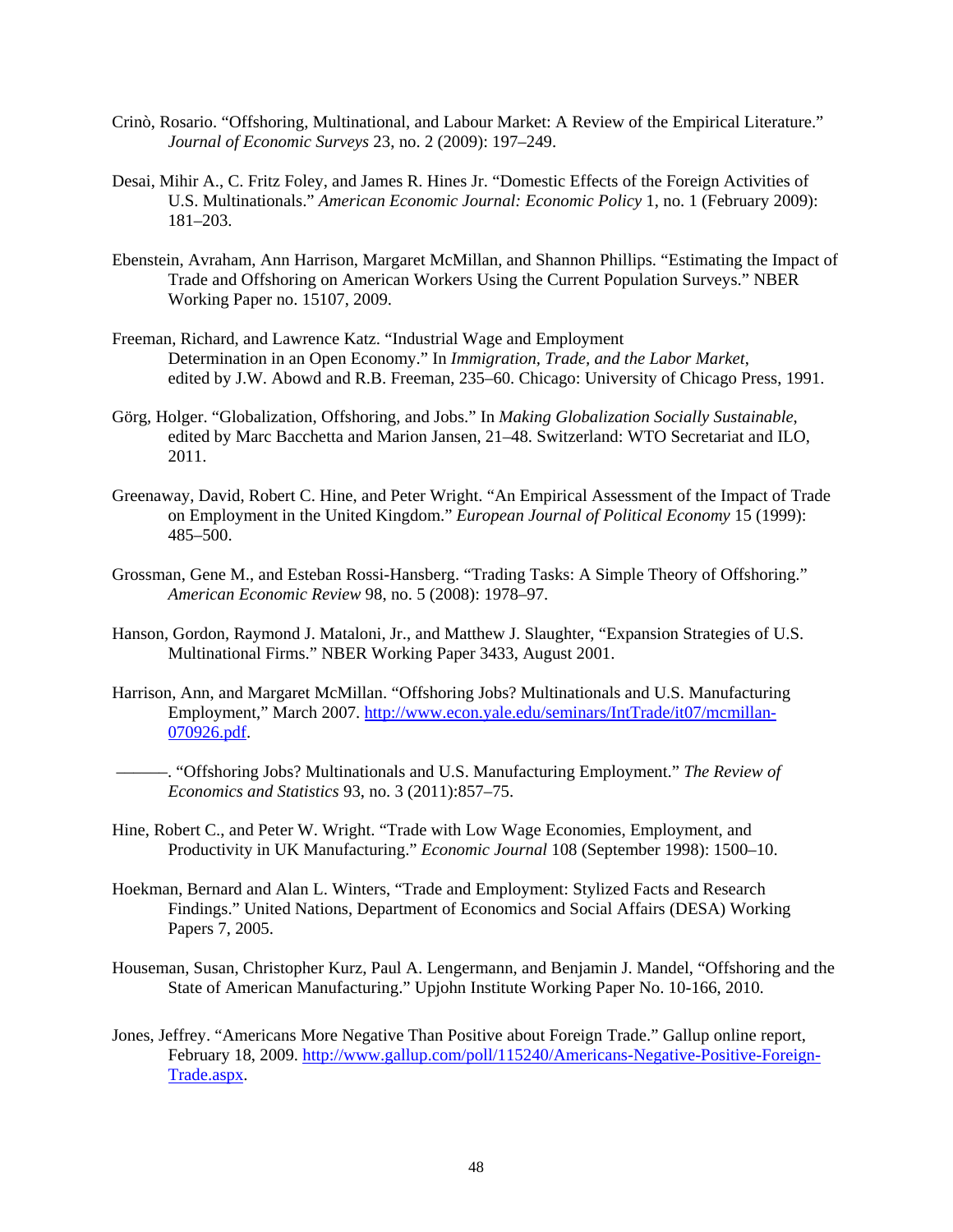- Katz, Lawrence, and Kevin Murphy. "Changes in Relative Wages, 1963–1987: Supply and Demand Factors." *Quarterly Journal of Economics*, 107 (1992): 35–78.
- Kletzer, Lori G. *Imports, Exports, and Jobs.* Kalamazoo, Michigan: W.E. Upjohn Institute for Employment Research, 2002.
- Leamer, Edward E. "Wage Effects of a U.S.-Mexican Free Trade Agreement." In *The Mexico-U.S. Free Trade Agreement*, edited by P. M. Garber, 57–125. Cambridge, Massachusetts: MIT Press, 1994.
- The Manufacturing Institute. "The Facts about Modern Manufacturing." Eighth edition, 2009. http://www.themanufacturinginstitute.org/Research/Facts-About-Modern-Manufacturing/Facts-About-Modern-Manufacturing.aspx.
- Marin, D. "A Nation of Poets and Thinkers—Less So with Eastern Enlargement? Austria and Germany." CEPR Discussion Paper No. 4358, 2004.
- McKinsey Global Institute. "Growth and Renewal in the United States: Retooling America's Economic Engine." 2011. http://www.mckinsey.com/insights/mgi/research/productivity\_competitiveness\_and\_growth/grow th and renewal in the us.
- Milner, Chris, and Peter Wright. "Modeling Labour Market Adjustment to Trade Liberalization in an Industrialising Economy." *The Economic Journal* 108 (March 1998): 509–28.
- Nordhaus, William. "The Sources of Productivity Rebound and the Manufacturing Employment Puzzle." NBER Working Paper no. 11354, 2005.
- Organisation for Economic Co-operation and Development (OECD). *Employment Outlook. Paris:*  OECD, 2007.
- Organisation for Economic Co-operation and Development (OECD). International Labour Organization (ILO), World Bank, and World Trade Organization (WTO). *Seizing the Benefits of Trade for Employment and Growth.* Final report prepared for submission to the G-20 summit meeting, Seoul, Korea, November 11–12, 2010. http://www.oecd.org/dataoecd/61/57/46353240.pdf.
- Pilat, Dirk, Agnès Cimper, Karsten B. Olsen, and Colin Webb. "The Changing Nature of Manufacturing in OECD Economies." OECD Science, Technology and Industry Working Papers, 2006. http://dx.doi.org/10.1787/308452426871.
- Pisano, Gary, and Willy Shih. "Restoring American Competitiveness." *Harvard Business Review,* July– August 2009.
- Revenga, Ana L. "Exporting Jobs? The Impact of Import Competition on Employment and Wages in U.S. Manufacturing." *Quarterly Journal of Economics* 107 (1992): 255–84.
- Roodman, David. "A Note on the Theme of Too Many Instruments." Center for Global Development Working Paper no. 125, May 2008. http://www.cgdev.org/files/14256\_file\_Instruments.pdf.
- Sachs, Jeffrey D., and Howard Shatz. "Trade and Jobs in U.S. Manufacturing." *Brookings Papers on Economic Activity* 1994, no. 1 (1994): 1–84.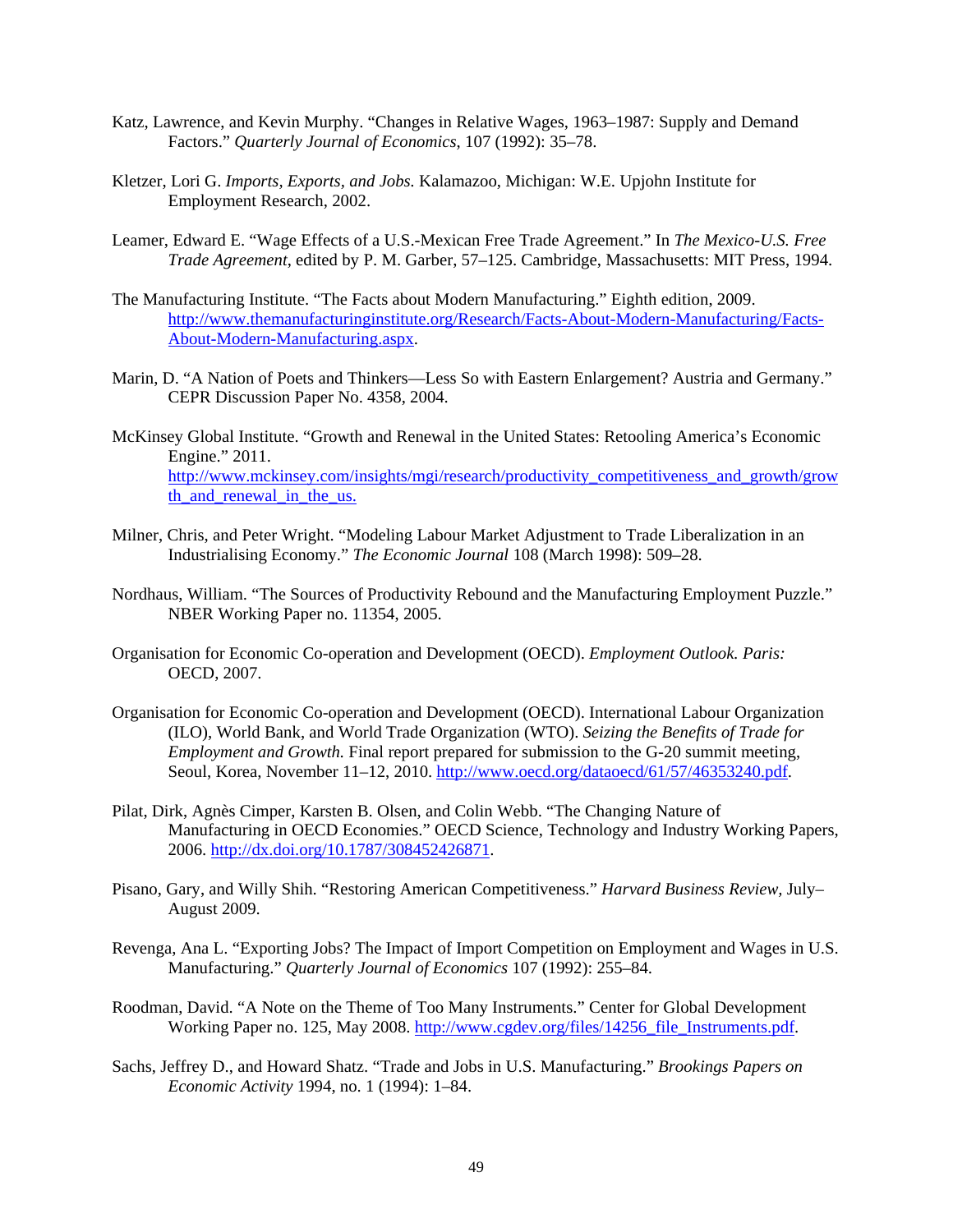- Sen, Kunal. "International Trade and Manufacturing Employment Outcomes in India." UNU-WIDER Research Paper No. 2008/87, October 2008.
- U.S. Bureau of Labor Statistics (BLS). "Current Employment Statistics." http://www.bls.gov/ces/ (accessed October 3, 2011).

––––––. "Export Price Index." http://www.bls.gov/mxp/ (accessed June 25, 2012).

- U.S. Congressional Budget Office (CBO). "What Accounts for the Decline in Manufacturing Employment?" *Economic and Budget Brief,* February 18, 2004.
- ––––––. "Factors Underlying the Decline in Manufacturing Employment since 2000," December 2008.
- U.S. Department of Commerce, Bureau of Economic Analysis (BEA). "U.S. Direct Investment Abroad." http://www.bea.gov/international/di1fdiop.htm (accessed various dates).
- U.S. International Trade Commission (USITC). *Shifts in U.S. Merchandise Trade 2010*. USITC Publication 4245. Washington, DC: USITC, 2011.
- Wood, Adrian. *North-South Trade, Employment, and Inequality.* Oxford: Clarendon Press, 1994.
- World Trade Organization (WTO). Merchandise Trade by Commodity, Time Series. Statistics database. http://stat.wto.org/StatisticalProgram/WSDBStatProgramHome.aspx?Language=E (accessed June 25, 2012).
- Wright, Greg C. "Revisiting the Employment Impact of Offshoring." *Job Market Paper*, October 2010. http://caeps.cat/content/download/385/1764/file/Offshoring\_Wright\_Jan.pdf.
- Xu, Jin. "What Determines Capital Structure? Evidence from Import Competition." University of Chicago, Graduate School of Business Working Paper 1, September 2006. http://www.chicagobooth.edu/research/workshops/finance/docs/Xu-CapitalStructure.pdf.
- Yudkin, Joel S. "Manufacturing Insecurity: America's Manufacturing Crisis and the Erosion of the U.S. Defense Industrial Base." Prepared for the Industrial Union Council, AFL-CIO, September 2010.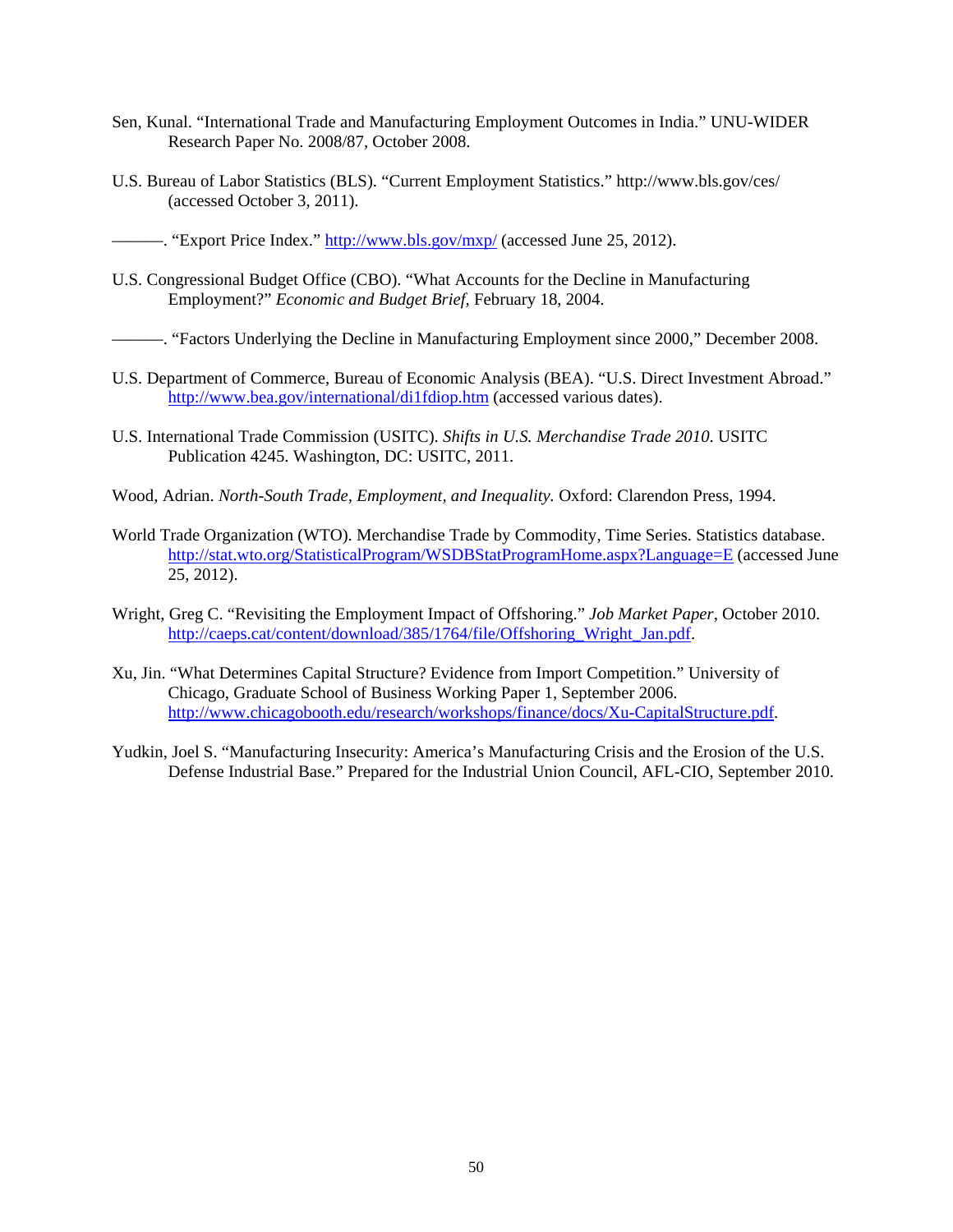# **DATA APPENDIX**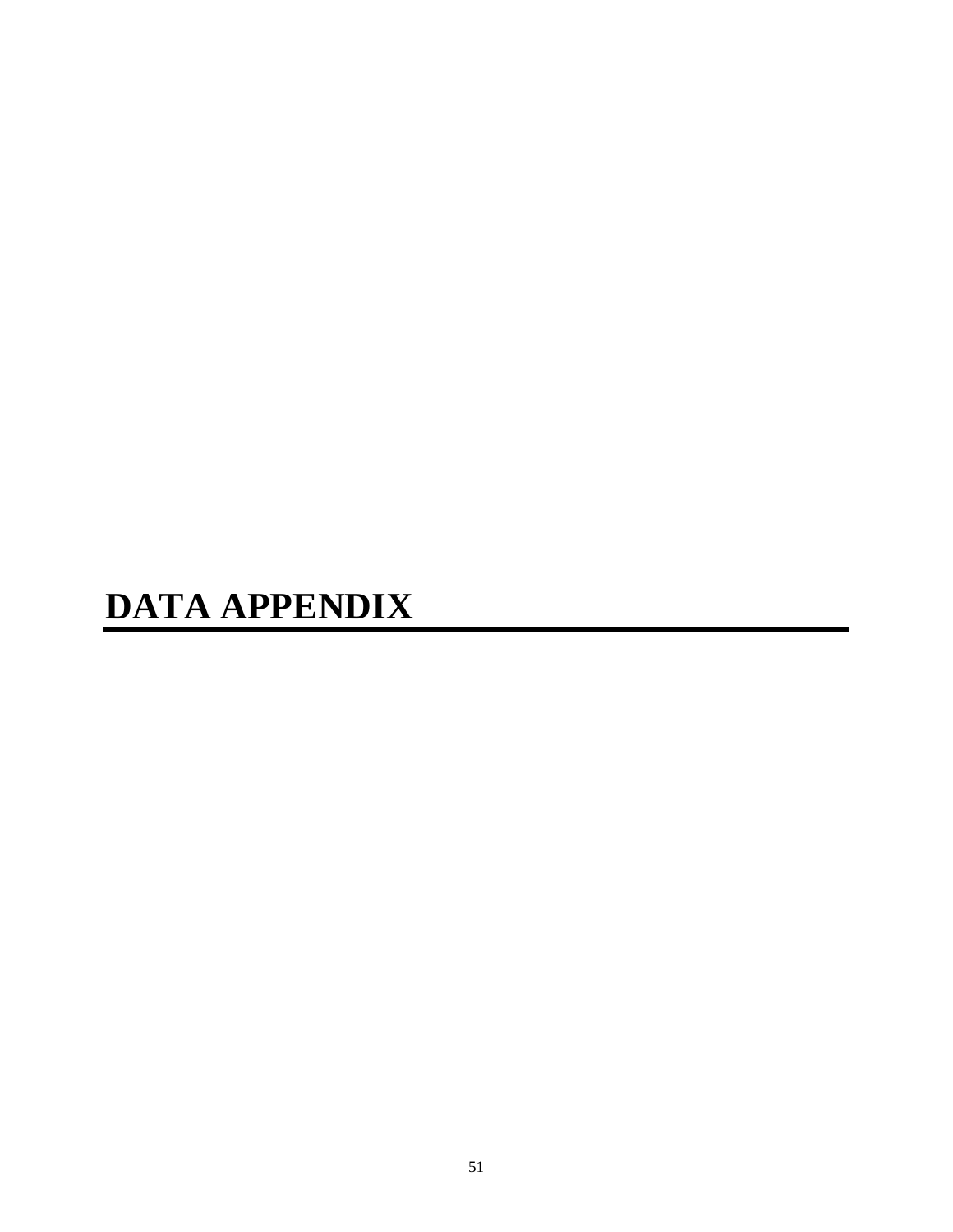# **Summary Statistics and Data Sources**

#### **TABLE A.1** Summary statistics

|                                                              | <b>MEAN</b> | <b>STDEV</b> | <b>MIN</b> | MAX      |
|--------------------------------------------------------------|-------------|--------------|------------|----------|
| U.S. parent employment (thousands)                           | 267.9662    | 228,7085     | 2.6        | 1152.7   |
| Import penetration (all)                                     | 0.236252    | 0.163401     | 0.035945   | 0.890559 |
| Import penetration (high-income countries)                   | 0.132539    | 0.085064     | 0.022382   | 0.470987 |
| Import penetration (low-income countries)                    | 0.142908    | 0.171906     | 0.008692   | 0.878841 |
| Export share                                                 | 0.150593    | 0.083101     | 0.026765   | 0.414717 |
| <b>TFP</b>                                                   | 0.001958    | 0.057716     | $-0.22413$ | 0.443221 |
| Affiliate employment (all countries)                         | 151.0683    | 163.2609     | 7.1        | 908.1    |
| Affiliate employment (high-income countries)                 | 84.08172    | 96.15284     | 3.2        | 561      |
| Affiliate employment (low-income countries)                  | 66.98655    | 75.35659     | 0.6        | 391.1    |
| Capital expenditures (parents)                               | 5017.259    | 9591.989     | 19         | 70686    |
| Capital expenditures (affiliates - all)                      | 1665.331    | 2139.766     | 64         | 13278    |
| Capital expenditures (affiliates - high-income<br>countries) | 1144.369    | 1592.229     | 16         | 10032    |
| Capital expenditures (affiliates – low-income<br>countries)  | 520.9621    | 674.9289     | $-15$      | 3802     |
| Source:                                                      |             |              |            |          |

| Variable                                                         | Source                                                                    |
|------------------------------------------------------------------|---------------------------------------------------------------------------|
| U.S parent employment                                            | <b>BEA, USDIA</b>                                                         |
| U.S. imports and exports                                         | Compiled from official statistics of the U.S. Department of Commerce      |
| Shipments                                                        | NBER-CES, Manufacturing Industry Database                                 |
| Total factor productivity                                        | NBER-CES, Manufacturing Industry Database                                 |
| Affiliate employment                                             | <b>BEA, USDIA</b>                                                         |
| Capital expenditures                                             | <b>BEA. USDIA</b>                                                         |
| Affiliate and U.S. parent net income                             | BEA, USDIA                                                                |
| Affiliate sales                                                  | <b>BEA. USDIA</b>                                                         |
| U.S. tariff rates (weighted by country and<br>by industry group) | Compiled from official statistics from the U.S. Department of<br>Commerce |
| <b>GDP</b> levels                                                | World Bank, World Development Indicators                                  |

# **The BEA Data**

Much of the data for this project were collected from the U.S. Direct Investment Abroad (USDIA) survey conducted by the U.S. Department of Commerce's Bureau of Economic Analysis (BEA) for the years 1999–2008.The data consist of multiple tables, each presenting a measure or set of measures related to parents or affiliates involved in foreign direct investment relationships. The following tables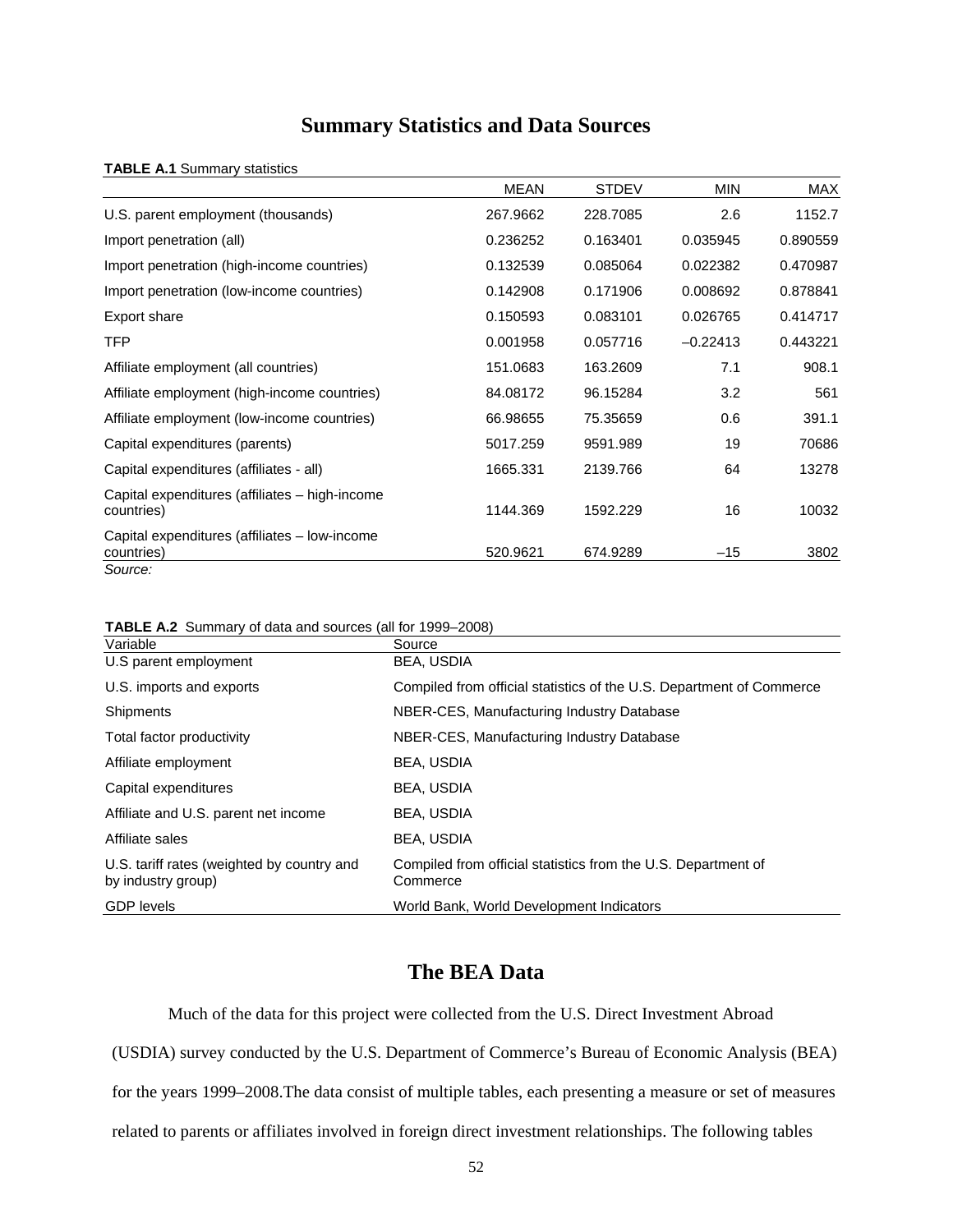have Group III (Majority-Owned Nonbank Affiliates of Nonbank U.S. Parents) affiliate data for 62 industrial categories within six aggregate groups of countries and eight specific countries. We selected industrial categories pertaining to manufacturing, and divided the countries into two broad categories, high-income and low-income. The Group III tables we used are:

- 3E4: Sales by Affiliates, Industry by Country
- 3E7: Net Income of Affiliates, Industry by Country
- 3D7: Capital Expenditures by Affiliates, Industry by Country.
- 3H4: Employment of Affiliates, Industry by Country

In general, Group III data were employed rather than Group II data because they were more complete, with fewer undisclosed observations. However, we also employed the following Group II (Nonbank Affiliates of Nonbank U.S. Parent) table for parent data because Group III data are not provided for parents, and Group II data serve as a close proxy:

• 2M1: Selected Financial and Operating Data of U.S. Parents, by Industry of U.S. Parent

Each of the data tables contained missing observations. These data are deliberately suppressed by the reporting agency to protect nondisclosure agreements. In some cases (e.g., table 3H4), the BEA provides ranges within which missing data points must lie. Equipped with these ranges, and row and column sums, estimates for missing data points were generated. Other tables (2M1 and 3D7) did not contain ranges within which estimates lay. These estimates are thus somewhat less informed. The row and column sums were preserved, however. The total number of missing data points estimated for this study is 751. We used data at the BEA disaggregated level only. Aggregate sums assisted in estimating suppressed data points.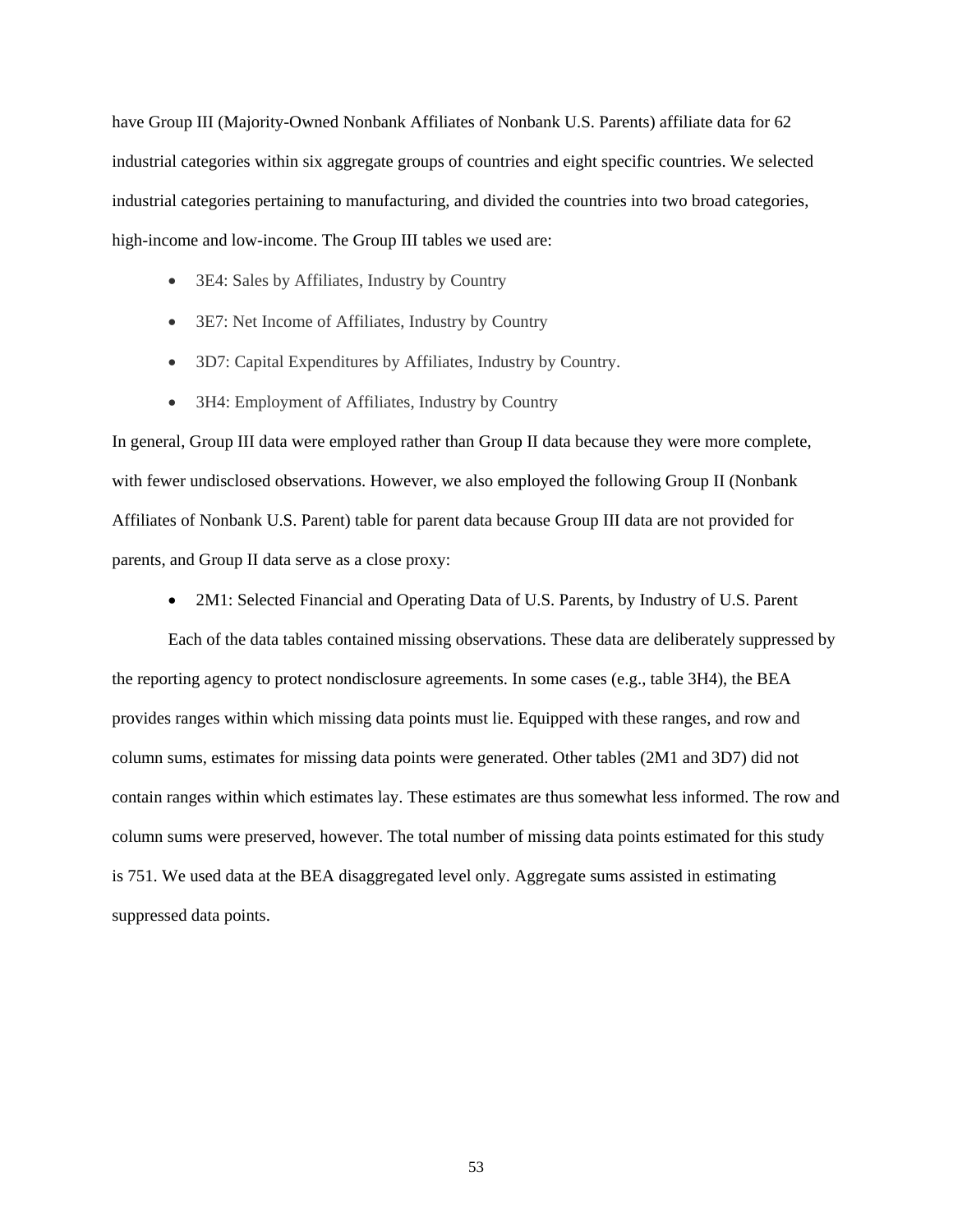#### **TABLE A.3** Missing data

|            |            | 2M1         |        | 3D7           |            |               |                 |
|------------|------------|-------------|--------|---------------|------------|---------------|-----------------|
|            | 2M1        | Parent      | 2M1    | Capital       | 3E4        | 3E7           | 3H <sub>4</sub> |
|            | Parent     | capital     | Parent | expenditures  | Sales by   | Net income    | Employment      |
| <b>BEA</b> | employment | expenditure | income | by affiliates | affiliates | of affiliates | of affiliates   |
| Year       | per 29     | per 29      | per 29 | per 145       | per 145    | per 145       | per 145         |
| 1999       |            | 0           |        | 15            | 20         | 20            | 6               |
| 2000       |            |             |        | 21            | 18         | 18            | 12              |
| 2001       |            |             | O      | 21            | 18         | 18            | 8               |
| 2002       |            |             |        | 20            | 16         | 16            | 8               |
| 2003       |            |             |        | 18            | 14         | 14            | 10              |
| 2004       |            |             |        | 29            | 16         | 16            | 14              |
| 2005       |            |             |        | 29            | 22         | 22            | 11              |
| 2006       |            |             |        | 23            | 27         | 26            | 14              |
| 2007       |            |             |        | 17            | 27         | 27            | 15              |
| 2008       |            |             |        | 26            | 26         | 26            | 13              |

*Note:* Parent data are reported in one column, containing each of the 29 industry categories described. Affiliate data derive from calculations employing total global reports and each of four columns describing high-income data, as defined below. Hence, there are five times as many data points being collected for affiliate measures as for parent measures.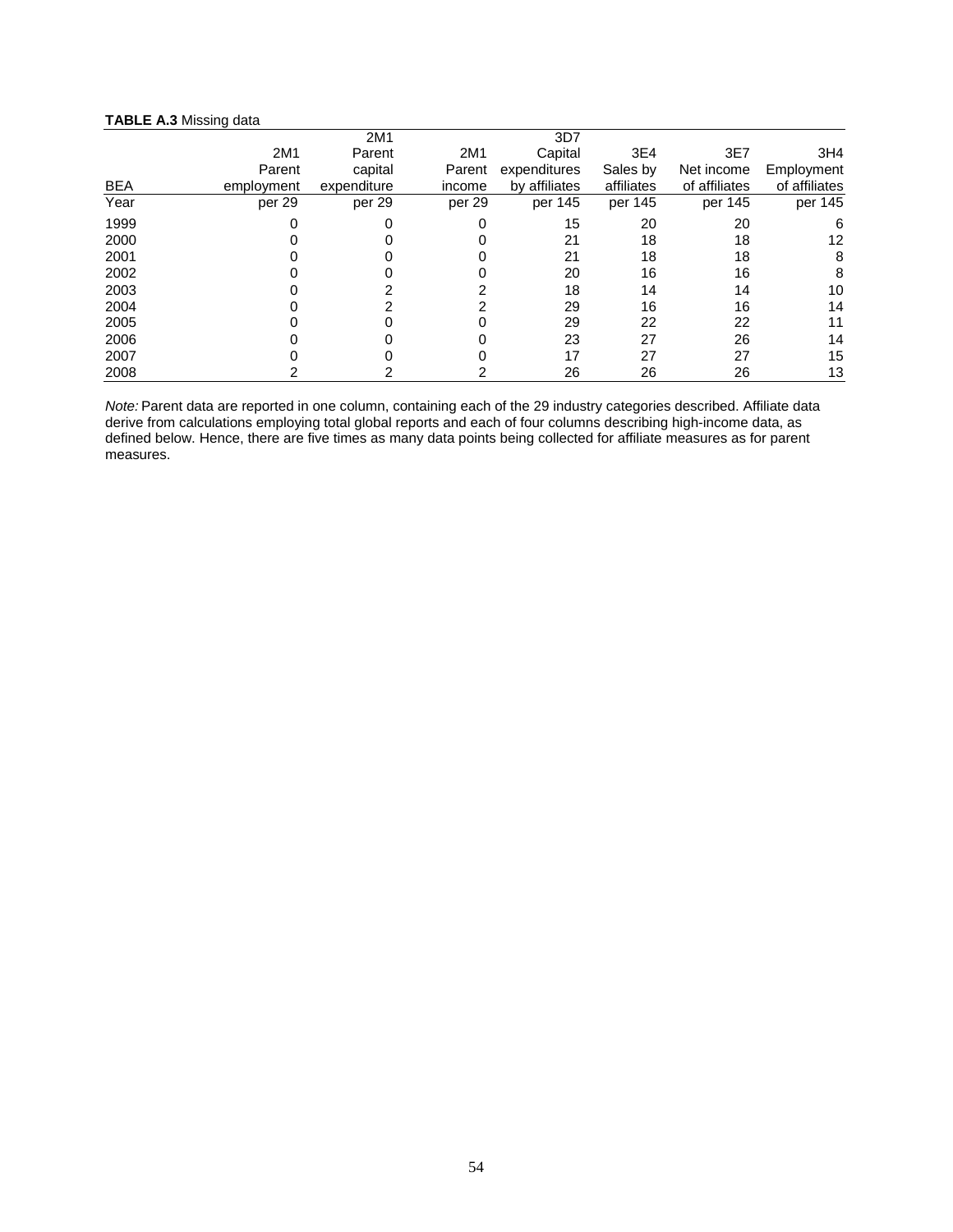|                                                    | Aggregate     |      |                              |
|----------------------------------------------------|---------------|------|------------------------------|
| <b>BEA</b> name<br>Manufacturing                   | category<br>x | Used | Matches NAICS code<br>3      |
| Food                                               |               | x    | 311                          |
| Beverages and tobacco products                     |               | x    | 312                          |
| Textiles, apparel, and leather products            |               | x    | 313, 314, 315, 316           |
| Wood products                                      |               | x    | 321                          |
| Paper                                              |               | x    | 322                          |
| Printing and related support activities            |               | x    | 3231                         |
| Petroleum and coal products                        |               |      | 4227                         |
| Chemicals                                          | x             |      | 325                          |
| Basic chemicals                                    |               | x    | 3251                         |
| Resins and synthetic rubber, fibers, and filaments |               | x    | 3252                         |
| Pharmaceuticals and medicines                      |               | x    | 3254                         |
| Soap, cleaning compounds, and toilet preparations  |               | x    | 3256                         |
| Other chemicals                                    |               | x    | 3253, 3255, 3257, 3258, 3259 |
| Plastics and rubber products                       |               | x    | 326                          |
| Nonmetallic mineral products                       |               | x    | 327                          |
| Primary and fabricated metals                      | x             |      |                              |
| Primary metals                                     |               | x    | 331                          |
| Fabricated metal products                          |               | x    | 332                          |
| Machinery                                          | x             |      |                              |
| Agriculture, construction, and mining machinery    |               | x    | 3331                         |
| Industrial machinery                               |               | x    | 3332                         |
| <b>Other Machinery</b>                             |               | x    | 333, except 3331, 3332       |
| Computers and electronic products                  | x             |      | 334                          |
| Computers and peripheral equipment                 |               | x    | 3341                         |
| Communications equipment                           |               | x    | 3342                         |
| Audio and video equipment                          |               | x    | 3343                         |
| Semiconductors and other electronic components     |               | x    | 3344                         |
| Navigational, measuring, and other instruments     |               | х    | 3345                         |
| Magnetic and optical media                         |               | x    | 3346                         |
| Electrical equipment, appliances, and components   |               | x    | 335                          |
| Transportation equipment                           | x             |      | 336                          |
| Motor vehicles, bodies and trailers, and parts     |               | x    | 3361                         |
| Other transportation equipment                     |               | x    | 336, except 3361             |
| Furniture and related products                     |               | x    | 337                          |
| Miscellaneous manufacturing                        |               | x    | 339                          |

**TABLE A.4** BEA table manufacturing industries list

The BEA classification codes for industries over this period directly correspond to the codes used by the U.S. Census Bureau's North American Industry Classification System (NAICS). The NAICS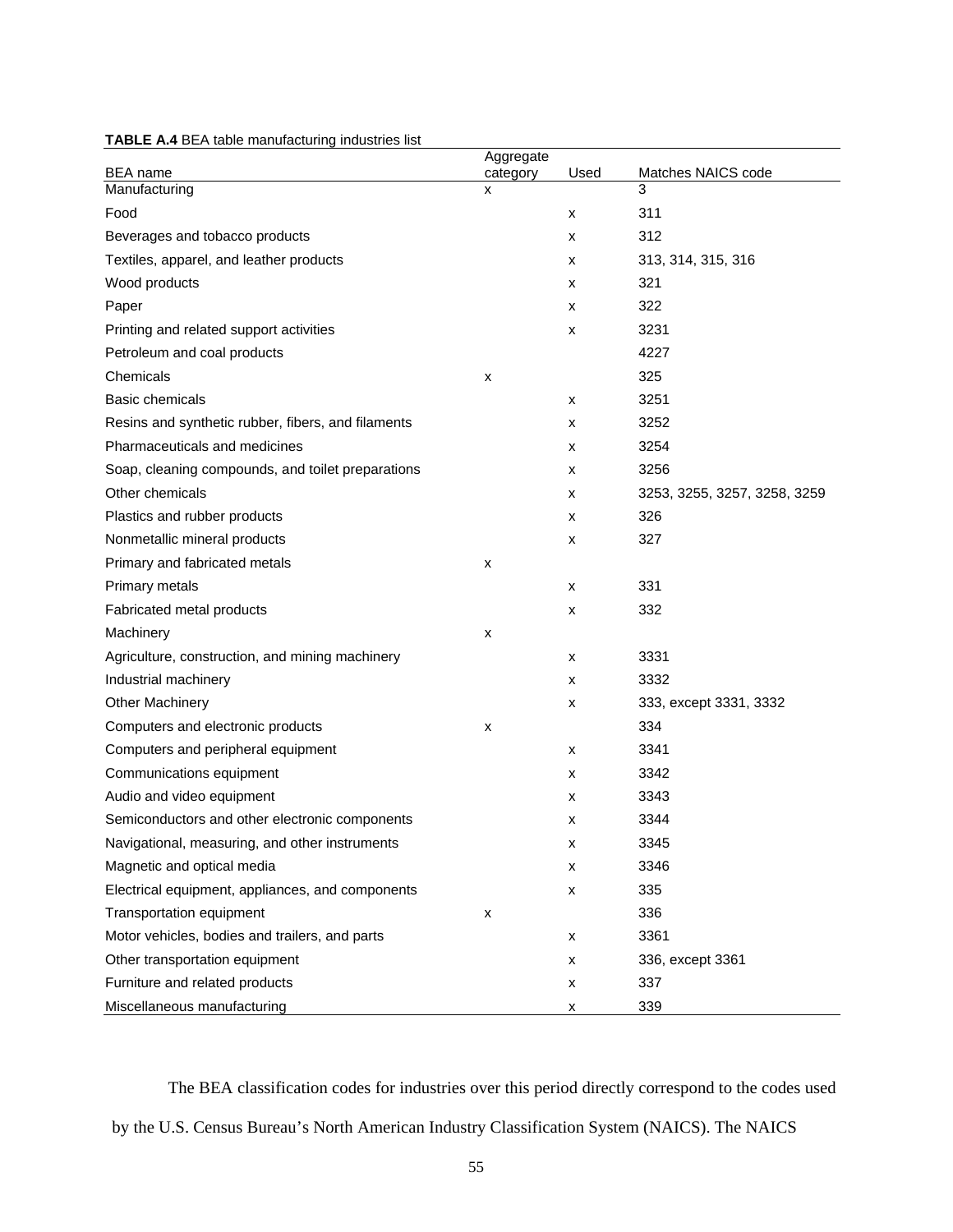classifications over this period for this set of industries were constant (NAICS 1997, 2002, 2007). We excluded data on BEA industries 3242 (integrated petroleum refining and extraction), 3243 (petroleum refining without extraction), and 3244 (other petroleum and coal products). These observations, which contained an additional 104 missing observations, would have required concording outside of the manufacturing sector under NAICS classifications.

The BEA provides data for all industries for the following country groups:

- **1. Canada.**
- 2. **Europe.** More detailed data are provided for the following countries within Europe, the sum of which is not equal to the total for all of Europe: France, Germany, the Netherlands, and the United Kingdom.
- 3. **Latin America and other Western Hemisphere.** More detailed data are provided for the following countries within Latin America and other Western Hemisphere countries, the sum of which is not equal to the total for all Latin American and other Western Hemisphere countries: Mexico, Brazil.
- 4. **Africa.** No country-specific data.
- 5. **Middle East.** No country-specific data.
- 6. **Asia and Pacific.** More detailed data are provided for the following countries within Asia and Pacific, the sum of which is not equal to the total for all of Asia and Pacific: Australia, Japan.
- 7. **All countries.** The sum of the data for Canada and the countries of Europe, Latin America and other Western Hemisphere, Africa, Middle East, and Asia and Pacific.

The construction of the high- and low-income country groupings is based on the BEA's definition of regional country groupings. The only exception is that we took advantage of the fact that there were enough data to remove Australia and Japan from the low-income Asia and Pacific region and to place them in the high-income country grouping. Therefore, data for Canada, Europe, Australia, and Japan were summed to create a high-income country group. The low-income country group includes Latin America and Western Hemisphere, Africa, the Middle East, and Asia (except for Japan and Australia).

When compared to the World Bank's classification, 56 percent of those countries classified by us as "high-income" are classified as "high-income" by the World Bank; the remaining countries in our "high-income" group are predominantly upper-middle-income countries as defined by the World Bank. The high-income country group thus represents mainly high-income countries and a group of upper